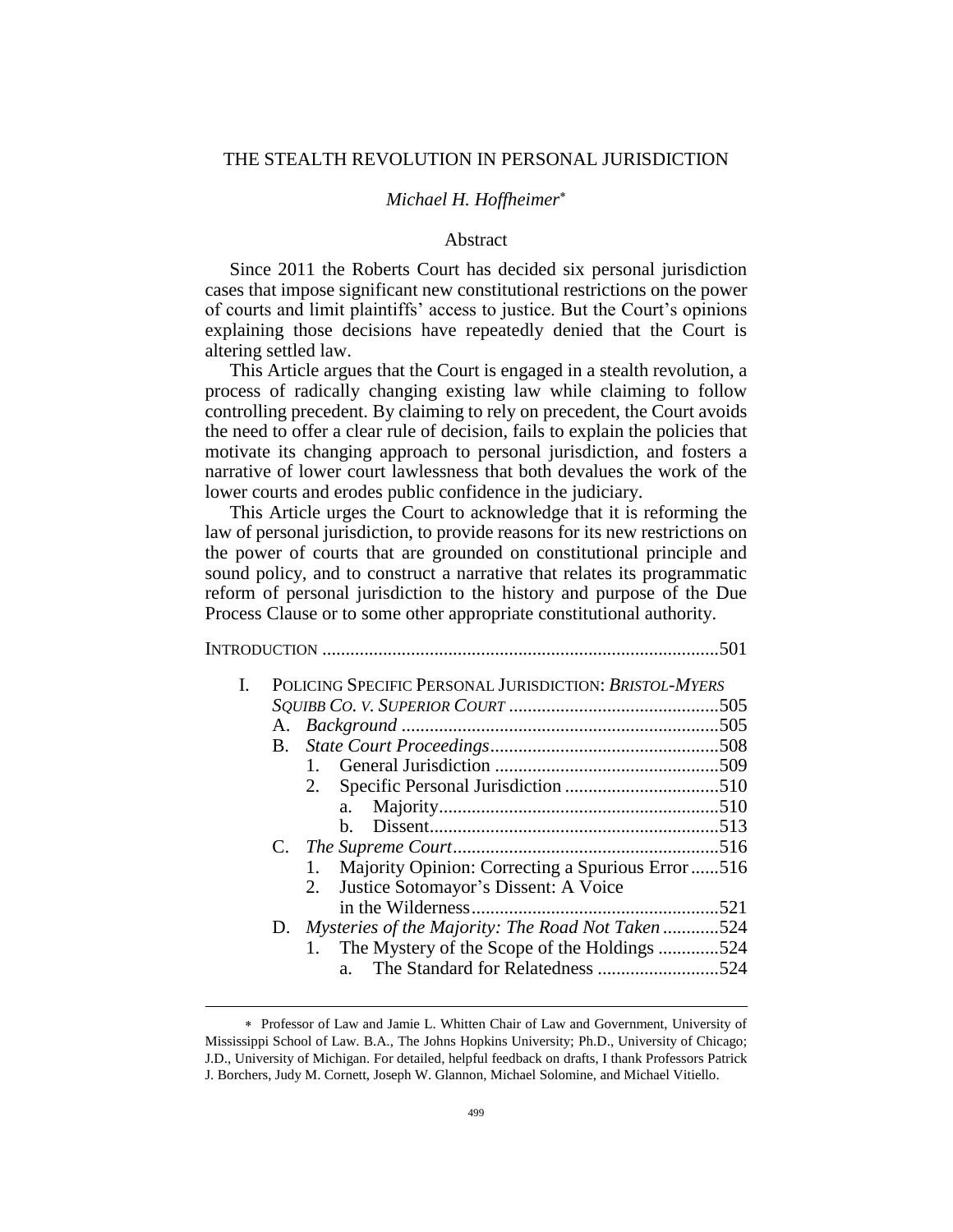| $\mathbf b$ .  | Joinder of Claims Between a Single             |
|----------------|------------------------------------------------|
|                | Plaintiff and Single Defendant526              |
| i.             |                                                |
|                | ii. Unforeseen Consequences of Requiring       |
|                | Each Claim to Be Separately Supported          |
|                | by Specific Personal Jurisdiction530           |
| C <sub>1</sub> | National Class Actions and the                 |
|                |                                                |
| 2.             |                                                |
| 3.             | The Mystery of the Problematic Precedent536    |
| 4.             | The Mystery of the Missing Methodology537      |
| 5.             | The Mystery of the Sister-State Sovereign      |
|                |                                                |
|                |                                                |
| II.<br>DENIAL  |                                                |
| Α.             |                                                |
| В.             | The Narrative of Lower Court Intransigence542  |
| C.             |                                                |
| 1.             |                                                |
| a.             | Fact-Specific Holdings Minimizing Change       |
|                | to Settled Law Confuse Lower Courts547         |
| b.             | Lack of Articulated Rules and Policies Fails   |
|                | to Prevent Overapplication of Holdings 548     |
| 2.             |                                                |
| 3.             | Devaluing the Work of Lower Courts549          |
| 4.             | Discounting the Real Interests of the Forum    |
|                | State, Overprotecting the Intangible Interests |
|                | of Other States, and Devaluing Plaintiffs'     |
|                |                                                |
|                |                                                |
|                |                                                |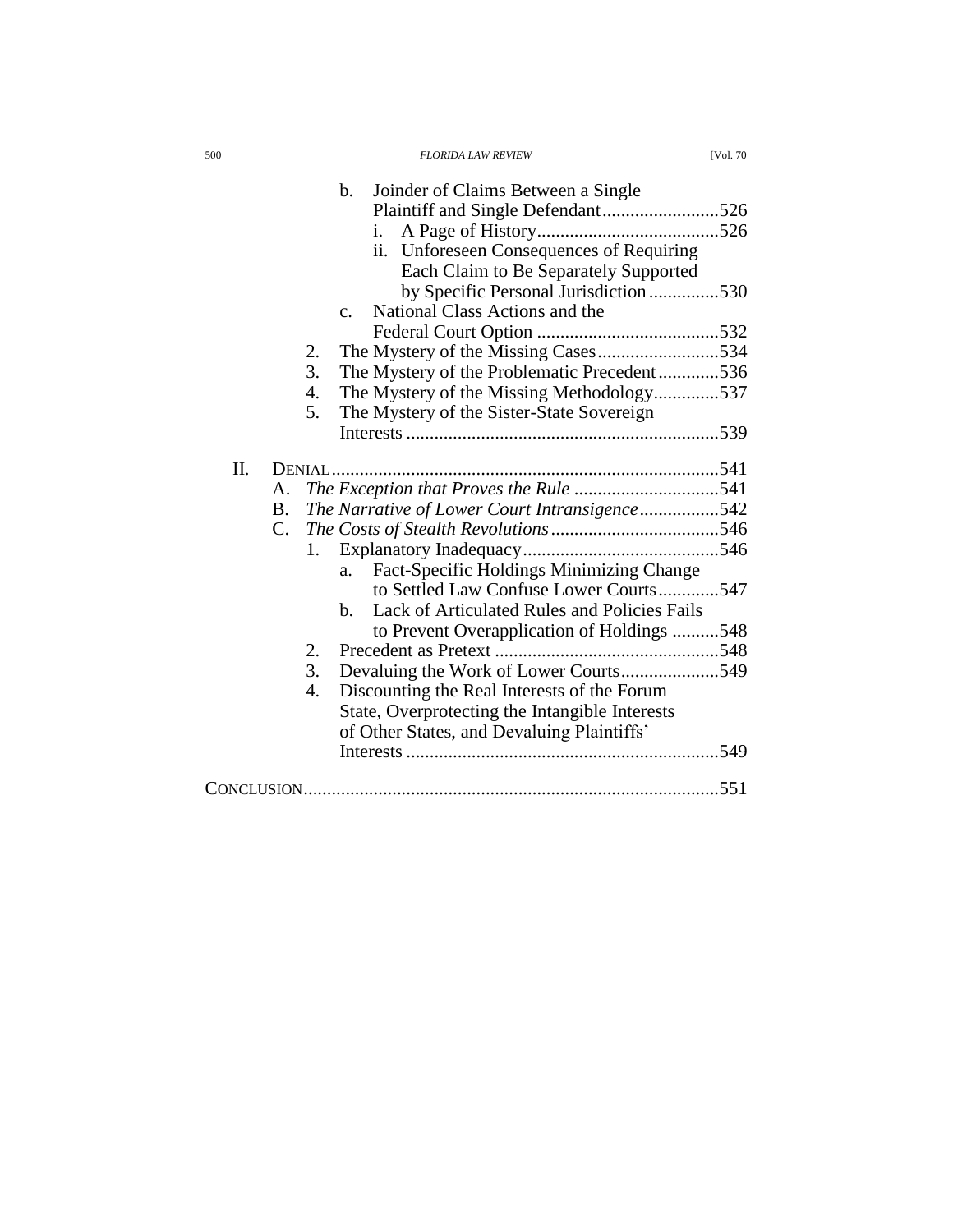Counsel, we're dealing with the jurisdictional rule, and when we do that, we want the rules to be as simple as possible.

# Chief Justice John Roberts<sup>1</sup>

This is not a rule the Constitution has required before.

# <span id="page-2-1"></span><span id="page-2-0"></span>Justice Sonia Sotomayor<sup>2</sup>

### **INTRODUCTION**

In spring 2017, the Supreme Court of the United States decided two more personal jurisdiction cases, imposing new restrictions on where plaintiffs may force defendants to answer lawsuits.<sup>3</sup> Following decades during which the Court decided no cases involving constitutional limits on personal jurisdiction,<sup>4</sup> the Court has reviewed six lower court cases on the exercises of personal jurisdiction since 2011. <sup>5</sup> Each time, the Court found that the lower court's exercise of personal jurisdiction violated the Constitution.<sup>6</sup>

Collectively, the Roberts Court's personal jurisdiction decisions are changing the shape of litigation. New restrictions on jurisdiction make it

5. *See* Walden v. Fiore, 134 S. Ct. 1115 (2014); Daimler AG v. Bauman, 134 S. Ct. 746 (2014); Goodyear Dunlop Tires Operations, S.A. v. Brown, 564 U.S. 915 (2011); J. McIntyre Mach., Ltd. v. Nicastro, 564 U.S. 873 (2011); *supra* note [3](#page-2-0) and accompanying text. The decisions have attracted considerable scholarly attention. *See generally* Judy M. Cornett & Michael H. Hoffheimer, *Good-Bye Significant Contacts: General Personal Jurisdiction After Daimler AG v.* Bauman, 76 OHIO ST. L.J. 101 (2015) (discussing general personal jurisdiction after Court's decision in *Daimler*); Michael H. Hoffheimer, *General Personal Jurisdiction After* Goodyear Dunlop Tires Operations, S.A. v. Brown, 60 KAN. L.REV. 549 (2012) (discussing general personal jurisdiction after Court's decision in *Goodyear*); Wendy Collins Perdue, *What's "Sovereignty" Got to Do With It? Due Process, Personal Jurisdiction, and the Supreme Court*, 63 S.C. L. REV. 729 (2012) (discussing personal jurisdiction after *J. McIntyre* and *Goodyear*); Adam N. Steinman, *The Lay of the Land: Examining the Three Opinions in* J. McIntyre Mach., Ltd. v. Nicastro, 63 S.C. L. REV. 481, 497–98 (2012) (discussing the various opinions in *J. McIntyre*).

6. *See generally Bristol-Myers III*, 137 S. Ct. 1773 (holding California courts did not have personal jurisdiction over the defendant); *BNSF Ry.*, 137 S. Ct. 1549 (holding Montana courts did not have personal jurisdiction over the defendant); *Walden*, 134 S. Ct. 1115 (holding Nevada courts did not have personal jurisdiction over defendant); *Daimler*, 134 S. Ct. 746 (holding California courts did not have personal jurisdiction over defendant); *Goodyear*, 564 U.S. 915 (holding North Carolina courts did not have personal jurisdiction over defendants); *J. McIntyre*, 564 U.S. 873 (plurality opinion) (holding New Jersey courts did not have personal jurisdiction over defendant).

<sup>1.</sup> Transcript of Oral Argument at 47, Bristol-Myers Squibb Co. v. Superior Court (*Bristol-Myers III*), 137 S. Ct. 1773 (2017) (No. 16-466).

<sup>2.</sup> *Bristol-Myers III*, 137 S. Ct. at 1789 (Sotomayor, J., dissenting).

<sup>3.</sup> *See id.* at 1773 (majority opinion); BNSF Ry. v. Tyrrell, 137 S. Ct. 1549 (2017).

<sup>4.</sup> The Court's only personal jurisdiction case between 1987 and 2011 was *Burnham v. Superior Court*, 495 U.S. 604 (1990).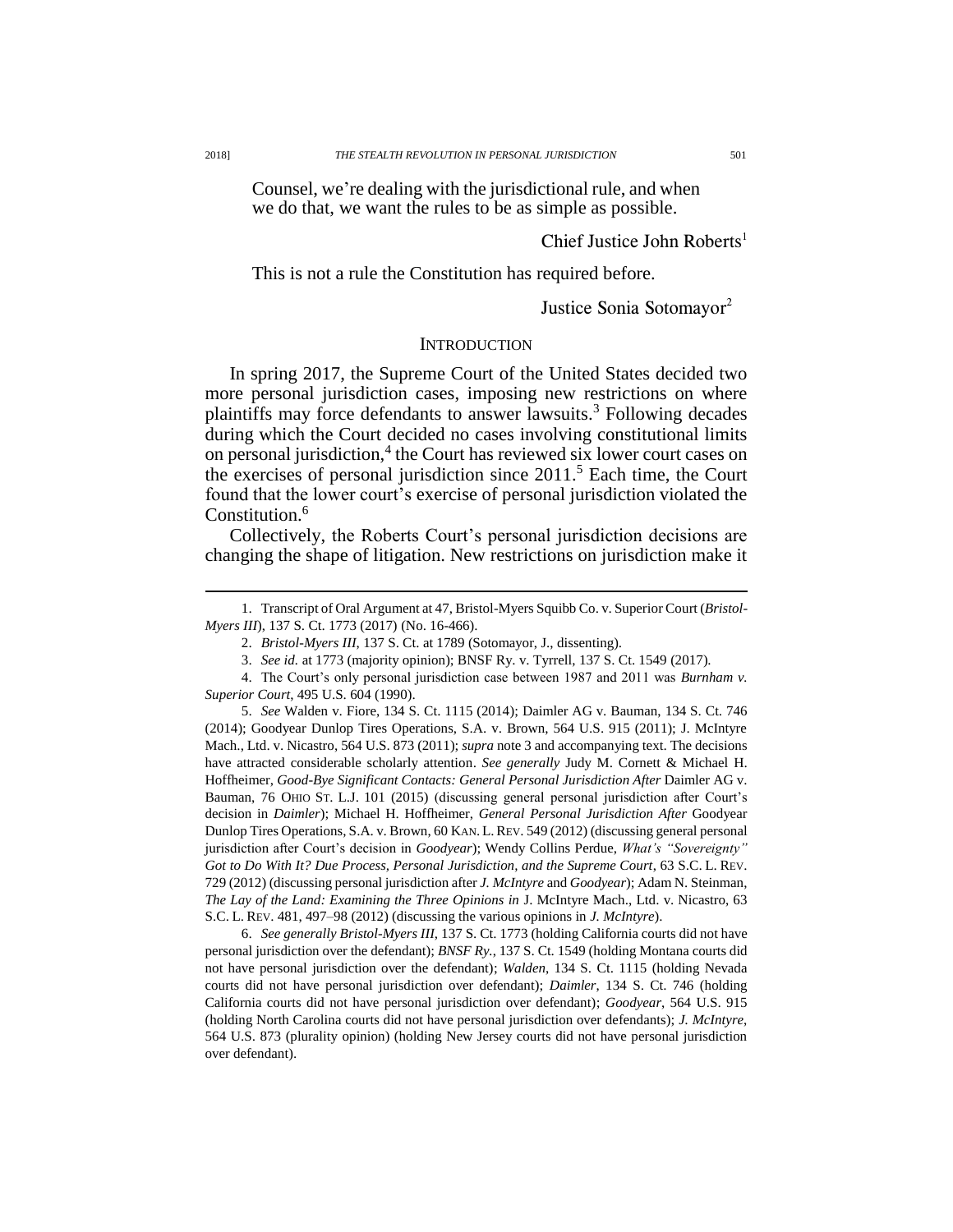<span id="page-3-0"></span>harder, and in some cases impossible, for plaintiffs to find available courts.<sup>7</sup> Disputes where personal jurisdiction was once so well established that no defendant raised the issue would be barred today.<sup>8</sup> Under the Court's new approach, historically significant cases could no longer be brought in any  $\overline{U}$ .S. court.<sup>9</sup> Some scholars have gone so far as

8. In *Goodyear*, Goodyear USA did not challenge general jurisdiction in North Carolina where it maintained major productions facilities and was qualified to do business. 564 U.S. at 921. In *Phillips Petroleum Co. v. Shutts*, the defendant did not raise the issue of personal jurisdiction over itself; it was sued in Kansas where it was qualified to do business and operated numerous gas leases, and the class action sought recovery for identical wrongs committed in numerous states. 472 U.S. 797, 799 (1985). In *World-Wide Volkswagen Corp. v. Woodson*, where the regional East Coast retailer and distributor successfully challenged personal jurisdiction in Oklahoma, the German manufacturer and the nationwide importer did not challenge personal jurisdiction in Oklahoma where they engaged in substantial business. 444 U.S. 286, 298–99 (1980). General jurisdiction over the defendants in *Goodyear*, *Shutts*, and *World-Wide Volkswagen* would no longer be constitutionally permissible after *Daimler*, 134 S. Ct. 746, and *BNSF*, 137 S. Ct. 1549, and specific jurisdiction would not be available because the claims did not relate to forum conduct by the defendant.

In *Ferens v. John Deere Co.*, 494 U.S. 516 (1990), no party and no member of the Court questioned personal jurisdiction over the corporate defendant, but jurisdiction would be doubtful today. *See* MICHAEL VITIELLO, ANIMATING CIVIL PROCEDURE 56–57 (2017) (explaining that forum would lack general jurisdiction after *Goodyear* and *Daimler* forum was not where corporation was "at home").

In *Asahi Metal Industry Co. v. Superior Court*, a majority of Justices concluded that personal jurisdiction would be proper for claims by a California resident injured in California by a defective tire valve manufactured overseas that was present in California as the result of a chain of ordinary commercial transactions, and where it injured the plaintiff in the state. 480 U.S. 102, 117, 121 (1987) (Brennan, J., concurring in part and concurring in the judgment); *id.* at 122 (Stevens, J., concurring in part and concurring in the judgment). However, the Court held that specific personal jurisdiction was unconstitutional because it was unreasonable after the plaintiff's claims were dismissed, and the remaining claims were between the foreign national manufacturer and the foreign national component-manufacturer. *Id.* at 116 (majority opinion). Stream of commerce jurisdiction is in doubt after *J. McIntyre*, in which a plurality would no longer permit specific jurisdiction over the foreign manufacturers without additional evidence that the manufacturer targeted the forum state, and where concurring Justices found limited sales were insufficient. 564 U.S. at 887 (plurality opinion); *id.* at 888 (Breyer J., concurring).

9. For example, in *Holzer v. Deutsche Reichgsbahn-Gesellschaft*, the New York courts obtained quasi-in-rem jurisdiction over the German national railroad in a lawsuit challenging the railroad's implementation of Nazi-era laws. 159 N.Y.S. 181, 183–84 (N.Y. Spec. Term 1936). Because the claims did not arise from or relate to the defendant's forum conduct, it would not be subject to personal jurisdiction; and, despite the volume of the corporation's business in New York, it would not be subject to general jurisdiction after *BNSF*, because the corporation was not incorporated or headquartered in New York. 137 S. Ct. at 1560.

<sup>7.</sup> The actions commenced against the foreign corporations in *J. McIntyre*, *Daimler*, and *Goodyear* cannot be brought in any court in the U.S. *See infra* note [8](#page-3-0) and accompanying text. Justice Sotomayor points out that actions against two corporations incorporated and headquartered in different states may now be impossible to bring in any single forum when the claims arise in different states. *See Bristol-Myers III*, 137 S. Ct. at 1789 (Sotomayor, J., dissenting).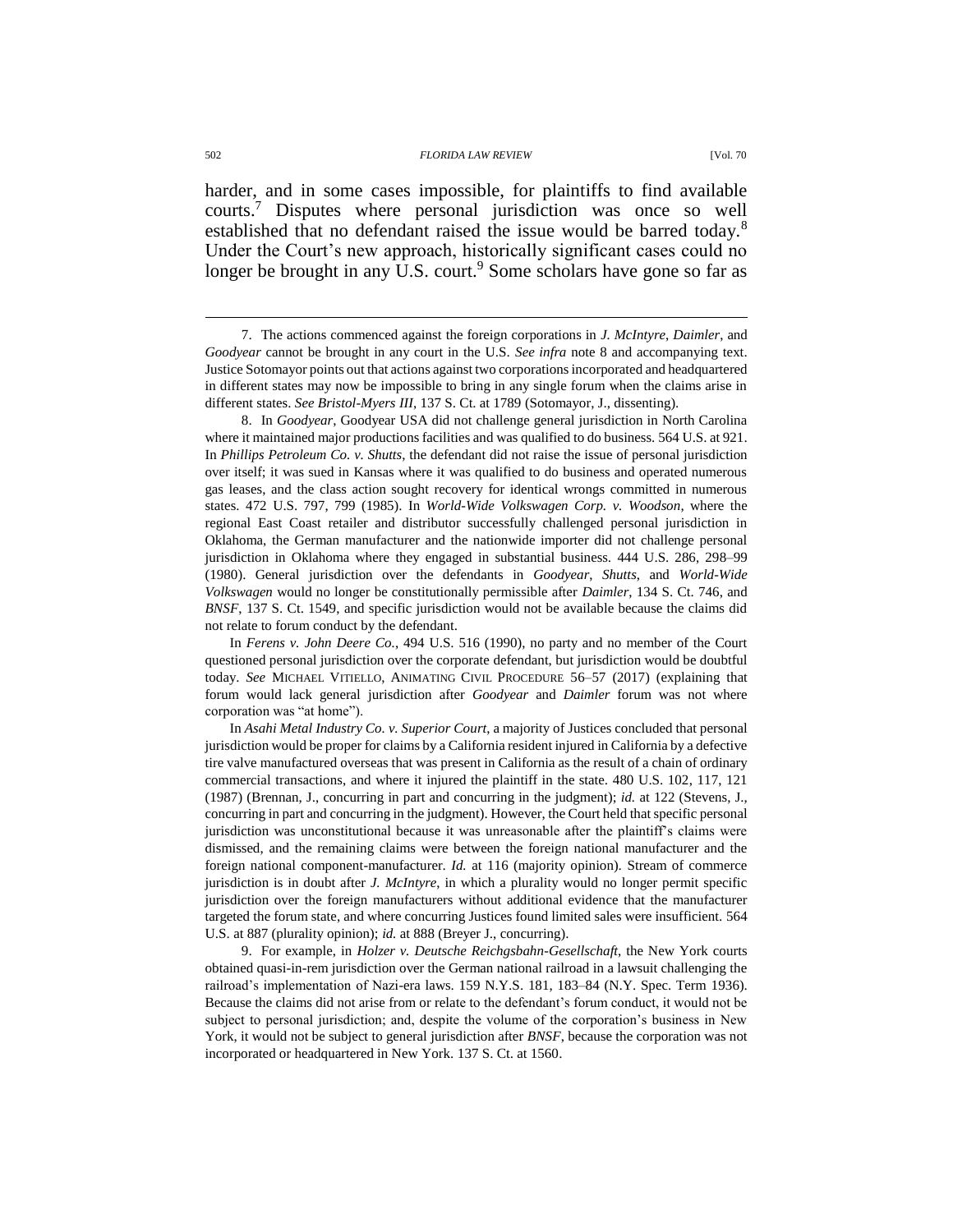to read the opinions as evidence of the Court's willingness to invalidate the most familiar and traditional forms of personal jurisdiction.<sup>10</sup>

The recent restrictions of personal jurisdiction have been celebrated and criticized.<sup>11</sup> Commentators, including the defense bar, have not been reluctant to recognize the holdings collectively as marking a radical break with the Court's prior decision.<sup>12</sup> Just as courts and scholars once described changes introduced by *International Shoe Co. v. Washington*<sup>13</sup> as a "revolution,"<sup>14</sup> commentators have labeled the Court's legal turn

11. *See generally Businesses Come Out on Top in Current Supreme Court Term*, INS. J. (June 21, 2017), https://www.insurancejournal.com/news/national/2017/06/21/455250.htm (describing pro-business outcome of cases); Edwin Chemerinsky, *Two End-of-Term Decisions Close the Courthouse Doors to Those Who Have Been Injured*, A.B.A. J. (July 6, 2017), www.abajournal.com/news/article/chemerinsky\_again\_closing\_the\_courthouse\_doors ("The court has again effectively closed the courthouse door to those who have been injured.").

12. *See, e.g.*, Brief of Amicus Curiae National Association of Manufacturers in Support of Petitioner at 7, *BNSF*, 137 S. Ct. 1549 (No. 16-405) ("In the past few years, the Court set forth the 'at home' standard for general jurisdiction . . . . This standard provides a clear and demanding test . . . . This high bar is needed . . . ."); M. Derek Harris, *U.S. Supreme Court Shifts Basic Personal Jurisdiction Rules*, A.B.A. LITIG. NEWS (Aug. 22, 2011), https://apps.americanbar.org/ litigation/litigationnews/top\_stories/082211-supreme-court-personal-jurisdiction.html ("In [2011], the Court rejected a quarter century old notion that placement of products in the 'stream of commerce' can subject foreign manufacturers to personal jurisdiction . . . .").

A client newsletter by a large defense-oriented firm characterizes even the unanimous decision in *Walden v. Fiore* as marking a "curtail[ment] of plaintiffs' freedom to select the forum of litigation." STEPHEN A. KINAIRD ET AL., *"Minimum Contacts" Inquiry Cannot Be Minimal: The Supreme Court Rejects Broad Reading of the Effects Test for Personal Jurisdiction*, STAY CURRENT: CLIENT ALERT FROM PAUL HASTINGS at 1 (2014), https://www.paulhastings.com/docs/ default-source/PDFs/stay-current--minimum-contacts-inquiry-cannot-be-minimal-u-s-supremecourt-rejects-broad-reading-of-the-effects-test-for-personal-jurisdiction.pdf.

13. 326 U.S. 310 (1945).

14. Fifteen cases and over one hundred articles describe changes to personal jurisdiction after 1945 as a "revolution" or "revolutionary." (Westlaw search "revolution! /10 'international shoe' or 'personal jurisdiction'"); *e.g.*, Crosson v. Conlee, 745 F.2d 896, 900 (4th Cir. 1984) (referring to "the revolution in personal jurisdiction wrought by the Supreme Court's enunciation of the 'minimum contacts' [standard]"); Call Carl, Inc. v. BP Oil Corp., 391 F. Supp. 367, 372 (D. Md. 1975) ("[*International Shoe*] worked its revolution on the due process requirements for asserting personal jurisdiction."); McCrory Corp. v. Girard Rubber Corp., 56 Erie C.L.J. 1, 3 (C.P. Pa. 1973) ("*International Shoe* . . . revolutionized the 'doing business' concept . . . ."); James S. Cochran, Note, *Personal Jurisdiction and the Joinder of Claims in the Federal Courts*, 64 TEX. L. REV. 1463, 1463 (1986) (footnote omitted) ("The theory of personal jurisdiction has undergone revolutionary change over the last four decades."). The trope first appeared in 1969. *See* Fraley v. Chesapeake & Ohio Ry., 294 F. Supp. 1193, 1197 (W.D. Pa. 1969) (referring to Judge Hand attributing "revolutionary scope to the *International Shoe* case"); Note, *Jurisdiction in New York:* 

<span id="page-4-0"></span><sup>10.</sup> *See, e.g.*, Donald L. Doernberg, *Resoling* International Shoe, 2 TEX. A&M L. REV. 247, 298 (2014) ("If the constitutional test for general jurisdiction is 'essentially at home,' transient jurisdiction cannot stand."); Tanya J. Monestier, *Registration Statutes, General Jurisdiction, and the Fallacy of Consent*, 36 CARDOZO L. REV. 1343, 1413–14 (2015) (questioning continuing validity of jurisdiction based on service on registered agent).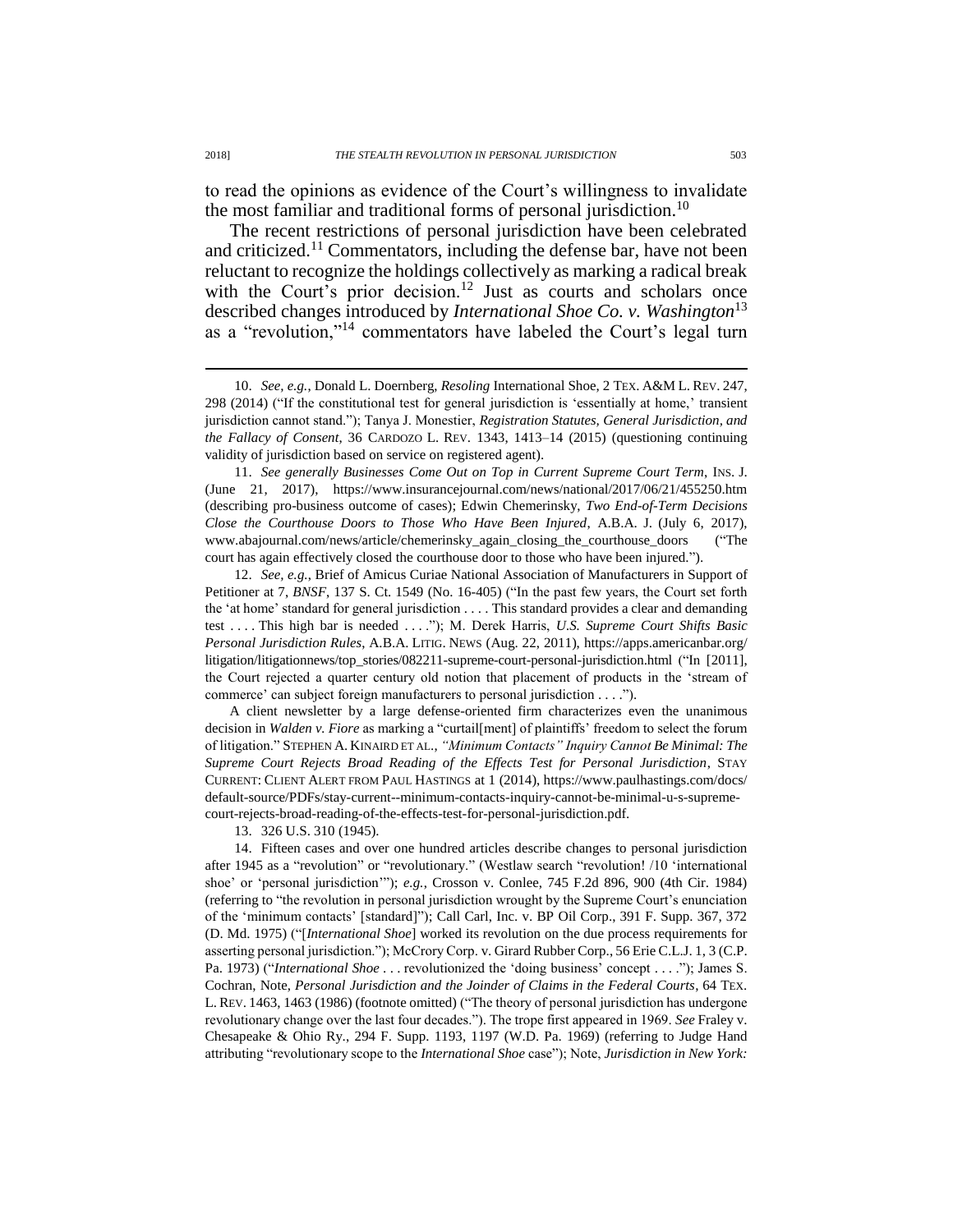since 2011 a "revolution" in personal jurisdiction.<sup>15</sup>

<span id="page-5-0"></span>This Article explores one striking paradox of the Roberts Court's personal jurisdiction jurisprudence: In explaining decisions that alter the fundamental power of courts, members of the Court repeatedly deny that they are altering existing law. On the contrary, they insist that the Court's holdings are controlled by long-settled legal principles.<sup>16</sup> Focusing on the most recent decision, *Bristol-Myers Squibb Co. v. Superior Court (BMS)*, <sup>17</sup> this Article critically examines the Court's practice of explaining its holdings as narrowly dictated by controlling precedent.<sup>18</sup> Part II describes the case history and discusses the problem facing the lower courts and the reasons offered by the lower courts in finding personal jurisdiction. It then turns to the Supreme Court's decision, considering the explanation offered by Supreme Court Justice Samuel Alito in his opinion for the Court and the concerns raised by Justice Sotomayor in her dissenting opinion. Finally, this Part contemplates a series of mysteries—elements of the decision that remain unexplained by the reasoning offered by the majority opinion. The Conclusion treats the opinion in *BMS* in the context of the Court's pattern of denying that it is making significant changes to the law of personal jurisdiction. It argues that the Court's claims that the outcome of its decision is determined by

16. On the Court, only Justice Sotomayor has called attention to the Court's radical transformation of the law of personal jurisdiction. *See Bristol-Myers III*, 137 S. Ct. at 1784 (Sotomayor, J., dissenting); *BNSF*, 137 S. Ct. at 1560 (Sotomayor, J., dissenting); Daimler AG v. Bauman, 134 S. Ct. 746, 763 (2014) (Sotomayor, J., concurring). In a fourth case, restricting stream-of-commerce jurisdiction, three Justices dissented. *See* J. McIntyre Mach., Ltd. v. Nicastro, 564 U.S. 873, 893, 909 (2011) (Ginsburg, J., dissenting, joined by Kagan & Sotomayor, J.J.) (providing appendix documenting widespread judicial acceptance of view rejected by Court).

17. 137 S. Ct. 1773 (2017).

18. In *Bristol-Myers III*, Justice Alito also (twice) referred to the decision as narrowly governed by "settled principles." *Id.* at 1781, 1783; *see also infra* notes [113,](#page-19-0) [126](#page-21-0) and accompanying text (quoting and discussing language of opinion).

*A Proposed Reform*, 69 COLUM. L. REV. 1412, 1417 (1969) (referring to "revolution wrought by *International Shoe*"). Earlier descriptions were more restrained. *E.g.*, Note, *Extending In Personam Jurisdiction by Enforcing State "Blue Sky" Laws Against Nonresidents*, 59 YALE L.J. 360, 366 (1950) ("Actually, the holding in *International Shoe* was not a radical departure from prior cases—it merely discarded the fictions of corporate 'presence'. . . ."). The title of the present Article pays homage to Michael E. Solimine's *Quiet Revolution in Personal Jurisdiction*, 73 TUL. L. REV. 1 (1998).

<sup>15.</sup> The Roberts Court's transformation of personal jurisdiction law has been referred to as a revolution even by defenders of the new doctrines. *See, e.g.*, William Grayson Lambert, *The Necessary Narrowing of Personal Jurisdiction*, 100 MARQ. L. REV. 375, 427 (2016) (referring to *Goodyear* as inaugurating "a revolution of personal jurisdiction"). Perhaps the more appropriate trope is counterrevolution, to the extent that it cuts back on jurisdiction that was facilitated by earlier changes and is part of a broader procedural movement to alter the law. *See* VITIELLO,*supra*  not[e 8,](#page-3-0) at 57 (describing approach of Court as "dramatic departure from a significant body of case law").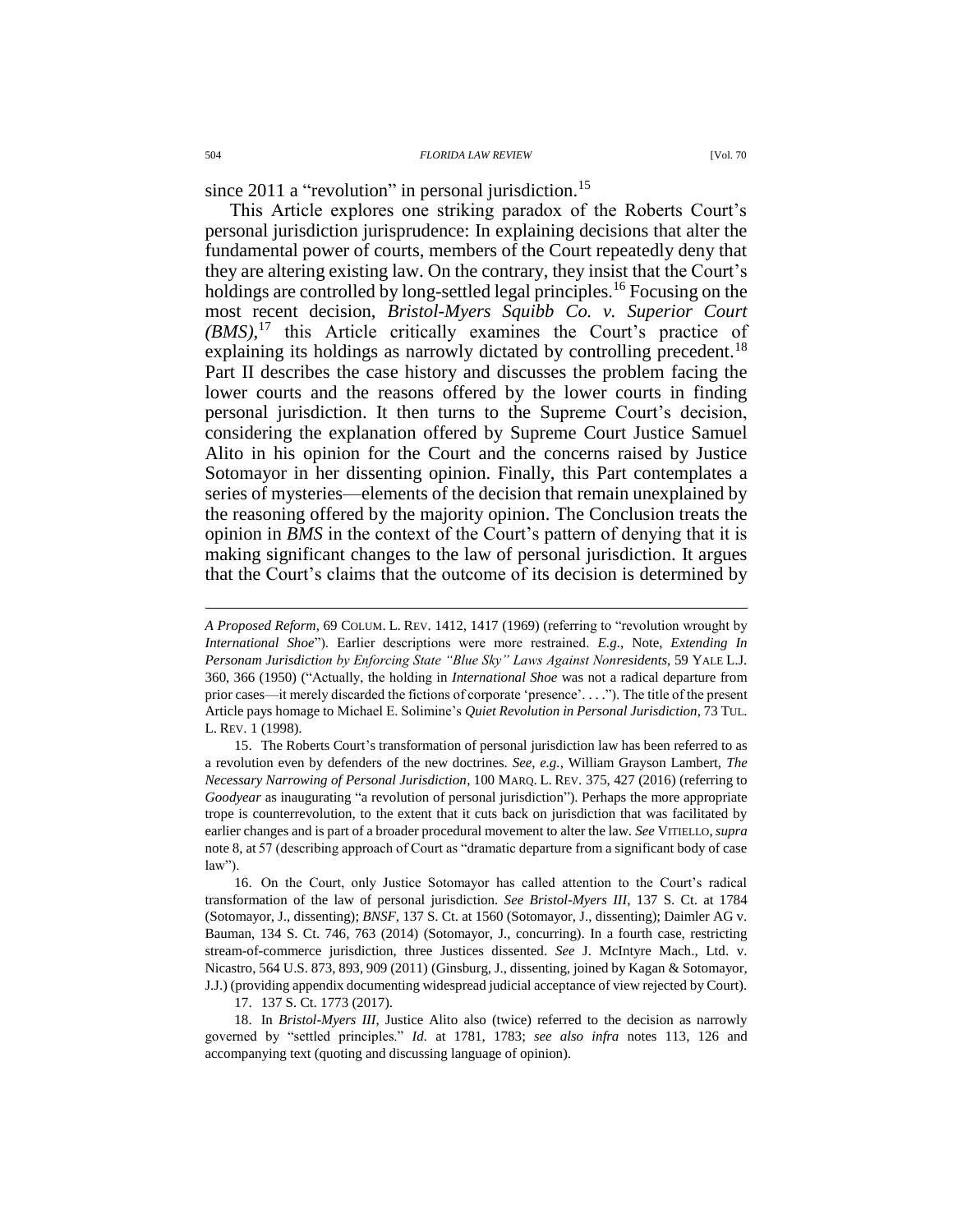precedent obscures the state of legal uncertainty for which the Court itself is largely responsible. Additionally, it argues that the Court's explanation fosters a narrative of lower court intransigence that devalues the contributions of lower court judges and erodes confidence in the courts. It ends by identifying practical and theoretical costs to law reform by stealth.

This Article argues that by means of the stealth revolution, the Court is implementing radical law reform without the hard work of constructing persuasive explanations that ground a new vision of personal jurisdiction in firm constitutional principle and appropriate social policy analysis. This Article contends that there are better ways to effect constitutional change.<sup>19</sup> The Court should openly acknowledge that it is altering the law of personal jurisdiction, explain why new constitutional restrictions on the power of courts serve current social needs, $20$  and relate its new approach to the history and purpose of the Due Process Clause, or perhaps find other suitable authority. Alternatively, the Court should slow the revolution, conform its personal jurisdiction decisions more closely to prior decisions under *International Shoe*, and leave future generations to ponder the motivations behind the Court's recent restrictions on personal jurisdiction. $21$ 

# I. POLICING SPECIFIC PERSONAL JURISDICTION: *BRISTOL-MYERS SQUIBB CO. V. SUPERIOR COURT*

# A. *Background*

Bristol-Myers Squibb Co. (BMS) is a pharmaceutical company, incorporated in Delaware, with its headquarters in New York and

21. Justice Sotomayor's separate opinions advocate this approach. *See, e.g.*, *Bristol-Myers III*, 137 S. Ct. at 1787 (Sotomayor, J., dissenting). Additionally, the author of this Article has written in support of it. *See* Cornett & Hoffheimer, *supra* not[e 5,](#page-2-1) at 167.

<sup>19.</sup> Justice Kennedy's plurality opinion in *J. McIntyre*, *see infra* Section II.A, and Justice Werdegar's dissenting opinion below in *Bristol-Myers II*, *see infra* Subsection I.B.2.b, provide models of alternative explanations for reforming the law of personal jurisdiction that do not rely solely on tendentious use of precedent.

<sup>20.</sup> Over the years, judges and scholars alike have questioned whether the Due Process Clause provides appropriate constitutional authority for limits on personal jurisdiction. *See* Int'l Shoe Co. v. Washington, 326 U.S. 310, 324–25 (1945) (Black, J., separate opinion) ("I believe the Federal Constitution leaves to each State . . . a power . . . to open the doors of its courts for its citizens to sue corporations whose agents do business in those States. . . . [I]t [is] a judicial deprivation to condition [the] exercise [of the state's power] upon this Court's notion of 'fair play' . . . [or convenience]."); Brief of Amicus Curiae Alan B. Morrison in Support of Respondents at 4, *Bristol-Myers III*, 137 S. Ct. 1773 ("The Court should no longer use the Due Process Clause to determine the constitutionality of . . . assertions of personal jurisdiction."); Brief of Amicus Curiae Alan B. Morrison in Support of Respondents, *supra*, at 4, 6 (urging Court instead to impose limits under the dormant Commerce Clause).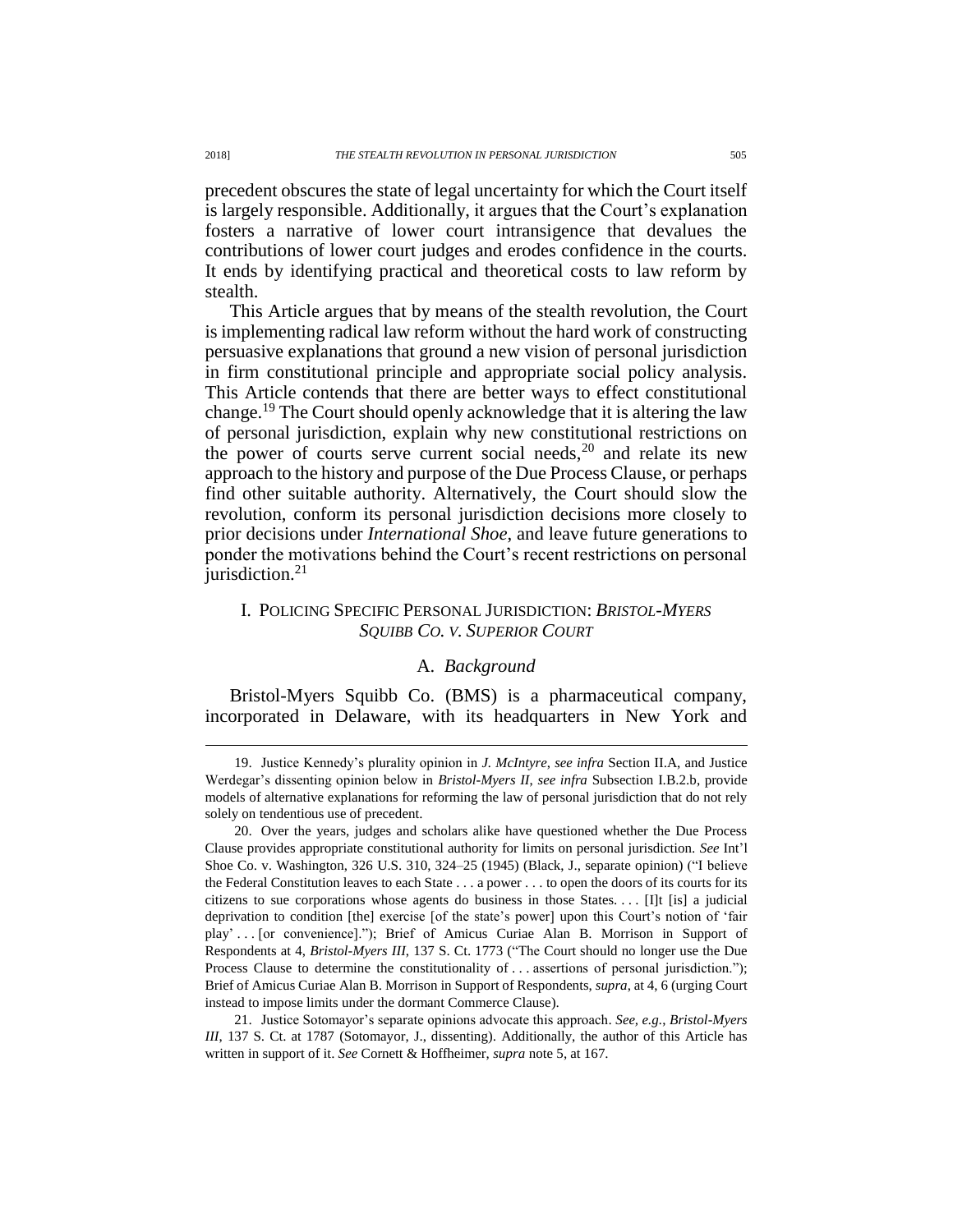"substantial operations" in New York and New Jersey.<sup>22</sup> BMS engages in commercial activities around the country, including in California where it operates five research and laboratory facilities that employ 160 people.<sup>23</sup> It employs another 250 sales representatives in California and maintains a political advocacy office in the state capital. $^{24}$ 

By the early 2000s, Plavix (a brand name for clopidogrel) was BMS's bestselling product, and before the expiration of its patent, the second bestselling drug in the world with revenue on U.S. sales exceeding \$9 billion in 2009.<sup>25</sup> BMS actively sold the product in California.<sup>26</sup> "Between 2006 and 2012, it sold almost 187 million Plavix pills in the State and took in more than \$900 million from those sales."<sup>27</sup> Sales of the product in California constituted over one percent of BMS's total sales.<sup>28</sup> Moreover, McKesson Corporation, headquartered in California, served as a major nationwide distributor of Plavix.<sup>29</sup>

23. *Bristol-Myers III*, 137 S. Ct. at 1778.

24. *Id.*

25. E.J. Topol & N.J. Schork, *Catapulting Clopidogrel Pharmacogenomics Forward*, 17 NATURE MED. 40, 40 (2011).

26. *Bristol-Myers III*, 137 S. Ct. at 1778 (citing *Bristol-Myers II*, 377 P.3d at 879).

27. *Id.* 

28. *Id.* (citing *Bristol-Myers II*, 377 P.3d at 879). Plaintiff's counsel argued that this number underestimated the sales. Transcript of Oral Argument, *supra* note 1, at 32–33.

29. The lawsuits also named as defendant McKesson Corporation. McKesson is headquartered in San Francisco and had an ongoing commercial relationship with BMS involving distribution of BMS products around the country. *Bristol-Myers II*, 377 P.3d at 900. The Court of Appeals opinion identifies Delaware as McKesson's place of incorporation. Bristol-Myers Squibb Co. v. Superior Court (*Bristol-Myers I*), 175 Cal. Rptr. 3d 412, 416 (Cal. Ct. App. 2014) (opinion by Brick, J., for unanimous court), *aff'd*, 377 P.3d 879 (2016), *rev'd*, 137 S. Ct. 1773 (2017). But the plaintiffs did not allege and could not prove that McKesson distributed the Plavix that caused the nonresidents injuries outside California, nor provide evidence that McKesson distributed Plavix, and plaintiffs' counsel conceded during oral argument before the state court that "he had no evidence tying McKesson to the Plavix that allegedly injured real parties outside [California]." *Bristol-Myers II*, 377 P.3d at 895, 900 (Werdegar, J., dissenting). The opinions did not describe the volume of products distributed nationally by McKesson, but plaintiffs' counsel claimed McKesson distributed 700,000 Plavix pills per week outside California. Transcript of Oral Argument, *supra* note 1, at 32–33 (statement of plaintiffs' counsel, Goldstein).

<sup>22.</sup> *Bristol-Myers III*, 137 S. Ct. at 1777–78. The opinion identified the state of incorporation, the state where it maintained headquarters, and the two states where it conducted "substantial operations." This allowed the Court to avoid specifying which specific state was its principal place of business for purposes of determining where the corporation is "at home" for purposes of general jurisdiction. The appropriate test is uncertain. *See* Hoffheimer, *supra* not[e 5,](#page-2-1) at 596–99. The opinion of the Supreme Court of California explained that BMS employed "approximately 6,475 employees in the New York and New Jersey area, comprising 51 percent of its United States workforce." Bristol-Myers Squibb Co. v. Superior Court (*Bristol-Myers II*), 377 P.3d 874, 879 (Cal. 2016), *rev'd*, 137 S. Ct. 1773 (2017).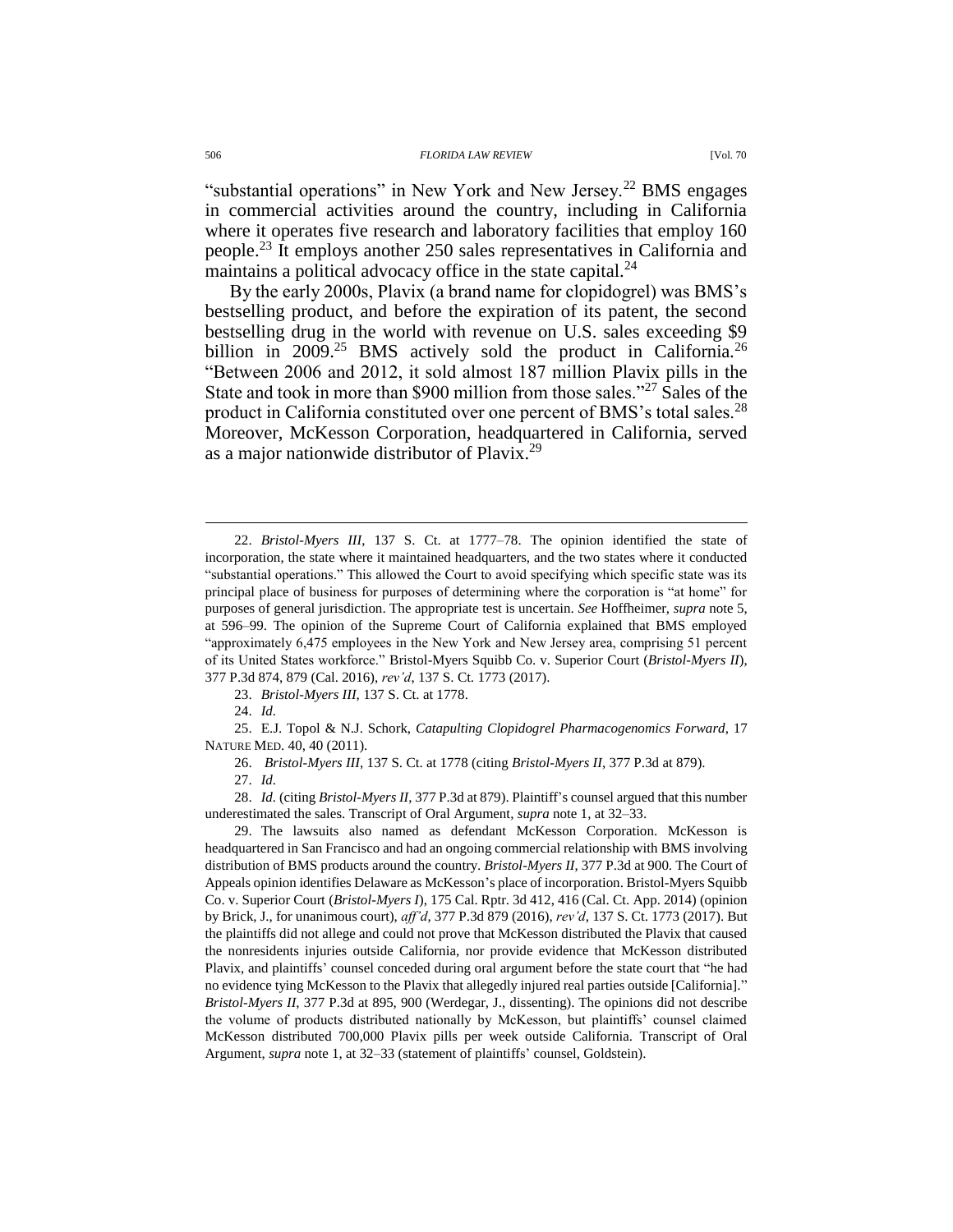<span id="page-8-0"></span>In 2005, an article raised concerns about the drug's safety.<sup>30</sup> In eight separate complaints filed in California state courts, a total of 678 plaintiffs asserted claims in California state courts against BMS and McKesson.<sup>31</sup> The plaintiffs resided all over the country with the largest groups in Texas  $(92)$ , California  $(86)$ , and Ohio  $(71)$ .<sup>32</sup> Most of the plaintiffs (592) were neither residents of California, nor alleged that their claims arose directly from acts performed in California.<sup>33</sup> The claims all raised the same thirteen causes of action under California state law<sup>34</sup> and were consolidated.<sup>35</sup>

32. *Bristol-Myers II*, 377 P.3d at 878. This Article follows the practice of the opinions in referring to plaintiffs alleging injuries in California as California residents and to plaintiffs alleging injuries elsewhere as nonresidents. As Justice Sotomayor noted, this was a convenient shorthand (which she followed) and that "[f]or jurisdictional purposes, the important question is generally (as it is here) where a plaintiff was injured, not where he or she resides." *Bristol-Myers III*, 137 S. Ct. at 1785 n.1 (Sotomayor, J., dissenting).

33. *Bristol-Myers II*, 377 P.3d at 878.

34. *Id.* at 878 (listing theories of strict products liability based on defective design and manufacturing, negligence, breach of express and implied warranties, deceit by concealment, negligent misrepresentation, fraud by concealment, unfair competition, false advertising, and loss of consortium). Remedies sought included injunctive relief (for false advertising) and damages for a variety of injuries (internal bleeding, heart attack, stroke, and death). *Id.* Eighteen of the claims alleged Plavix caused death. *Id.*

The majority opinion emphasizes that "[a]ll the complaints asserted 13 claims under California law." *Bristol-Myers III*, 137 S. Ct. at 1778 (citing *Bristol-Myers II*, 377 P.3d at 878). According to plaintiffs' counsel, most of the plaintiffs' claims were not California statutory causes of action, and where they were, they were similar to common law claims. Brief of Respondents at 6–7 n.3, *Bristol-Myers III*, 137 S. Ct. 1773 (No. 16-466).

The case did not address what law would govern the claims, but there is no reason to suspect that California courts would have applied California law to the nonresidents' claims. *See generally* Michael H. Hoffheimer, *California's Territorial Turn in Choice of Law*, 67 RUTGERS U. L. REV. 167 (2015) (discussing strong trend in California decisions to apply law of state where injury was sustained).

35. *Bristol-Myers II*, 377 P.3d at 878 (observing that separate actions were assigned to single judge as coordinated matter).

<sup>30.</sup> *Bristol-Myers III*, 137 S. Ct. at 1784 (Sotomayor, J., dissenting) (referring to 2005 publication of article in *New England Journal of Medicine*). *See generally* F.K. Chan et al., *Clopidogrel Versus Aspirin and Esomeprazole to Prevent Recurrent Ulcer Bleeding*, 352 NEW ENG. J. MED. 238 (2005) (raising concerns about the safety of the drug) (not cited by any opinion or brief).

<sup>31.</sup> The plaintiffs may have joined McKesson for the purpose of preventing removal. *Bristol-Myers II*, 377 P.3d at 900 (Werdegar, J., dissenting) (noting BMS suggestion of possible motive for joining co-defendant). BMS removed some of the claims to federal court but they were remanded. *See Bristol-Myers I*, 175 Cal. Rptr. 3d at 416.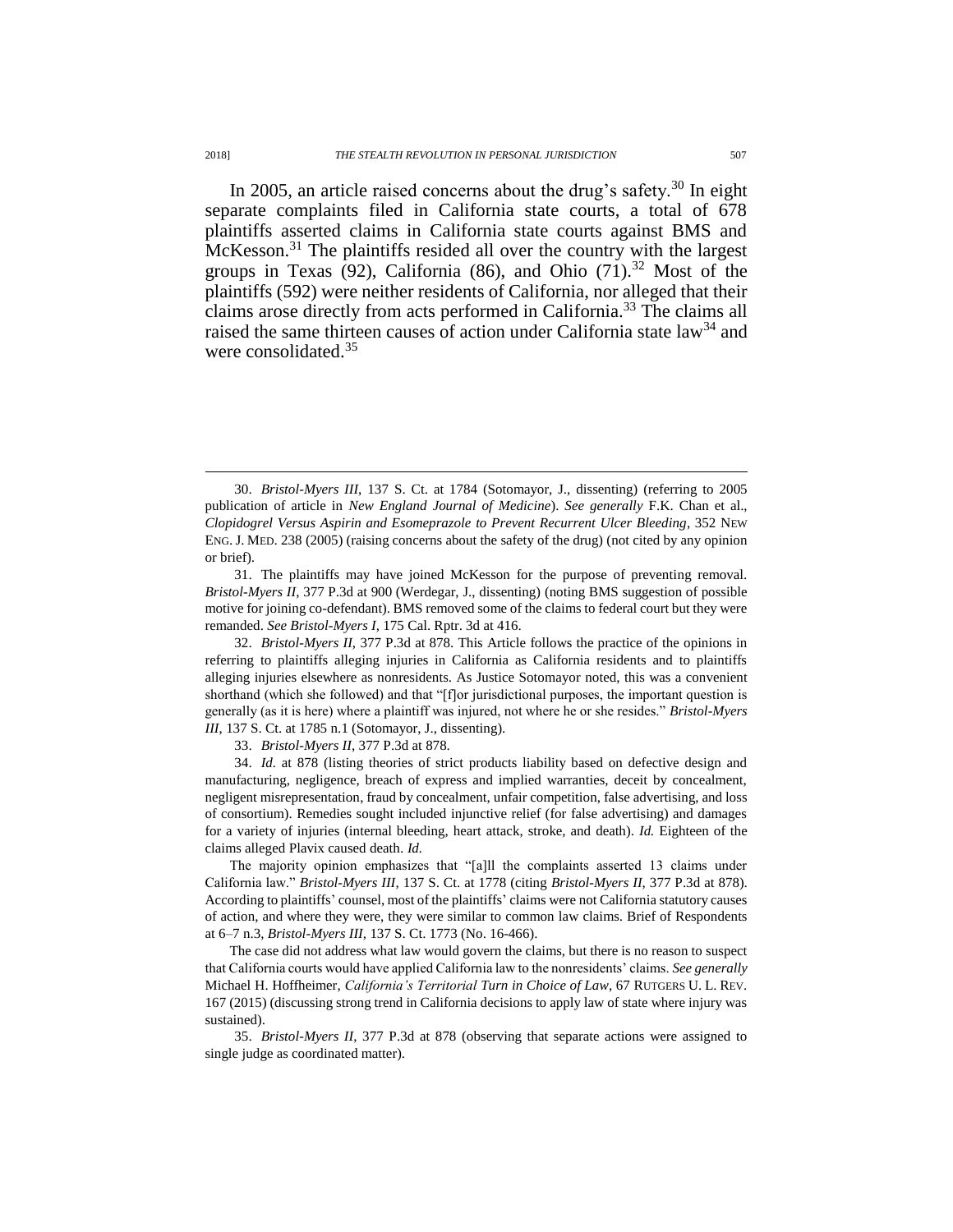#### 508 *FLORIDA LAW REVIEW* [Vol. 70

# <span id="page-9-0"></span>B. *State Court Proceedings*

The California trial court refused to quash service of process.<sup>36</sup> The California Court of Appeal affirmed.<sup> $37$ </sup> While the appellate court concluded that California did not have general jurisdiction under the facts,<sup>38</sup> it found that the trial court could exercise specific personal jurisdiction over all claims.<sup>39</sup> The California Supreme Court

37. *Bristol-Myers I*, 175 Cal. Rptr. 3d 412, 415 (Cal. Ct. App. 2014) (opinion by Brick, J., for unanimous court), *aff'd*, 377 P.3d 879 (2016), *rev'd*, 137 S. Ct. 1773 (2017).

38. *Id.* at 424. The Court of Appeal had earlier denied the writ of mandate on the same day the Supreme Court announced *Daimler AG v. Bauman*. *Id.* at 415. The state high court directed it to reconsider in light of *Daimler*, and the Court of Appeal subsequently found no general jurisdiction. *Id.* at 418–24; *see also Bristol-Myers II*, 377 P.3d at 879 (stating that the Court of Appeal held that BMS's activities in California were insufficient to subject it to general jurisdiction in the state). The Court of Appeal observed how *Daimler* significantly clarified the scope of the "at home" requirement announced in *Goodyear*. *Bristol-Myers I*, 175 Cal. Rptr. 3d at 422 (citation omitted) (quoting Goodyear Dunlop Tires Operations, S.A. v. Brown, 564 U.S. 915, 923, 929 (2011) ("[A] further contouring of the law of general jurisdiction was by no means obvious from the *Goodyear* decision. This was especially true in light of the *Goodyear* court's observation that '[t]he canonical opinion in this area remains' *International Shoe* . . . and [*Goodyear'*s] own quoting of the traditional [continuous and systematic general business contacts] standard for general jurisdiction . . . .").

39. Judge Brick noted that nothing in *Daimler* suggested a restriction of specific personal jurisdiction, and he observed that finding specific personal jurisdiction required an analysis of (1) whether the defendant purposefully directed activities at the forum state; (2) whether plaintiff's claims arise out of or are related to the activities; and (3) whether jurisdiction is reasonable. *Bristol-Myers I*, 175 Cal. Rptr. 3d at 425. Judge Brick relied on California authority that a "substantial nexus or connection" between the claims and defendant's forum conduct is required for specific personal jurisdiction. *Id.* at 430 (quoting Vons Cos. v. Seabest Foods, Inc., 926 P.2d 1085, 1099 (Cal. 1996)). He found that the volume and character of BMS's sales and other activity established more than minimum contacts and that the nonresident plaintiffs' injuries resulted from a common interstate marketing effort that established a substantial connection between BMS's contacts in California and the nonresidents' claims. *Id.* at 433–34. Judge Brick also proceeded to consider the issue of reasonableness and found that the exercise of personal jurisdiction over BMS was reasonable. *Id.* at 436–39.

Finally, Judge Brick separately considered the theory of pendent personal jurisdiction. He concluded that the doctrine, deriving from federal practice, did not apply because the claims were asserted by different plaintiffs; he nevertheless found that the policy behind the doctrine supported jurisdiction. *Id.* at 439 ("While pendent personal jurisdiction has no application to the issues before us, the policy behind it of encouraging judicial economy, avoiding piecemeal litigation, and encouraging convenience of the parties applies here with equal force."); *see also* Action Embroidery Corp. v. Atl. Embroidery, Inc., 368 F.3d 1174, 1176 (9th Cir. 2004) (permitting

<sup>36.</sup> California statutes authorize personal jurisdiction "on any basis not inconsistent with the Constitution of this state or of the United States." CAL. CIV. PROC. § 410.10 (2017), *quoted in Bristol-Myers II*, 377 P.3d at 879. The trial court concluded from principles that were well established prior to *Daimler* that sales, a permanent business presence, and related activities were sufficient to support general jurisdiction. *Bristol-Myers II*, 377 P.3d at 878. BMS also maintained a registered agent in California. Brief of Respondents, *supra* note [34,](#page-8-0) at 5. But this fact was evidently not relied on by the California courts.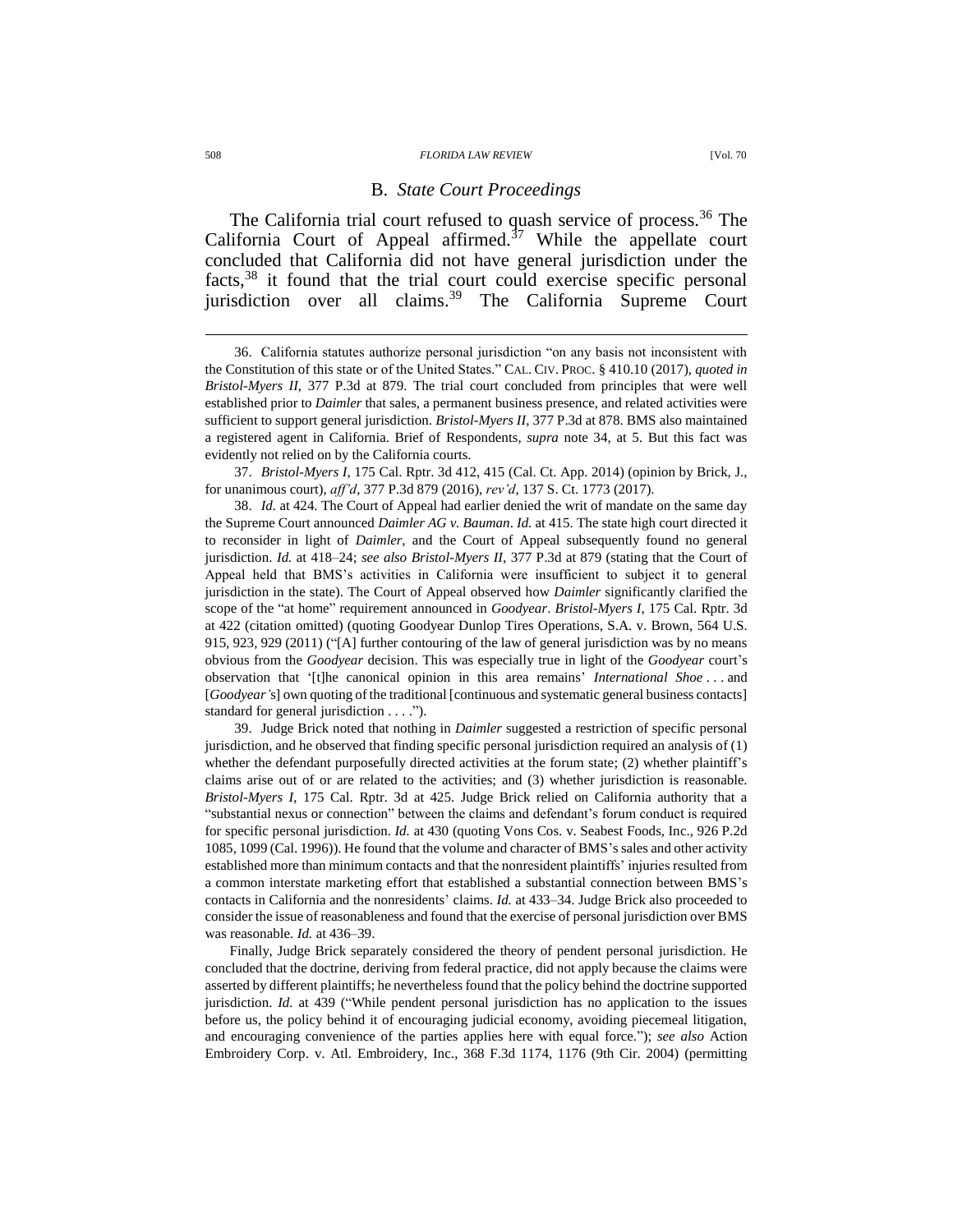acknowledged the divergent criteria for general and specific personal jurisdiction.<sup>40</sup> California Supreme Court Chief Justice Tani Cantil-Sakauye's opinion for the majority found for general personal jurisdiction, and that specific personal jurisdiction was proper over the nonresidents' claims.<sup>41</sup> Three members of the court dissented, concluding that neither general nor specific personal jurisdiction was proper over the nonresidents' claims.<sup>42</sup>

# 1. General Jurisdiction

Chief Justice Cantil-Sakauye discussed the Supreme Court's decisions on general jurisdiction<sup>43</sup> and acknowledged that the Court in *Goodyear Dunlop Tires Operations, S.A. v. Brown*<sup> $44$ </sup> and *Daimler AG v. Bauman*<sup>45</sup> "significantly elaborated upon its analysis of general jurisdiction, clarifying that in order to support the exercise of general jurisdiction over a corporation its contacts with the forum state must be so extensive as to render the company essentially 'at home' in the state."<sup>46</sup>

The Chief Justice then reviewed the facts in *Goodyear* and *Daimler*, 47 noted *Daimler*'s comparison of in-state and out-of-state contacts,<sup>48</sup> and reasoned that general jurisdiction was not available outside of the places of incorporation and principal place of business except under "truly 'exceptional facts.'"<sup>49</sup> Applying the at-home standard, she concluded that general jurisdiction was not available over BMS.<sup>50</sup> The Chief Justice also

40. *Bristol-Myers II*, 377 P.3d at 880–81, 885.

41. *Id.* at 889.

<span id="page-10-0"></span> $\overline{a}$ 

42. *Id.* at 894, 909 (Werdegar, J., dissenting).

43. *Id.* at 880–84 (majority opinion) (discussing Daimler AG v. Bauman, 134 S. Ct. 746 (2014); *Goodyear*, 564 U.S. 915; Helicopteros Nacionales de Colombia, S.A. v. Hall, 466 U.S. 408 (1984); Perkins v. Benguet Consol. Mining Co., 342 U.S. 437 (1952)).

44. 564 U.S. 915.

- 45. 134 S. Ct. 746.
- 46. *Bristol-Myers II*, 377 P.3d at 881 (quoting *Daimler*, 134 S. Ct. at 751, and *Goodyear*, 564 U.S. at 919–20).

47. *Id.* at 883.

48. *Id.*

49. *Id.* at 883–84 (quoting *Daimler*, 134 S. Ct. at 761 n.19) ("BMS is not subject to the general jurisdiction of the California courts.").

50. Chief Justice Cantil-Sakauye concluded:

The United States Supreme Court's at home rule for general jurisdiction over a corporation . . . defeats the nonresident plaintiffs' claim that California may assert general jurisdiction over BMS. BMS may be regarded as being at home in Delaware, where it is incorporated, or perhaps in New York and New Jersey, where it maintains its principal business centers. Although the company's

personal jurisdiction over defendant for state-law claims over which federal court has supplemental subject matter jurisdiction).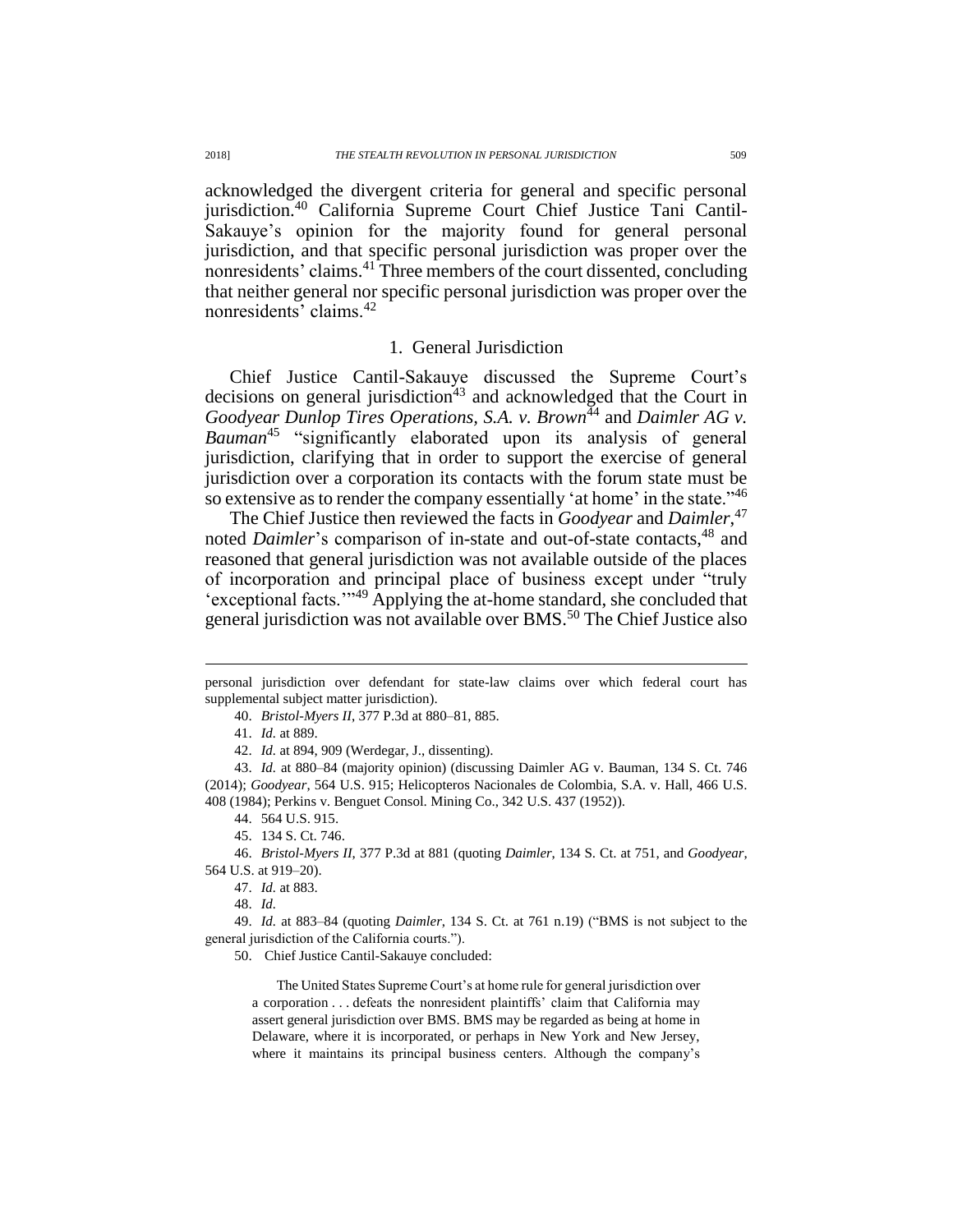considered and rejected the argument that the service on the corporation's registered agent in California established a basis for general iurisdiction. $51$ 

## 2. Specific Personal Jurisdiction

## <span id="page-11-1"></span>a. Majority

In contrast to general jurisdiction, Chief Justice Cantil-Sakauye noted that the determining specific jurisdiction inquiry requires an analysis of "the relationship among the defendant, the forum, and the litigation."<sup>52</sup> For this, she applied a three-part test that required consideration of (1) "whether the defendant has 'purposefully directed' its activities at the forum state;"<sup>53</sup> (2) "whether the plaintiff's claims arise out of or are related to these forum-directed activities;"<sup>54</sup> and (3) "whether the exercise is reasonable and does not offend 'traditional notions of fair play and substantial justice."<sup>55</sup>

<span id="page-11-0"></span>First, the Chief Justice found that the defendant purposely directed activities at California.<sup>56</sup> She explained that the liberty interest protected by the Due Process Clause requires some relationship between the defendant and the forum state so that the defendant has notice that it may be subject to the forum court's jurisdiction.<sup>57</sup> Such activities "cannot be the result of the unilateral actions of another party or a third person."<sup>58</sup> She illustrated this requirement with the example of a case in which a Nevada hotel was found to have directed acts at California when it had advertised heavily in California and targeted California customers.<sup>59</sup>

- 54. *Id.* (citing *Helicopteros*, 466 U.S. at 414).
- 55. *Id.* at 885 (quoting Asahi Metal Indus. Co. v. Superior Court, 480 U.S. 102, 113 (1987)).
- 56. *Id.* at 886.
- 57. *Id.* at 885–86 (citing Burger King Corp. v. Rudzewicz, 471 U.S. 462, 471–72 (1985)).
- 58. *Id.* at 886 (citing *Burger King*, 471 U.S. at 475).

ongoing activities in California are substantial, they fall far short of establishing that is it [sic] at home in this state for purposes of general jurisdiction.

*Id.* at 883.

<sup>51.</sup> *Id.* at 884 ("[A] corporation's appointment of an agent for service of process, when required by state law, cannot compel its surrender to general jurisdiction for disputes unrelated to its California transactions."); *see also id.* (quoting Thomson v. Anderson, 113 Cal. Rptr. 3d 262, 268 (Cal. Ct. App. 2003)) ("[D]esignation of an agent for service of process and qualification to do business in California alone are insufficient to permit general jurisdiction.").

<sup>52.</sup> *Id.* at 885 (quoting Helicopteros Nacionales de Colombia, S.A. v. Hall, 466 U.S. 408, 414 (1984)).

<sup>53.</sup> *Id.* (quoting Keeton v. Hustler Magazine, Inc., 465 U.S. 770, 774 (1984)).

<sup>59.</sup> *Id.* ("In doing so, [the hotel] necessarily availed [itself] of the benefits of doing business in California and could reasonably expect to be subject to the jurisdiction of courts in California." (quoting Snowney v. Harrah's Entm't, Inc., 112 P.3d 28, 31 (Cal. 2005)).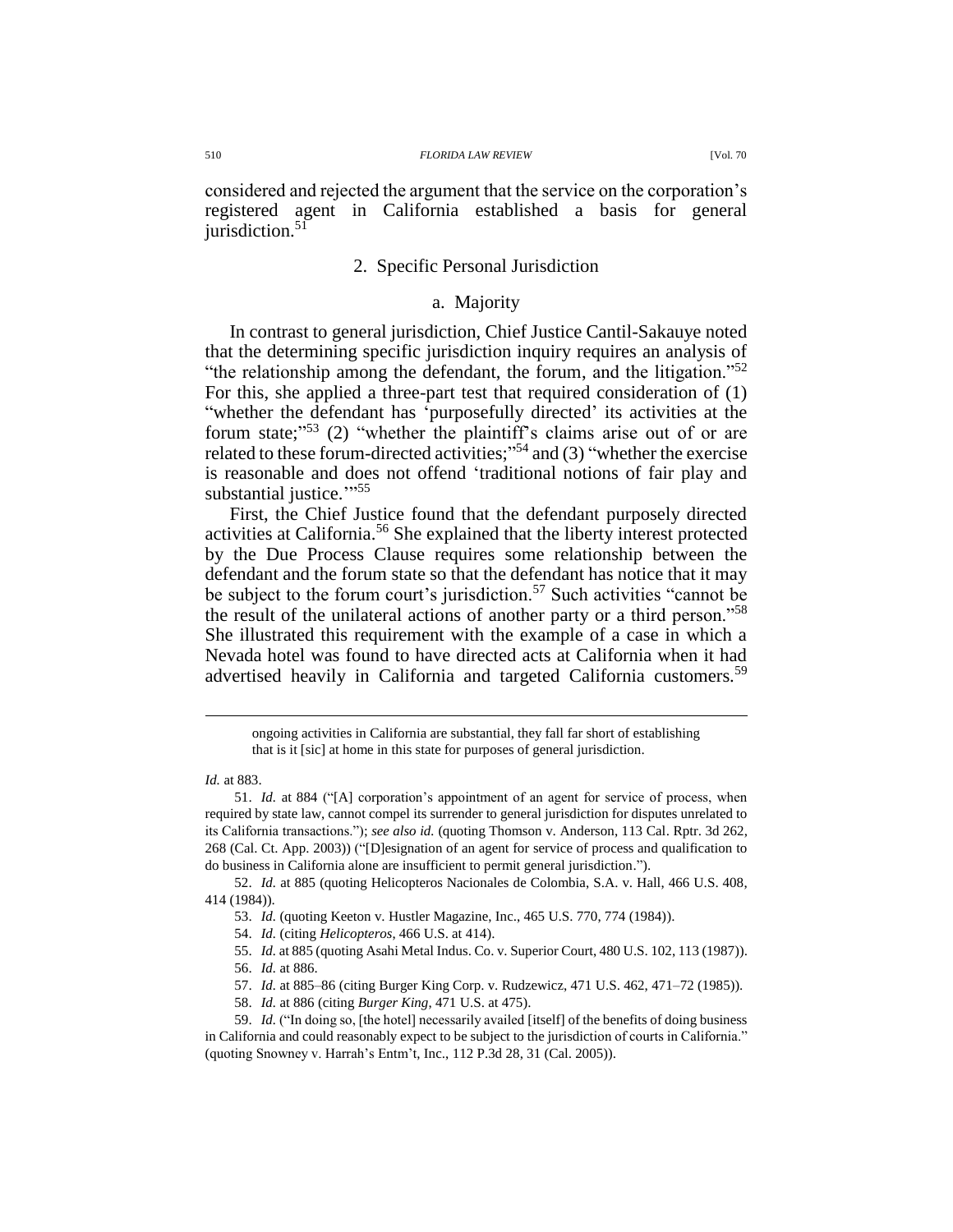Given BMS's marketing activity, sales, and operations in California, she found that the corporation purposely directed acts at the forum state.<sup>60</sup>

<span id="page-12-0"></span>Second, Chief Justice Cantil-Sakauye concluded that the litigation arose out of or was related to BMS's contacts in California.<sup>61</sup> Although the nonresident claims did not arise out of BMS's marketing or other acts directed at California, she explained, "A claim need not arise directly from the defendant's forum contacts in order to be sufficiently related to the contact to warrant the exercise of specific jurisdiction. Rather, as long as the claim bears a substantial connection to the nonresident's forum contacts, the exercise of specific jurisdiction is appropriate."<sup>62</sup> In determining whether the contacts established "a substantial connection," California courts had applied a sliding scale approach: "[T]he more wide ranging the defendant's forum contacts, the more readily is shown a connection between the forum contacts and the claim."<sup>63</sup> Applying this standard to BMS, she concluded that the nonresident claims against BMS were sufficiently related to BMS's activity directed to California to support specific personal jurisdiction over those claims:

Both the resident and nonresident plaintiffs' claims are based on the same allegedly defective product and the assertedly misleading marketing and promotion of that product, which allegedly caused injuries in and outside the state. Thus, the nonresident plaintiffs' claims bear a substantial connection to BMS's contacts in California. BMS's nationwide marketing, promotion, and distribution of Plavix created a substantial nexus between the nonresident plaintiffs' claims and the company's contacts in California concerning Plavix.<sup>64</sup>

As she summed up, the "nonresident plaintiffs' claims in this action . . . arise from the same course of conduct that gave rise to California Plaintiffs' claims."<sup>65</sup> The Chief Justice also noted that BMS's operation of research and laboratory facilities in California were related

<sup>60.</sup> *Id.* ("[T]here is no question that BMS has purposely availed itself of the privilege of conducting activities in California, invoking benefits and protection of its laws, and BMS does not contend otherwise.").

<sup>61.</sup> *Id.* at 888 ("The California plaintiffs' claims . . . certainly arise from BMS's purposeful contacts with this state, and BMS does not deny that it can be sued for such claims in California.").

<sup>62.</sup> *Id.* at 887 (quoting Vons Cos. v. Seabest Foods, Inc., 926 P.2d 1085, 1096 (Cal. 1996)).

<sup>63.</sup> *Id.* at 889 (quoting *Vons*, 926 P.2d at 1098).

<sup>64.</sup> *Id.* at 888.

<sup>65.</sup> *Id.* at 894.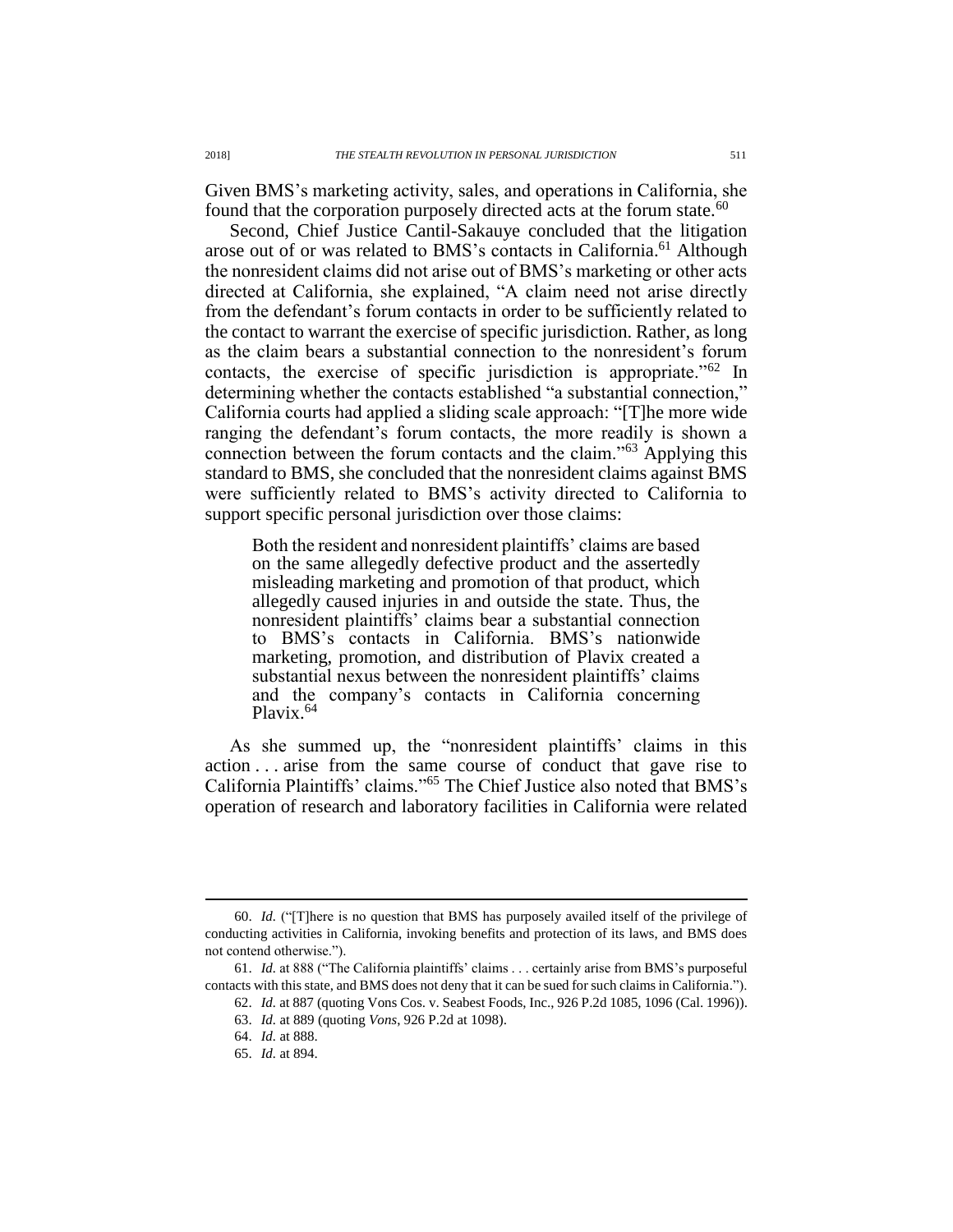<span id="page-13-0"></span>to the claims of negligent development of the drug, though the negligent development did not occur in California.<sup>66</sup>

Third, she found that the exercise of personal jurisdiction was reasonable.<sup>67</sup> She considered the reasonableness factors that the Supreme Court had elaborated: the burden on the defendant, the interests of the forum state, the plaintiff's interest in relief, the interstate judicial system's interest in the most efficient resolution of controversies, and the shared interest of the states.<sup>68</sup> Based on these factors, she made the following findings: litigation in California was not unduly burdensome to the defendant;<sup>69</sup> although California did not have a clearly identified interest in providing a forum for the nonresidents' claims considered in isolation,<sup>70</sup> personal jurisdiction would be reasonable if it served plaintiffs' interest in a convenient and effective forum by filing the claims jointly in California;<sup>71</sup> and shared interstate interests in efficiency and

Anticipating the dissent's objection that the nonresidents' claims were not related to BMS's conduct in California but merely constituted similar conduct, the Chief Justice wrote, the claims of residents and nonresidents alike were based on "a single, coordinated, nationwide course of conduct directed out of BMS's New York headquarters and New Jersey operations center and implemented by distributors and salespersons across the country." *Id.*

67. BMS did not contest the reasonableness of specific jurisdiction, and reasonableness would have been presumed after a finding that the defendant had directed acts at California and that the claims were sufficiently closely related to those acts. *See id.* at 885, 891 (discussing burdens under California law). Rather BMS argued that specific jurisdiction was improper due to the lack of a sufficient relationship between the claims and its activity in California. *See id.* at 891.

Chief Justice Cantil-Sakauye discussed BMS's argument that the claims neither arose from the defendants' contacts in California nor were related to the defendant's contacts in California in the context of her discussion of reasonableness. *Id.* ("[T]hese arguments are more pertinent to consideration of whether the exercise of specific jurisdiction is reasonable, not whether the contested claims arise from or relate to the company's forum activities.").

68. *Id.* (citing Asahi Metal Indus. Co. v. Superior Court, 480 U.S. 102, 113 (1987) and World-Wide Volkswagen Corp. v. Woodson, 444 U.S. 286, 292 (1980)).

69. *Id.* at 892. While conceding that there was some burden in defending against the nonresident claims, she noted that the burden was less than the burden of defending claims in as many as thirty-four different state courts. *Id.* at 891. Discovery was available to obtain information from nonresident plaintiffs, and there was no evidence that the costs of litigating in California were higher than elsewhere. *Id.* at 892.

70. *See id.* ("BMS . . . claims that California has no legitimate interest in adjudicating the claims of nonresidents because they have no connection to the state. Admittedly, the fact that the nonresident plaintiffs greatly outnumber the California plaintiffs does give us some pause.").

71. *Id.* at 892‒93.

<span id="page-13-1"></span><sup>66.</sup> *Id.* at 888 ("[T]he fact that the company engages in research and product development in these California facilities is related to plaintiffs' claims that BMS engaged in a course of conduct of negligent research and design that led to their injuries, even if those claims do not arise out of BMS's research conduct in this state. Accordingly, BMS's research and development activity in California provides an additional connection between the nonresident plaintiffs' claims and the company's activities in California.").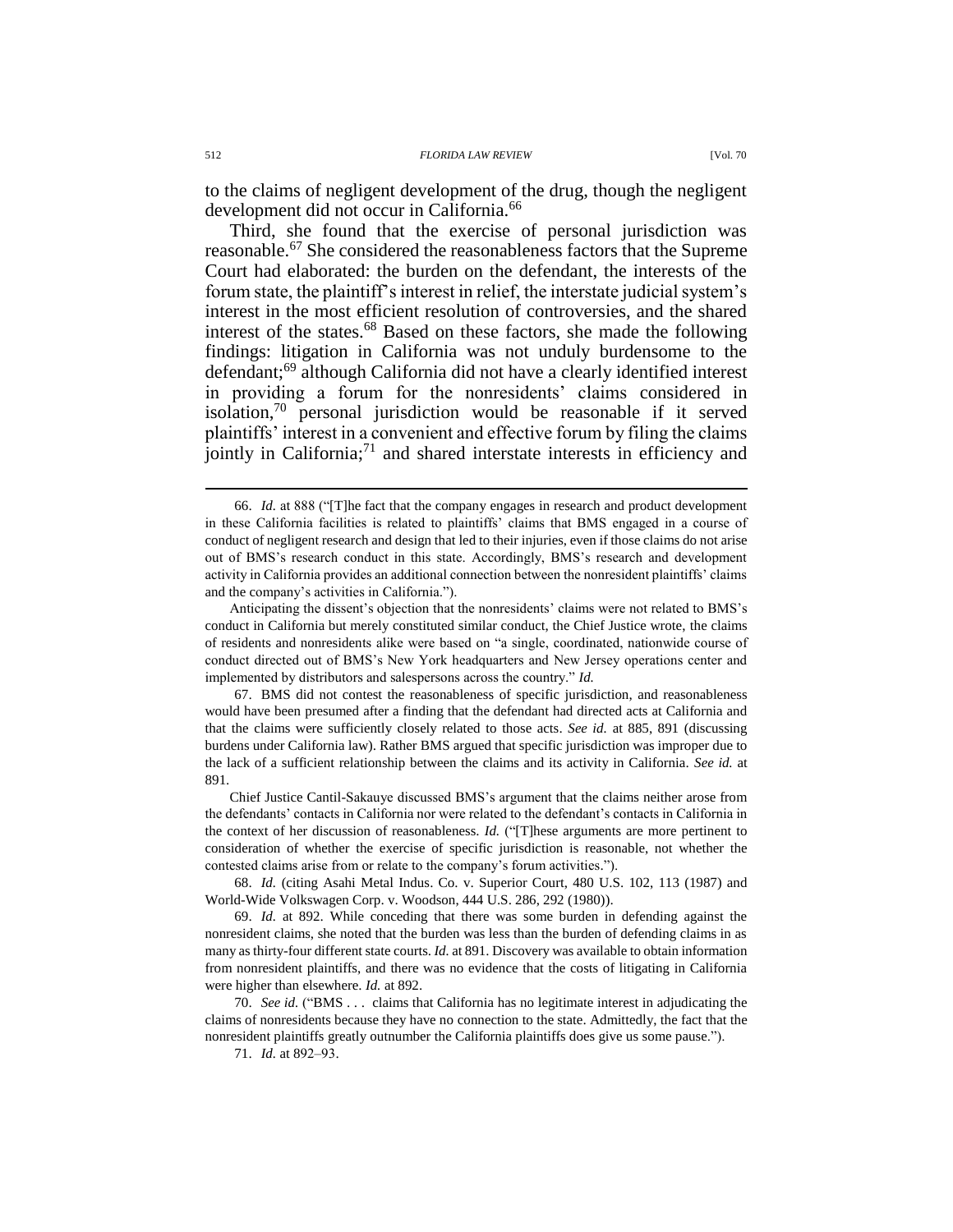finality supported litigation of the claims in a single forum.<sup>72</sup>

To be sure, a single court hearing the claims of hundreds of plaintiffs is a significant burden on that court. But the overall savings of time and effort to the judicial system, both in California and interstate, far outweigh the burdens placed on the individual forum court. The alternative that BMS proposes would result in the duplication of suits in numerous state or federal jurisdictions at substantial costs to both the judicial system and to the parties, who would have to deal with disparate rulings on otherwise similar procedural and substantive issues.<sup>73</sup>

The Chief Justice identified two substantive legal advantages that would be achieved by permitting litigation to proceed in a single forum: consolidating claims would prevent plaintiffs who recover the first judgment from bankrupting the defendant and preventing other equally situated defendants from recovering;<sup>74</sup> and coordinating litigation in a single forum could avoid inconsistent judgments and the "possible unfairness of punishing a defendant over and over again for the same tortious conduct."<sup>75</sup>

Chief Justice Cantil-Sakauye acknowledged that other states have sovereign interests in applying their laws to the disputes, but she noted that the preliminary decision as to personal jurisdiction did not prevent California courts from ultimately applying the substantive law of sister states.<sup>76</sup>

## b. Dissent

<span id="page-14-0"></span>In her dissenting opinion, California Supreme Court Justice Kathryn Werdegar concluded that specific jurisdiction was constitutionally prohibited due to the lack of "*any* substantial nexus, causal or otherwise, between [the nonresidents'] claims and BMS's activities in California."<sup>77</sup> First, she contended that the majority decision was not supported by case

<sup>72.</sup> *Id.* at 893.

<sup>73.</sup> *Id.*

<sup>74.</sup> *Id.* (quoting *In re* Exxon Valdez, 229 P.3d 790, 795–96 (9th Cir. 2000)).

<sup>75.</sup> *Id.* (quoting *In re* Exxon Valdez, 229 P.3d at 796).

<sup>76.</sup> *Id.* at 894. The Chief Justice concluded that the choice of law analysis should not affect the jurisdictional inquiry. *Id.* The fact that "choice-of-law concerns might very well make a mass tort action unmanageable" should not be "determinative at this stage of the proceedings." *Id. See also supra* note [34](#page-8-0) and accompanying text (observing that California courts probably would not apply California law to all claims).

<sup>77.</sup> *Id.* at 895 (Werdegar, J., dissenting).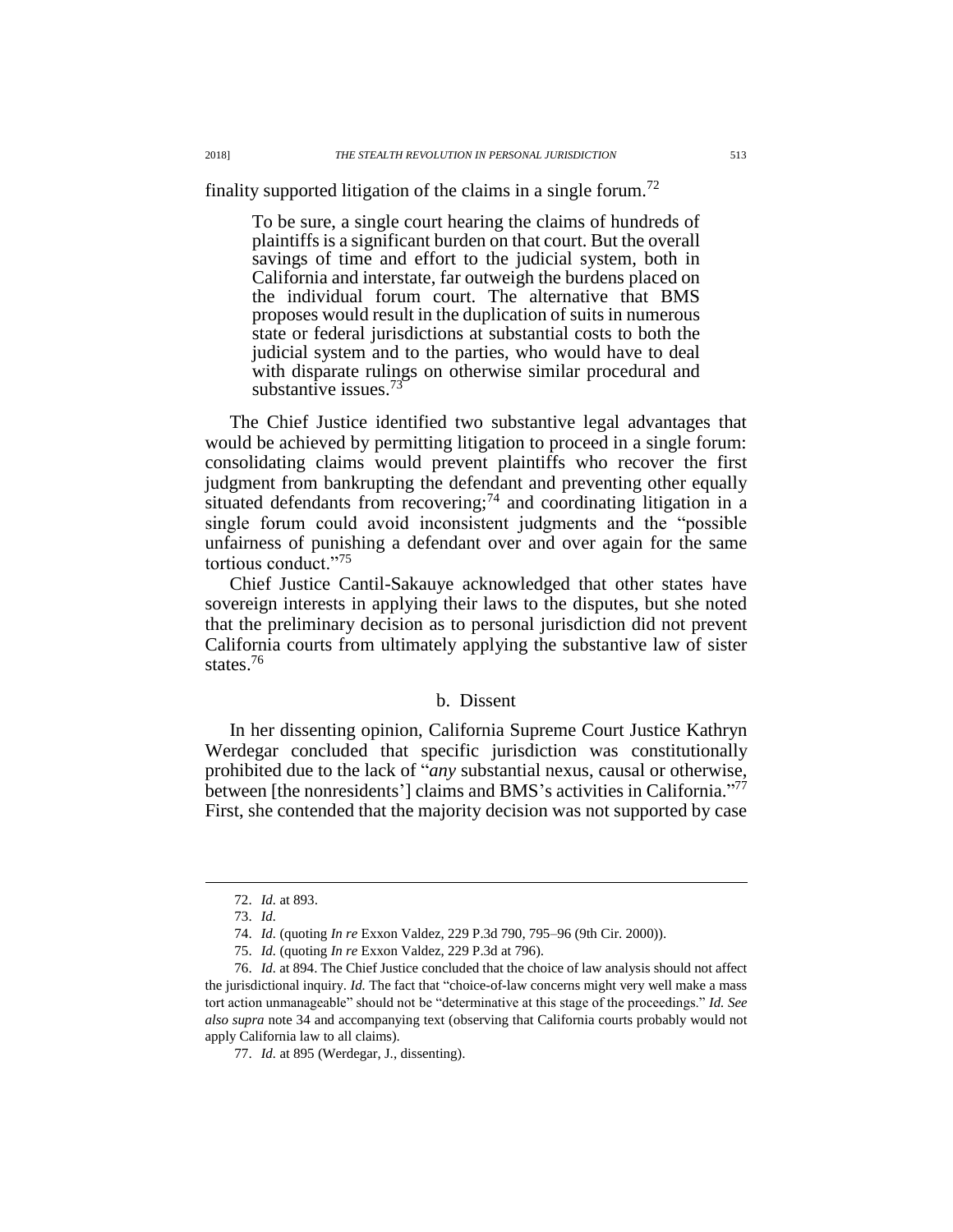#### 514 *FLORIDA LAW REVIEW* [Vol. 70

law.<sup>78</sup> Second, she argued that the majority approach eroded the substantial connection requirement and "impairs important functions of reciprocity, predictability, and limited state sovereignty served by the relatedness requirement." <sup>79</sup> Third, she found that the erosion of the relatedness requirement has adverse consequences, making it impossible for nonresident companies to predict in advance whether they will be subject to jurisdiction in California, <sup>80</sup> and "extending jurisdiction over claims of liability well beyond [California's] legitimate regulatory interest." <sup>81</sup> Fourth, she asserted that eroding the relatedness requirement "undermines an essential distinction between specific and general jurisdiction," frustrating the shift that the U.S. Supreme Court inaugurated in *Daimler* to a "much tighter 'at home' limit.<sup>582</sup>

Because California has a strong interest in providing an accessible forum for California residents, Justice Werdegar recognized that considerations of efficiency might establish a valid California state interest in promoting joinder in cases where joining nonresident claims provided efficiencies that facilitated resolution of resident claims.<sup>83</sup> But she was skeptical about the benefits that the majority attributed to joinder in *BMS* where the large number of resident claims already provided an opportunity to join smaller cases that might not have been litigated efficiently by themselves.<sup>84</sup> Moreover, she noted that consolidation in

79. *Id.* at 896.

80. *Id.*

 $\overline{a}$ 

82. *Id.* at 896.

83. *Id.* at 904 ("On the facts of this case, there is no analogous state interest of similar force that would justify California courts adjudicating the nonresident plaintiffs' claims. This is not a case in which the individual California plaintiffs would be stymied by procedural obstacles or restrictive damages rules were the nonresidents excluded from the action.").

84. *Id.* at 904 ("Even if some of the California plaintiffs might have individual claims too small to justify suit, the consolidation of scores of such claims from within California would

<sup>78.</sup> *Id.* at 896 ("The majority's decision is not supported by specific jurisdiction decisions from the United States Supreme Court, this court, or the lower federal and state courts."); *see also id.* at 897–98 ("Of the post-*International Shoe* decisions in which the high court actually found a factual basis for specific jurisdiction, each featured a direct link between forum activities and the litigation."); *id.* at 898 ("Notwithstanding our relatively broad substantial connection standard, mere similarity of claims is an insufficient basis for specific jurisdiction."); *id.* at 900–01 ("Neither [plaintiffs] nor the majority cites any decision, state or federal, finding specific jurisdiction on facts similar to those here. In fact, courts in both systems have *rejected* jurisdiction over drug defect claims made by plaintiffs who neither reside in nor were injured by conduct in the forum state.").

<sup>81.</sup> *Id.* Justice Werdegar noted the forum state's interest where a defendant's forum activities are "legally relevant" to establish the plaintiffs' claims. *Id.* at 899. In such a case the state arguably has an interest in regulating conduct in its territory. *Id.* Likewise a state has an interest in providing a forum for its residents. *Id.* In contrast, "California has no discernable sovereign interest in providing an Ohio or South Carolina resident a forum in which to seek redress for injuries in those states caused by conduct occurring outside California." *Id.*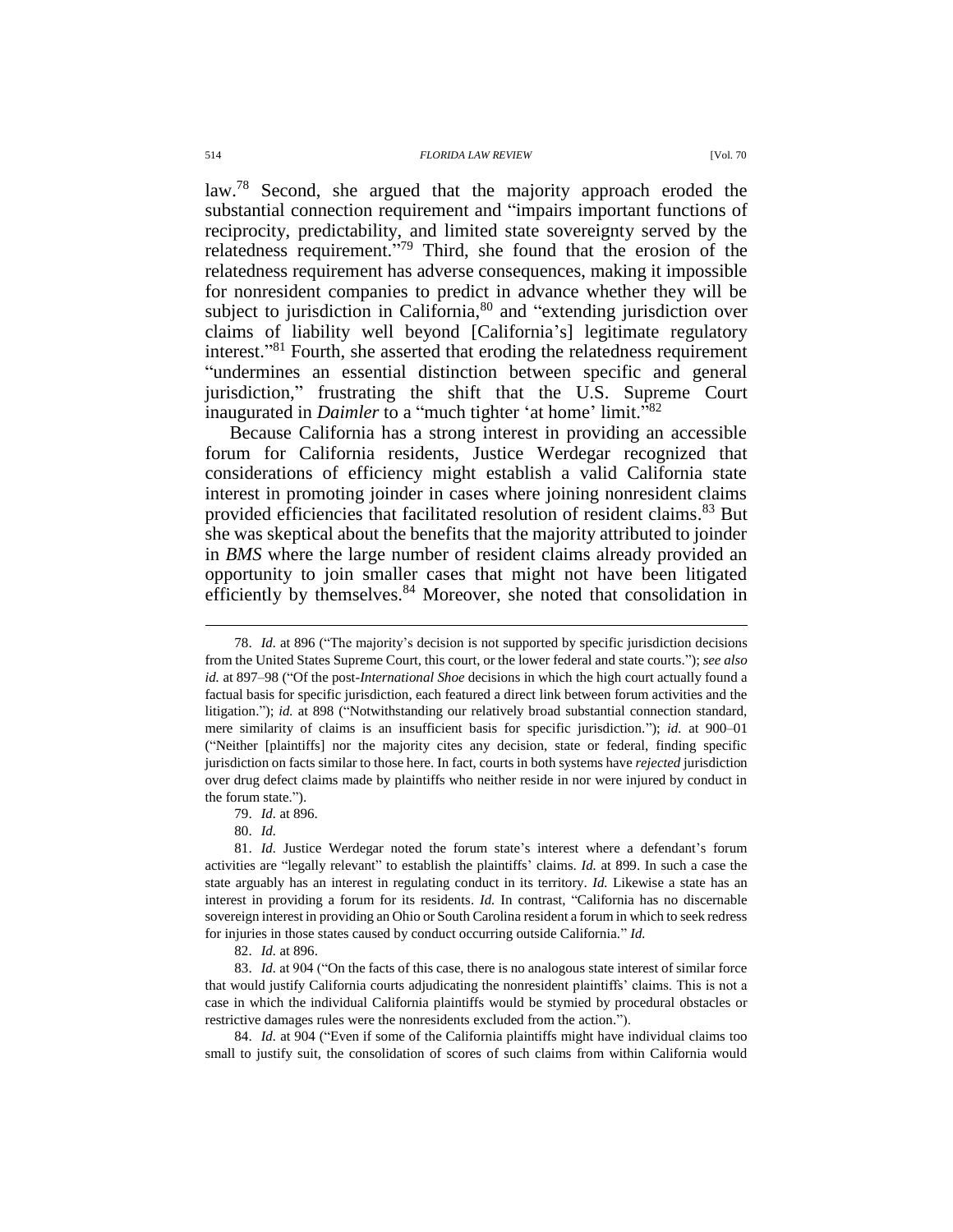*BMS* could not achieve maximum efficiency so as to protect the defendant from multiple inconsistent judgments because many claims were not before the California courts.<sup>85</sup>

She questioned the majority's reliance on the in-state activity of the co-defendant distributor when that co-defendant's in-state activity was unrelated to the nonresidents' claims and did nothing to establish a relationship between BMS and the nonresident plaintiffs.<sup>86</sup> And she questioned the relevance of BMS's own in-state activity—such as its research operations—when that activity, too, was not related to the claims in litigation.<sup>87</sup>

Finally, Justice Werdegar offered a cogent affirmative argument in support of a rigorous enforcement of the substantial connection requirement. She proposed that the requirement served important functions. By ensuring a meaningful relationship between the defendant's activity and the claims, the requirement grounds personal jurisdiction in the reciprocal relationship of the defendant and the regulating state.<sup>88</sup> The requirement limits the potential litigation burdens faced by defendants that engage in limited in-state activity, <sup>89</sup> and reciprocity-based limits prevent states "from straying beyond their legitimate regulatory spheres<sup>"90</sup> and allow nonresident corporations to predict in advance whether they will be subject to jurisdiction in forum state courts.  $91$ 

<span id="page-16-0"></span>If BMS must answer in a California court for Plavix claims arising across the country simply because some Californians

88. *Id.* (citing Lawrence W. Moore, *The Relatedness Problem in Specific Jurisdiction*, 37 IDAHO L. REV. 583, 599 (2001) ("Reciprocity . . . refers to the idea that the litigation to which a defendant is exposed in a particular forum should bear some relationship to the benefits the company has sought by doing business in the state.").

89. *Id.* at 908 (citing Carol Rice Andrews, *The Personal Jurisdiction Problem Overlooked in the National Debate About "Class Action Fairness*,*"* 58 SMU L. REV. 1313, 1345–46 (2005)).

remedy that insufficiency without the addition of hundreds of nonresidents' claims. California can thus provide an effective forum for its residents to seek redress without joining those claims to similar claims by nonresidents.").

<sup>85.</sup> *Id.* at 905 (stating "these plaintiffs do not constitute the entire universe of those claiming injury from Plavix—far from it" and noting that pending litigation of Plavix claims included multidistrict litigation in federal court in New Jersey and individual, mass, and representative action in a number of states); *see id.* at 905 n.3 (identifying pending cases).

<sup>86.</sup> *Id.* at 900 (characterizing majority's reliance on state interest in regulating co-defendant McKessen as "ruddiest" of majority's "red herrings").

<sup>87.</sup> *Id.* at 907 ("[T]he majority notes that BMS maintains some research facilities in California [with no relationship to Plavix] . . . . This second ground of relatedness is both illogical and startling in its potential breadth . . . . Will we in the next case decide that a company may be sued in California for dismissing an employee in Florida because on another occasion it fired a different employee in California . . . ?").

<sup>90.</sup> *Id.*

<sup>91.</sup> *Id.*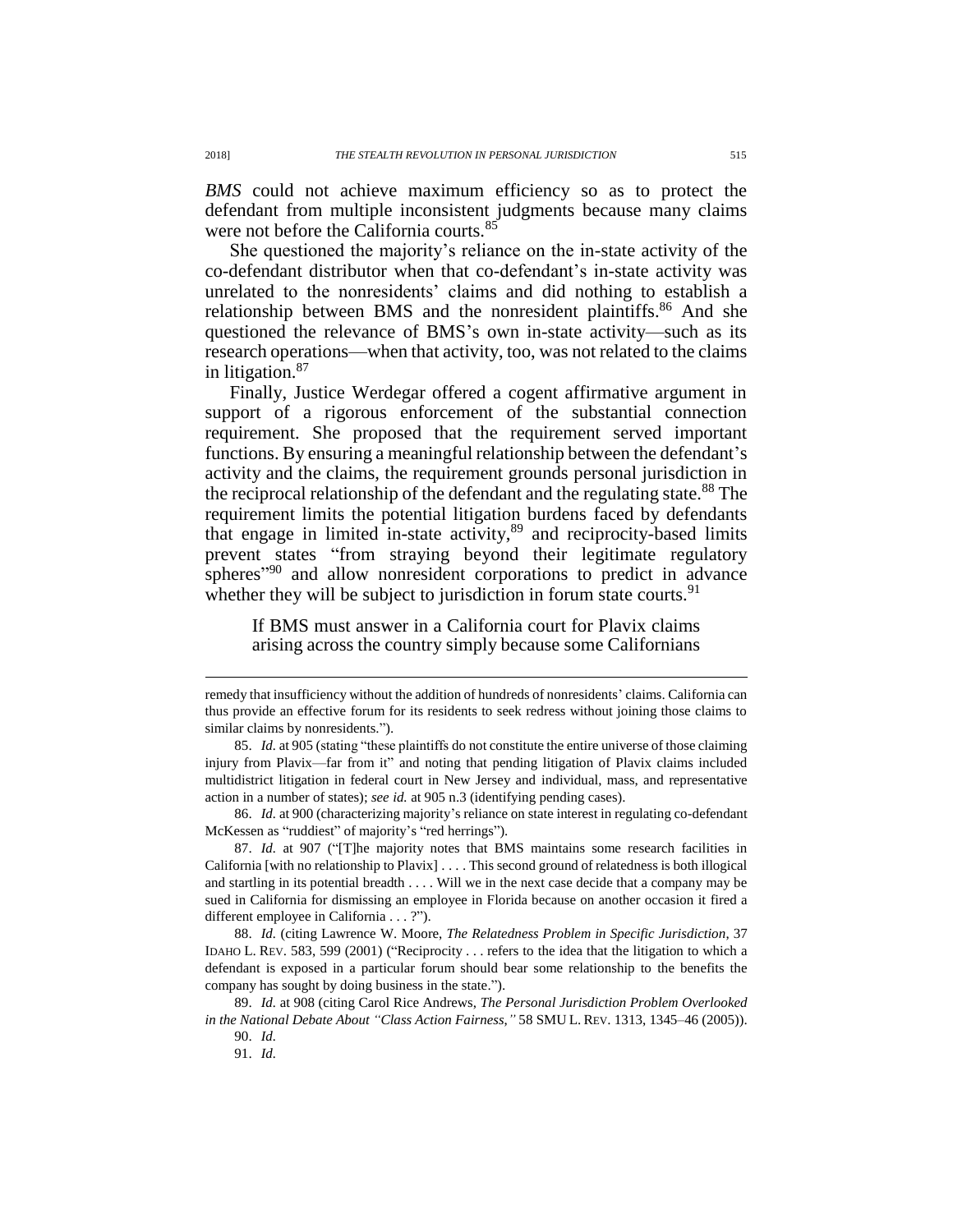#### 516 *FLORIDA LAW REVIEW* [Vol. 70

<span id="page-17-0"></span>have made similar claims, the link between the benefits BMS has sought by doing that business in the state and the liabilities to which it is exposed here has been severed. In the same way, predictability has been severely impaired, as the company's potential liabilities cannot be forecast from its state activities.<sup>92</sup>

Because she focused on the majority's application of the second (relatedness) part of the jurisdictional analysis, Justice Werdegar did not address the reasonableness of exercising specific personal jurisdiction, observing only that "we should be restrained here [with respect to reasonableness] by the absence of any discernable state interest in adjudicating the nonresident plaintiffs' claims." 93

## C. *The Supreme Court*

#### 1. Majority Opinion: Correcting a Spurious Error

The only issue before the Court was specific jurisdiction over the nonresidents' claims.<sup>94</sup> Writing for the Court, Justice Alito described the facts, emphasizing the lack of relationship between BMS's activity in California and the nonresidents' claims.<sup>95</sup> He described BMS as a large international corporation with most of its activity outside California;<sup>96</sup> noted that the nonresident plaintiffs did not allege they obtained Plavix from any California source;  $97$  and added that BMS did not create its national marketing strategy for Plavix in California, or manufacture, distribute, or work on regulatory approval from the state.<sup>98</sup>

Justice Alito also emphasized that the approach of the Supreme Court of California relaxed the required connection between claims and forum conduct in some situations:

The majority [below] applied a "sliding scale approach to specific jurisdiction." Under this approach, "the more wideranging the defendant's forum contacts, the more readily is

<sup>92.</sup> *Id.* at 909. To assure an appropriate connection between personal jurisdiction and state regulatory interest, she proposed that forum conduct be legally relevant in order to count in the jurisdictional analysis. *Id.* at 899.

<sup>93.</sup> *Id.* at 910.

<sup>94.</sup> The issue was initially presented by motions "to quash service of summons on the nonresidents' claims." *Bristol-Myers III*, 137 S. Ct. 1773, 1778 (2017) (citation omitted).

<sup>95.</sup> *Id.* at 1777–78.

<sup>96.</sup> *Id.* The opinion also minimized the commercial significance of the in-state sales. *Id.* at 1778 (citing *Bristol-Myers II*, 377 P.3d at 879) (noting that income from Plavix sold in California, while exceeding \$900 million, comprised "a little over one percent of the company's nationwide sales revenue").

<sup>97.</sup> *Id.*

<sup>98.</sup> *Id.* BMS engaged in all such activity either in New York or New Jersey. *Id.*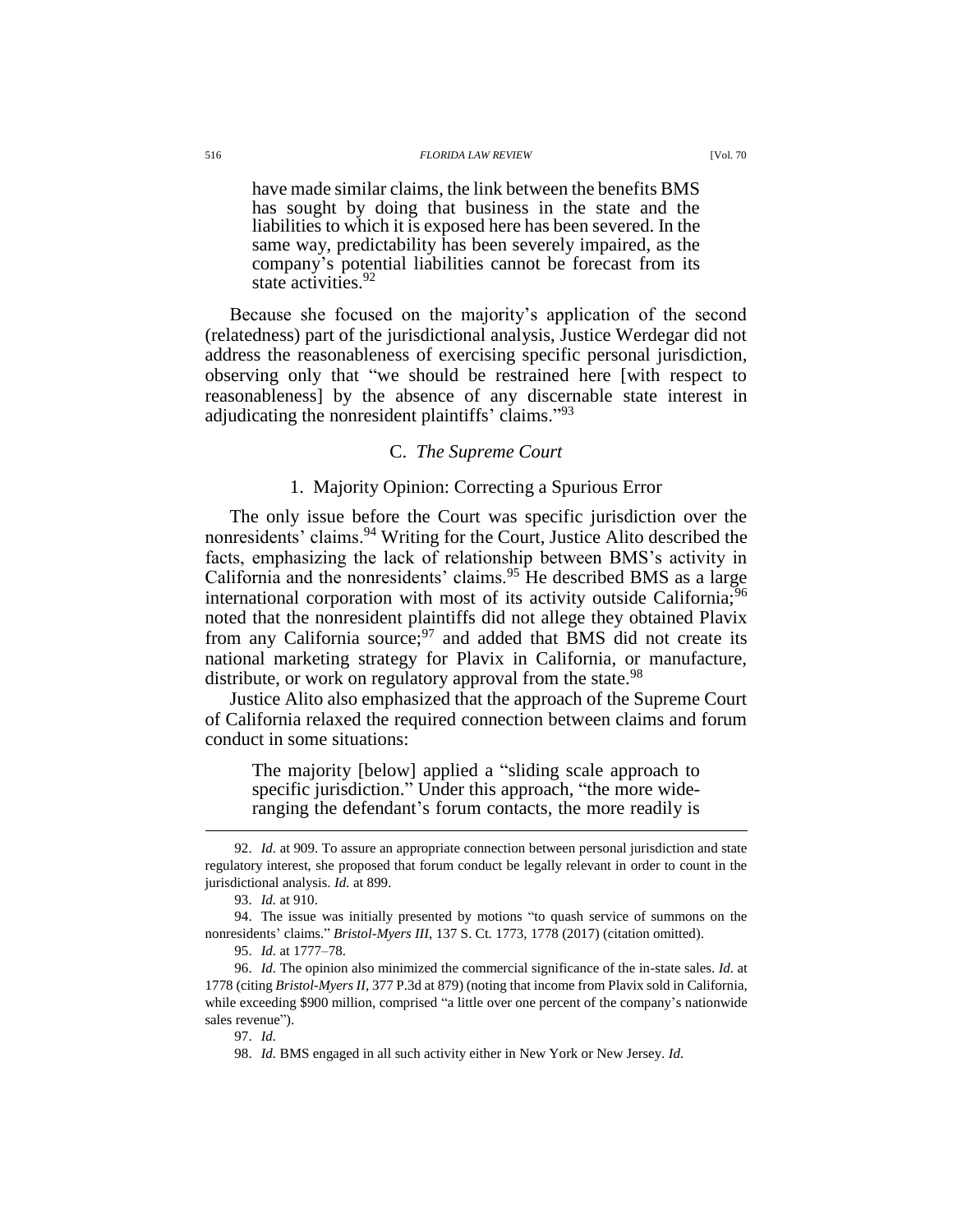shown a connection between the forum contacts and the claim." Applying this test, the majority concluded that "BMS's extensive contacts with California" permitted the exercise of specific jurisdiction "based on a less direct connection between BMS's forum activities and plaintiffs' claims than might otherwise be required."<sup>99</sup>

He read the California court's decision as finding this "attenuated" relationship established by the mere similarity of the residents' and nonresidents' legal claims.<sup>100</sup> And he noted the objection raised by the dissenting justices below that the California court's approach effectively expanded specific jurisdiction so that it became "indistinguishable from general jurisdiction." 101

Turning to the constitutional limits on personal jurisdiction, he asserted that decisions since *International Shoe* have distinguished general and specific jurisdiction,<sup>102</sup> and restricted general jurisdiction to an individual's place of domicile and to places where a corporation "is fairly regarded as at home."<sup>103</sup> "Specific jurisdiction," he insisted, "is very different." <sup>104</sup> He quoted language from prior opinions for specific jurisdiction where the civil action needed to arise out of or relate to the defendant's contacts with the forum.<sup>105</sup> He quoted Supreme Court Justice Ruth Bader Ginsburg's language where she distinguished general from specific jurisdiction and emphasized that specific personal jurisdiction required "an affiliation between the forum and the underlying controversy, principally, [an] activity or an occurrence that takes place in the forum State and is therefore subject to the State's regulation.<sup>5106</sup>

Justice Alito did not situate his discussion of relatedness in the context of fuller discussion of the requirements for specific personal jurisdiction. He neither adopted nor referred to the three-part test employed by the majority of the California Supreme Court. Instead, he mentioned general

104. *Id.*

 $\overline{a}$ 

105. *Id.* (quoting Daimler AG v. Bauman, 134 S. Ct. 746, 754 (2014)) (first citing Burger King Corp. v. Rudzewicz, 471 U.S. 462, 472–73 (1985); and then citing Helicopteros Nacionales de Colombia, S.A. v. Hall, 466 U.S. 408, 414 (1984)).

106. *Id.* (quoting *Goodyear*, 564 U.S. at 919) ("For this reason, 'specific jurisdiction is confined to adjudication of issues deriving from, or connected with, the very controversy that establishes jurisdiction.'").

<sup>99.</sup> *Id.* at 1778–79 (citations omitted) (quoting *Bristol-Myers II*, 377 P.3d at 889).

<sup>100.</sup> *Id.* at 1779 ("This attenuated requirement was met, the majority found, because the claims of the nonresidents were similar in several ways to the claims of the California residents (as to which specific jurisdiction was uncontested).").

<sup>101.</sup> *Id.* (quoting *Bristol-Myers II*, 377 P.3d at 896 (Werdegar, J., dissenting)).

<sup>102.</sup> *Id.* at 1779–80.

<sup>103.</sup> *Id.* at 1780 (quoting Goodyear Dunlop Tires Operations, S.A. v. Brown, 564 U.S. 915, 924 (2011)).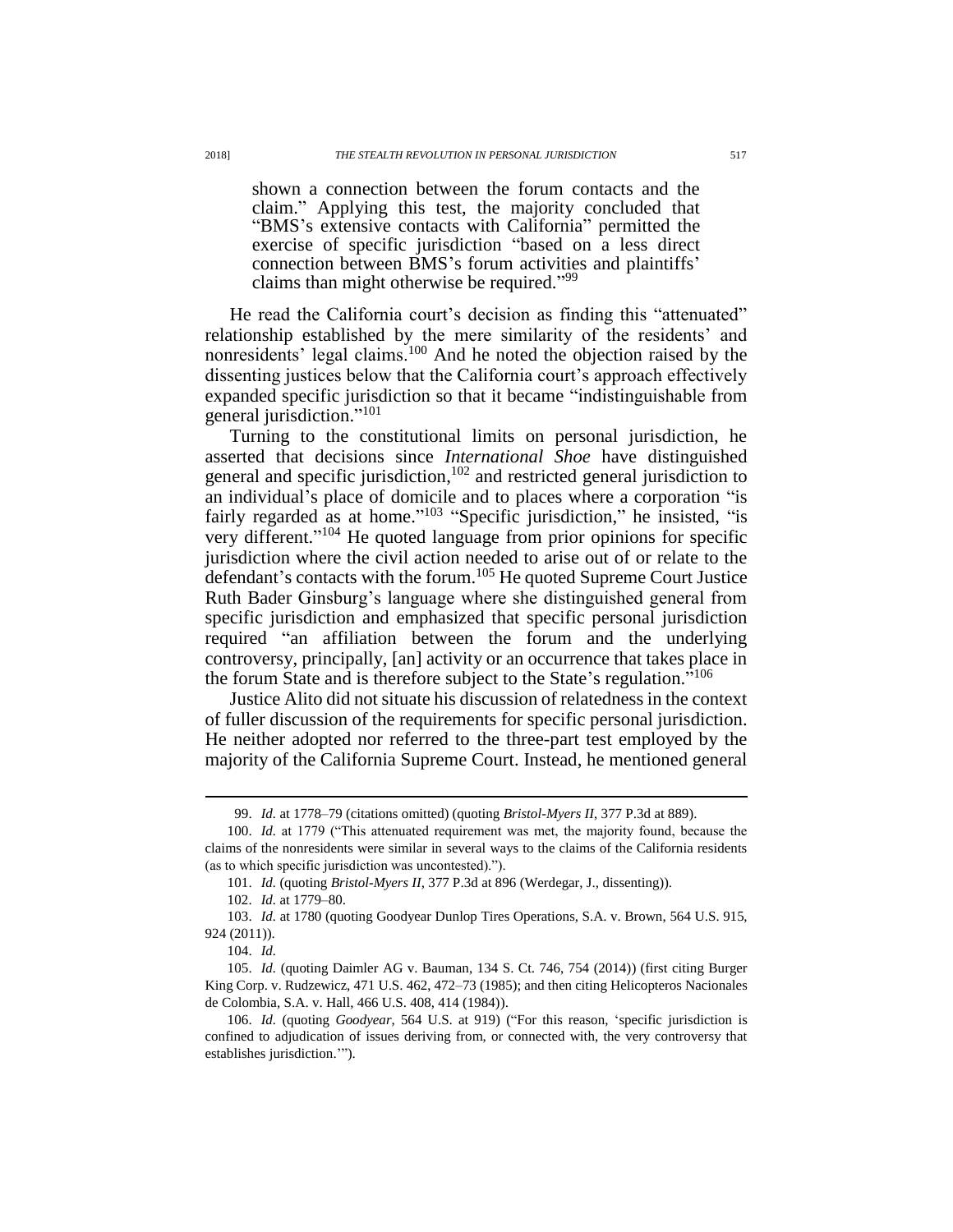interests common to evaluating all forms of personal jurisdiction: (1) the interest of the forum state; (2) the interests of the plaintiffs; and (3) the interest of the defendant.<sup>107</sup> He cautioned that the interests were not equivalent. "[T]he 'primary concern' is 'the burden on the defendant."<sup>108</sup>

<span id="page-19-2"></span>For Justice Alito, ascertaining the burden on the defendant comprises two separate considerations. First, it "obviously requires a court to consider the practical problems resulting from litigating in the forum." 109 In *BMS*, this consideration was not determinative because the defendant did not challenge the lower court finding that it would experience no practical burden in litigating the nonresidents' claims in California.<sup>110</sup> Second, ascertaining the burden on the defendant also involves a consideration of intangible principles of federalism because the burden to the defendant "encompasses the more abstract matter of submitting to the coercive power of a State that may have little legitimate interest in the claims in question." <sup>111</sup> As he explained, "restrictions on personal jurisdiction 'are more than a guarantee of immunity from inconvenient or distant litigation. They are a consequence of territorial limitations on the power of the respective States."<sup>112</sup>

<span id="page-19-1"></span><span id="page-19-0"></span>After elaborating the general considerations, however, Justice Alito did not further explain how they affected the evaluation of personal jurisdiction in the case. Instead, he announced that "[o]ur settled principles regarding specific jurisdiction control this case."<sup>113</sup> Repeating that specific jurisdiction requires a relationship between claims and forum conduct, he concluded, "[f]or this reason, the California Supreme Court's 'sliding scale approach' is difficult to square with our precedents."<sup>114</sup> The sliding-scale approach reduced the requisite strength of a relationship where the volume of in-state activity was great. Justice Alito declared, "Our cases provide no support for this approach, which resembles a loose and spurious form of general jurisdiction." 115

Justice Alito explains what is missing: "What is needed—and what is missing here—is a connection between the forum and the specific claims

 $\overline{a}$ 

109. *Id.*

<sup>107.</sup> *Id.*

<sup>108.</sup> *Id.* (quoting World-Wide Volkswagen Corp. v. Woodson, 444 U.S. 286, 292 (1980)).

<sup>110.</sup> *Id.* at 1787 (Sotomayor, J., dissenting).

<sup>111.</sup> *Id.* at 1780 (majority opinion).

<sup>112.</sup> *Id.* (quoting Hanson v. Denckla, 357 U.S. 235, 251 (1958)).

<sup>113.</sup> *Id.* at 1781.

<sup>114.</sup> *Id.*

<sup>115.</sup> *Id.* Justice Alito bolstered the conclusion that general connections are not enough for specific jurisdiction by quoting language from previous opinions that even "continuous activity of some sorts within a state . . . is not enough to support the demand that the corporation be amenable to suits unrelated to that activity." *Id.* (quoting Goodyear Dunlop Tires Operations, S.A. v. Brown, 564 U.S. 915, 927 (2011)).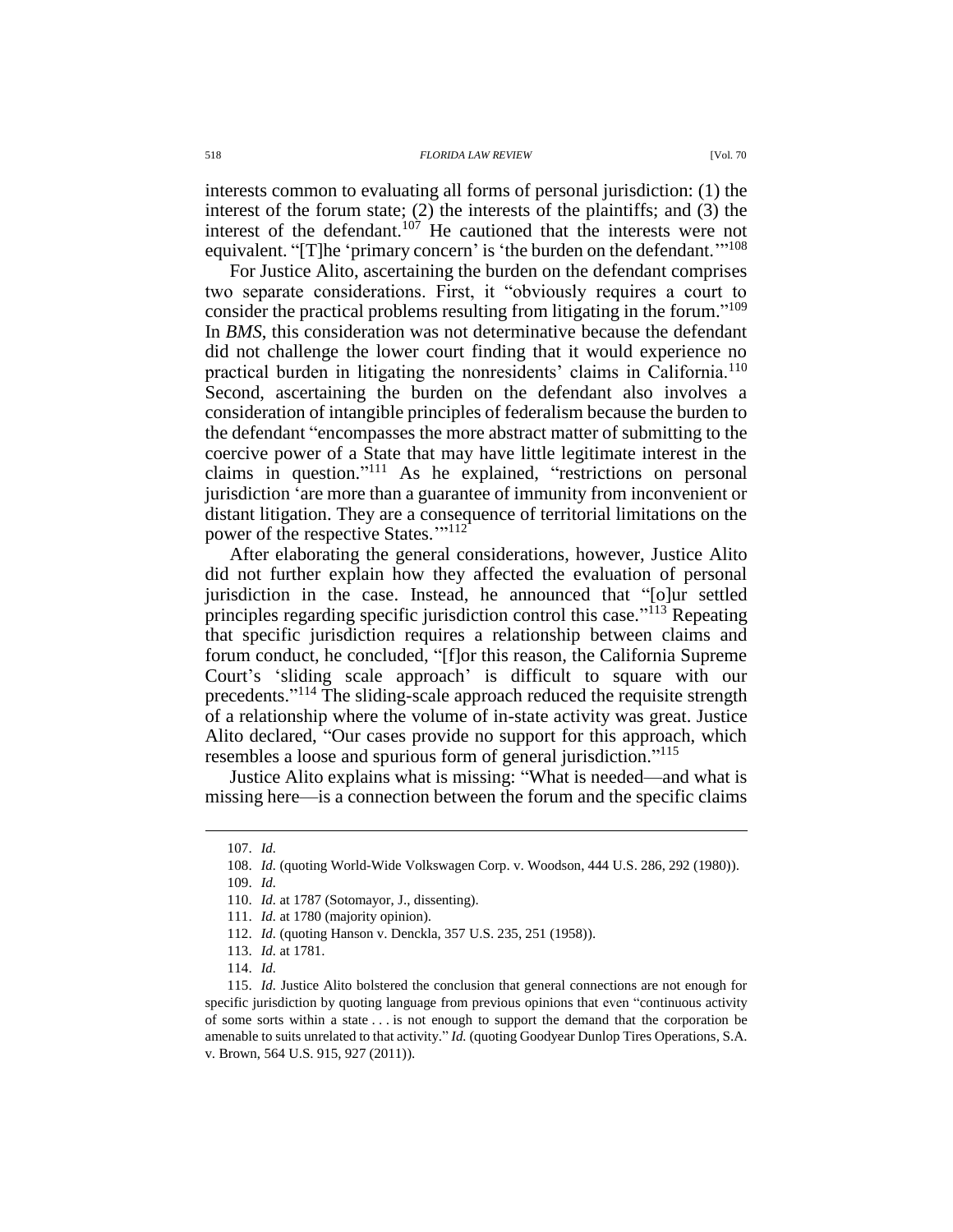at issue." <sup>116</sup> Justice Alito was clearly alarmed by the "danger" of a loose relatedness requirement,<sup>117</sup> but he does not identify the precise adverse consequences of the sliding-scale approach. In holding that the case was resolved by precedent, he avoids explaining what purpose the relatedness requirement serves and what additional facts would satisfy the relatedness requirement.

Instead, he rejects specific personal jurisdiction over the defendant with respect to the nonresidents' claims as an elementary error because he sees jurisdiction as based exclusively on contacts or activity by parties other than the defendant.<sup>118</sup> "As we have explained, 'a defendant's relationship with a . . . third party, standing alone, is an insufficient basis for jurisdiction."<sup>119</sup>

By relying on precedent that prohibits attributing contacts to defendants through other parties, Justice Alito avoided announcing a new rule of decision. He did not state that all claims must directly arise from the defendant's forum activity to support specific personal jurisdiction, $120$ though his separate analysis of the nonresidents' claims might support such a requirement. As he saw the facts, "all the conduct giving rise to the nonresidents' claims occurred elsewhere. It follows that the California courts cannot claim specific jurisdiction." 121

While avoiding announcing a new rule of decision, Justice Alito repurposed old lines of authority in applying them to the facts in *BMS*. No decisions by the Supreme Court had addressed the unique problem presented where plaintiffs joined their claims against a defendant who was concededly subject to personal jurisdiction based on its own forum conduct for other closely related claims that were the result of a nationwide marketing effort. He consulted no lower court opinions, but instead discussed two of the Court's decisions that plaintiffs' argument supported a broader construction of the relatedness requirement.<sup>122</sup> He dismissed the arguments because the authorities failed to address the

<sup>116.</sup> *Id.*

<sup>117.</sup> He refers to "the danger of the California approach" in finding specific jurisdiction "without identifying any adequate link between the State and the nonresidents' claims." *Id.* He rejects as "sufficient—or even relevant" BMS's in-state research unrelated to Plavix. *Id.*

<sup>118.</sup> *Id.* (citing and discussing Walden v. Fiore, 134 S. Ct. 1115, 1123 (2014)).

<sup>119.</sup> *Id.* (quoting *Walden*, 134 S. Ct at 1123). Justice Alito added, "This remains true even when third parties (here, the plaintiffs who reside in California) can bring claims similar to those brought by the nonresidents." *Id.*

<sup>120.</sup> Justice Sotomayor points out that the Court's decision did not require that the plaintiffs' claims arise from the defendant's forum conduct. *Id.* at 1788 n.3 (Sotomayor, J., dissenting) (noting that BMS had urged Court to adopt arising-out-of requirement but that the majority decision did not expressly endorse it, and the question "await[s] another case").

<sup>121.</sup> *Id.* at 1782 (majority opinion).

<sup>122.</sup> *Id.*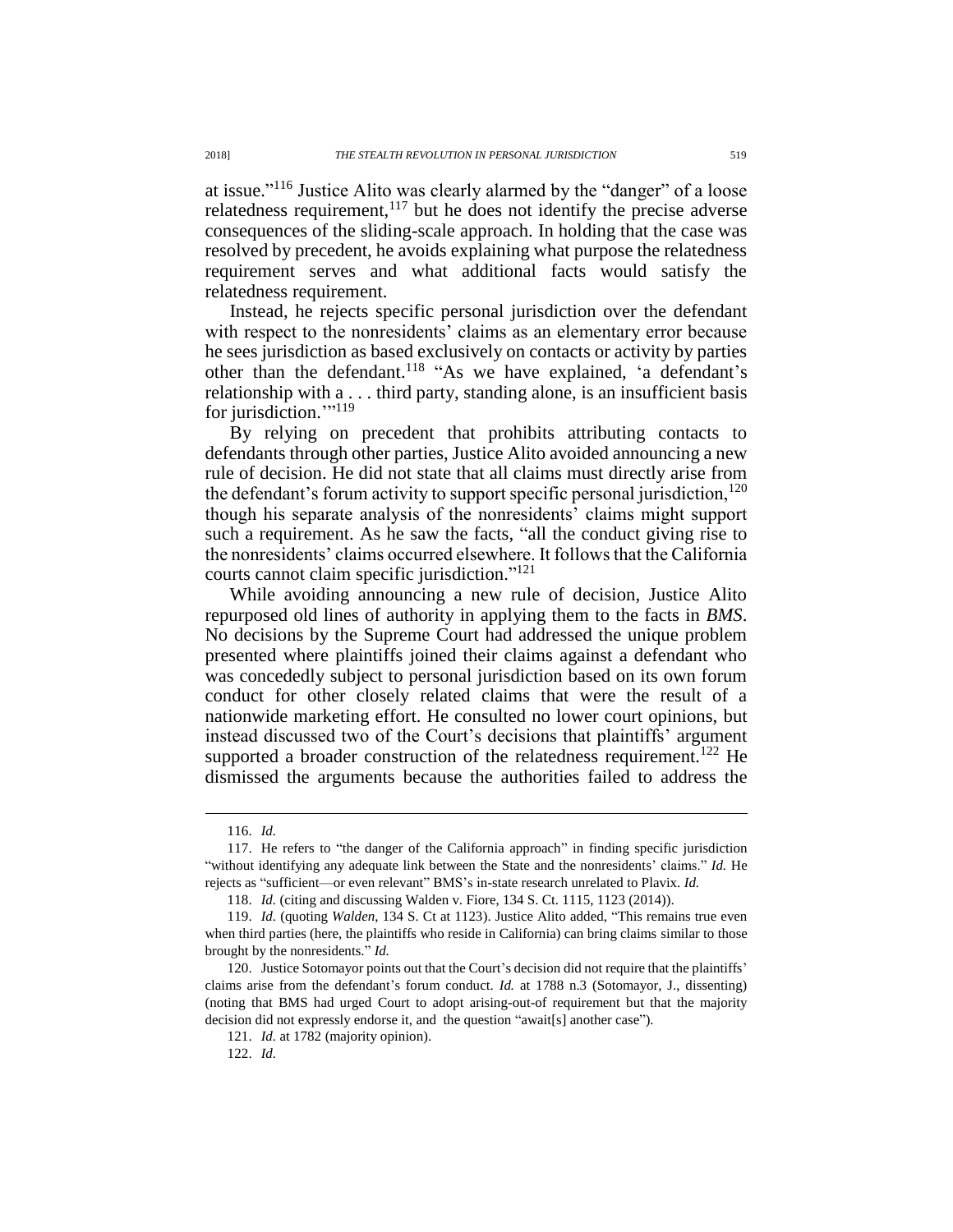<span id="page-21-2"></span>issue of relatedness in the context of specific personal jurisdiction over a defendant.<sup>123</sup>

He also dismissed the "last ditch contention"<sup>124</sup> that jurisdiction was supported by BMS's arrangement with a California company to distribute Plavix nationally; he regarded the argument as flawed because plaintiffs did not allege that BMS engaged in "relevant acts" with the distributor in California and could not otherwise show that any of the injurious product consumed by the nonresidents plaintiffs in other states was distributed by the California distributor.<sup>125</sup>

<span id="page-21-1"></span><span id="page-21-0"></span>Justice Alito closed his opinion by repeating the message that the outcome was governed by the "straightforward application . . . of settled principles of personal jurisdiction."<sup>126</sup> He expressed no sympathy for the potential hardship on plaintiffs; He characterized plaintiffs' concerns as a "parade of horribles"<sup>127</sup> and emphasized that nothing in the Court's opinion prevents residents and nonresidents from bringing joint claims in

[*Keeton*] concerned jurisdiction to determine *the scope of a claim* involving instate injury and injury to a resident of the State, not, as in this case, jurisdiction to entertain claims involving no in-state injury and no injury to residents of the forum State. *Keeton* held that there was jurisdiction in New Hampshire to consider the full measure of the plaintiff's claim, but whether she could actually recover out-of-state damages was a merits question governed by New Hampshire libel law.

*Id.* (citing *Keeton*, 465 U.S. at 778 n.5). *But cf.* BMW of N. A. v. Gore, 517 U.S. 559, 585 (1996) (holding that computation of punitive damages under state law standard that permits considering wrongdoing in other state violates due process).

Justice Alito also distinguished *Phillips Petroleum Co. v. Shutts* on the ground that the decision addressed the due process rights of plaintiffs, not defendants. *Bristol-Myers III*, 137 S. Ct. 1773, 1783 (2017) (citing Phillips Petroleum Co. v. Shutts, 472 U.S. 797 (1985) (holding in part that requiring nonresident plaintiffs whose claims did not arise in state to opt out of plaintiff class did not violate absent class members' due process rights)) ("Since *Shutts* concerned the due process rights of *plaintiffs*, it has no bearing on the question presented here.")

124. *Id.*

125. *Id.*

126. *Id.*

127. *Id.*

<sup>123.</sup> *Id.* at 1782–83. Justice Alito distinguished *Keeton v. Hustler Magazine, Inc.*, where the nonresident plaintiff brought a defamation action in New Hampshire. *Id.* at 1782 (citing Keeton v. Hustler Magazine, Inc., 465 U.S. 770 (1984)). The forum state plainly had jurisdiction over plaintiff's claims arising from in-state publication, but the Supreme Court held that she could also assert claims for damages in all other states under the single publication rule. *Id.* (citing *Keeton*, 465 U.S. at 774)). Justice Alito explained: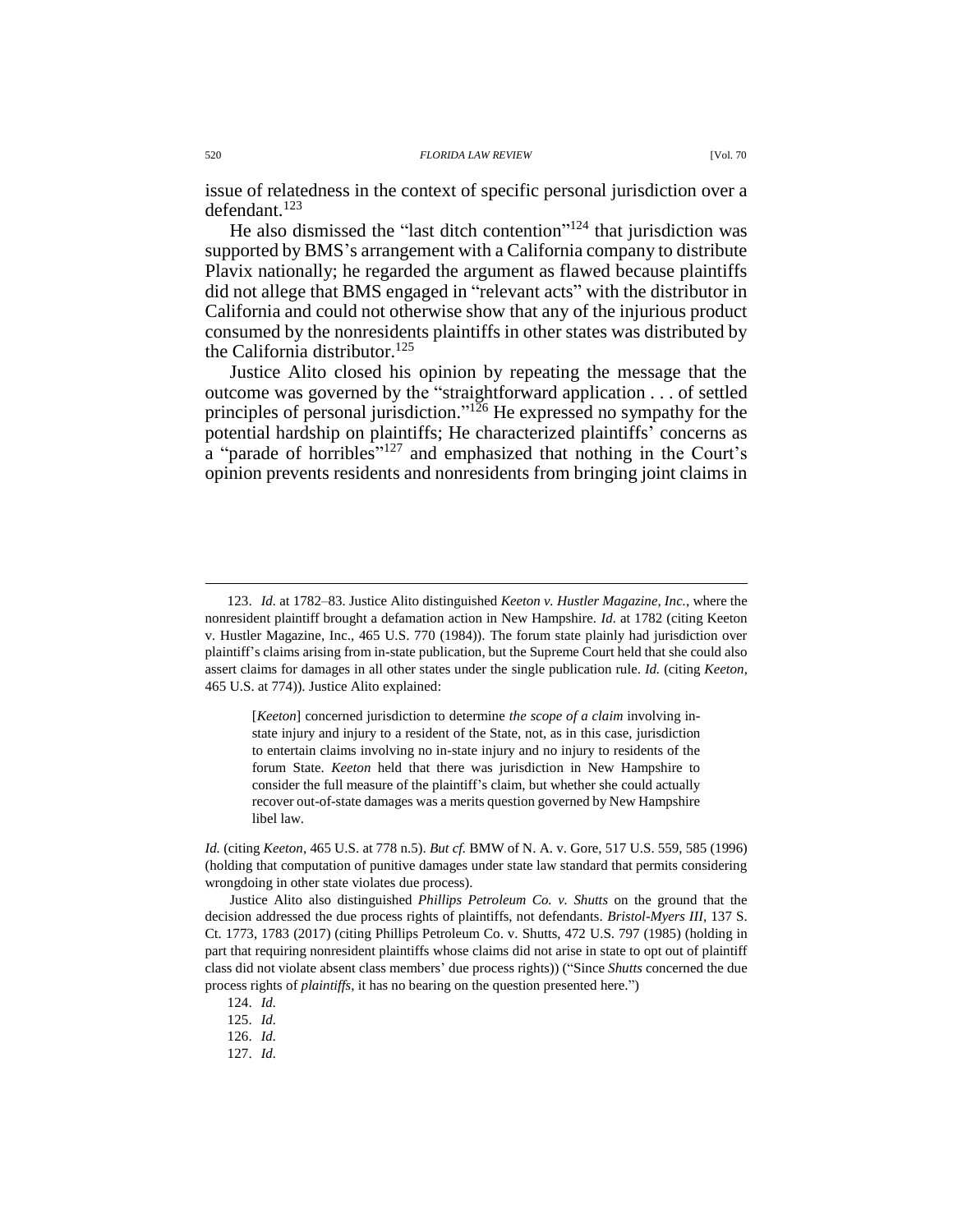a defendant's home state, nor does the opinion prevent nonresident plaintiffs from bringing their claims in their own home states.<sup>128</sup>

# 2. Justice Sotomayor's Dissent: A Voice in the Wilderness

Dissenting, Justice Sotomayor repeatedly emphasized the undisputed jurisdiction over BMS for some claims, and thus focused on the question of whether BMS should also be subject to the additional, identical claims of nonresidents.<sup>129</sup> She called attention to the nationwide character of BMS's marketing and distribution of Plavix, and noted the economic significance of BMS's relationship with the California-based distributor.<sup>130</sup>

Her summary of the history of personal jurisdiction differed from the majority's. While she agreed that *International Shoe* was the "pathmarking opinion,"<sup>131</sup> where Justice Alito looked to that case for the source of the categorical distinction between specific and general jurisdiction, she found the emergence distinction in later cases.<sup>132</sup> Her opinion opened by acknowledging that the Court's recent decisions had "imposed substantial curbs on the exercise of general jurisdiction."<sup>133</sup> And the reduced opportunities for general jurisdiction framed her discussion of specific jurisdiction.

Unlike the majority, she employed the three-part test for personal jurisdiction applied by the California courts.<sup>134</sup> First, the defendant must purposefully avail itself of the privilege of conducting activities in the forum state or purposefully direct conduct into the forum state.<sup>135</sup> Second, "the plaintiff's claim must 'arise out of or relate to' the defendant's forum

130. The dissenting opinion points out that "during the relevant time period, McKesson was responsible for almost a quarter of [BMS's] revenue worldwide." *Id.* at 1784.

<sup>128.</sup> *Id.* Justice Alito expressly left open the question of whether the due process limits applicable to the states would apply equally to federal courts. *Id.* at 1784 (citing Omni Capital Int'l, Ltd. v. Rudolf Wolff & Co., 484 U.S. 97 (1987)).

<sup>129.</sup> *Id.* at 1785 (Sotomayor, J., dissenting) ("The question is whether [BMS] is subject to suit in California only on the residents' claims, or whether a state court may also hear the nonresidents' 'identical' claims.").

<sup>131.</sup> *Id.*

<sup>132.</sup> She wrote with greater historical precision that the Court had categorically distinguished the two forms of jurisdiction only "for decades." *Id.* at 1785 (citing Helicopteros Nacionales de Colombia, S.A. v. Hall, 466 U.S. 408, 414 (1984)).

<sup>133.</sup> *Id.* (citing Daimler AG v. Bauman, 134 S. Ct. 746 (2014)).

<sup>134.</sup> *See supra* notes [49–](#page-10-0)[55](#page-11-0) and accompanying text.

<sup>135.</sup> *Bristol-Myers III*, 137 S. Ct. at 1785 (Sotomayor, J., dissenting) (quoting J. McIntyre Mach., Ltd. v. Nicastro, 564 U.S. 873, 877 (2011) (plurality opinion)).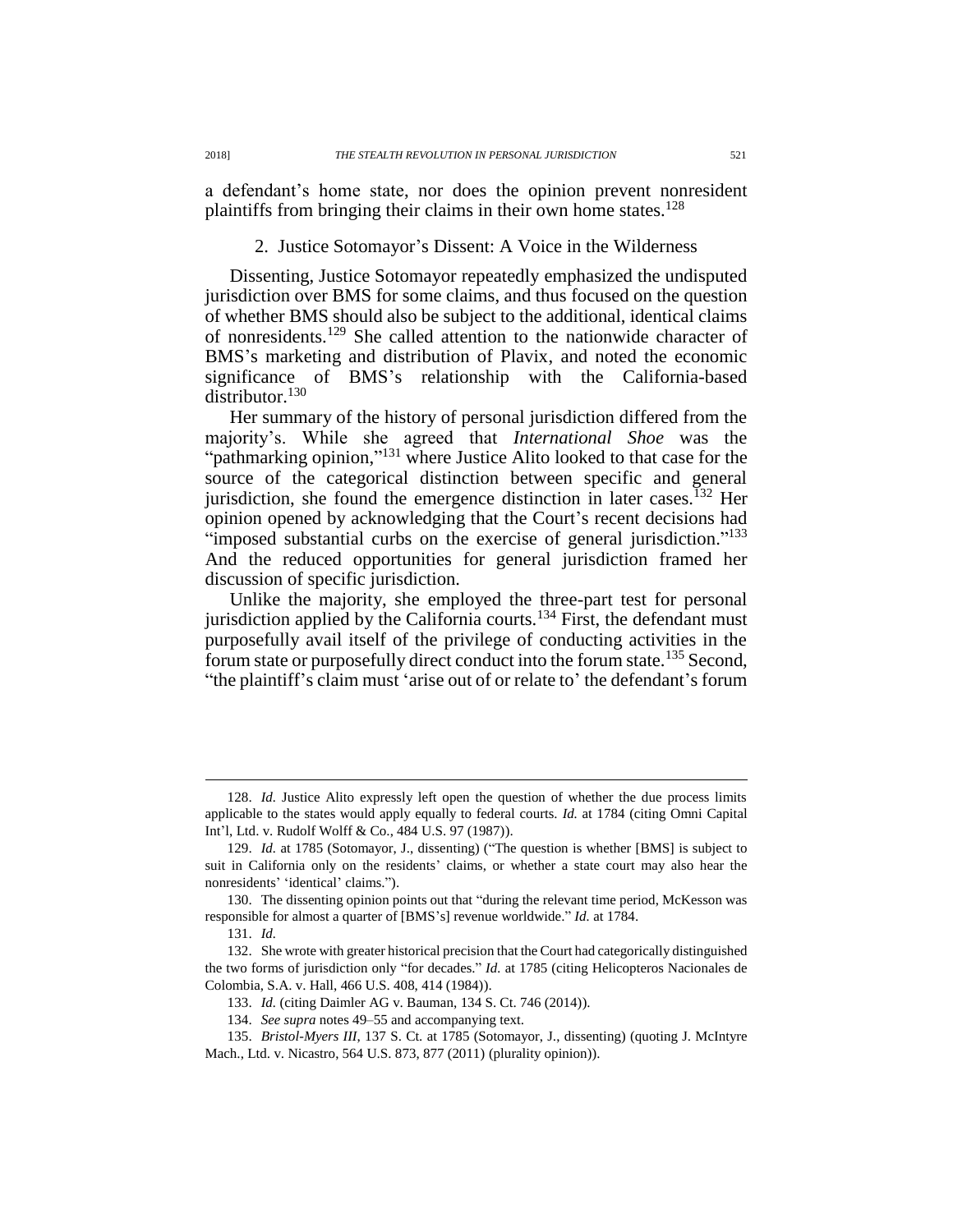conduct." <sup>136</sup> And third, "the exercise must be reasonable under the circumstances." 137

The first and third parts of the test were not in dispute.<sup>138</sup> Like all the lower courts, she found that BMS's conduct satisfied the second part, the relatedness requirement.<sup>139</sup> For Justice Sotomayor, the relatedness requirement was never designed to police the borders of specific and general jurisdiction, but rather to require some connection of the claim with the defendant's forum conduct—thus preventing jurisdiction where claims were entirely unrelated.<sup>140</sup> She found the relatedness requirement satisfied without further scrutiny of the California elaboration of the substantial connection requirement because the nonresidents' claims against BMS "concern conduct materially identical to acts the company took in California: its marketing and distribution of Plavix, which it undertook on a nationwide basis in all 50 States."<sup>141</sup> The fact that claims arose in many other states in no way prevented them from relating to the advertising and distribution efforts BMS made in California,<sup>142</sup> and she would require nothing more than that the plaintiffs allege that they were injured "by the same essential acts."<sup>143</sup>

Justice Sotomayor denied Justice Alito's claim that precedent compelled a tighter connection.<sup>144</sup> She read the same cases as "point[ing] in the other direction." 145

138. *Id.* at 1787.

139. *Id.*

 $\overline{a}$ 

140. As an example of an unrelated claim that would not qualify for specific jurisdiction, she describes a lawsuit in California for personal injuries suffered in New York due to a corporation's negligent maintenance of the sidewalk outside its New York headquarters. *Id.* at 1786. "But respondents' claims against [BMS] look nothing like such a claim." *Id.*

141. *Id.*

142. *Id.*

144. *Bristol-Myers III*, 137 S. Ct. at 1787 (Sotomayor, J., dissenting).

145. *Id.*; *see also id.* ("[O]ur precedents do not require this result, and common sense says that it cannot be correct."). She argued that the majority misapplied the holding of *Walden v. Fiore*

<sup>136.</sup> *Id.* at 1786 (quoting *Helicopteros*, 466 U.S. at 414).

<sup>137.</sup> *Id.* (first citing Burger King Corp. v. Rudzewicz, 471 U.S. 462, 477–78 (1985); and then citing Asahi Metal Indus. Co., v. Superior Court, 480 U.S. 102, 113–14 (1987)); *see also id.* ("The factors relevant to such an analysis [of reasonableness under the third part of the test] include 'the burden on the defendant, the forum State's interest in adjudicating the dispute, the plaintiff's interest in obtaining convenient and effective relief, the interstate judicial system's interest in obtaining the most efficient resolution of controversies, and the shared interest of the several States in furthering fundamental substantive social policies.'" (quoting *Burger King*, 471 U.S. at 477)).

<sup>143.</sup> *Id.* This is because the relatedness requirement is easily satisfied for Justice Sotomayor. She proceeds to consider the third requirement and shows that the exercise of jurisdiction would not be unreasonable. *Id.* at 1786–87. In contrast, she concluded that personal jurisdiction was unreasonable under the facts in *Daimler AG v. Bauman*. 134 S. Ct. 746, 773 (2014) (Sotomayor, J., concurring in the judgment).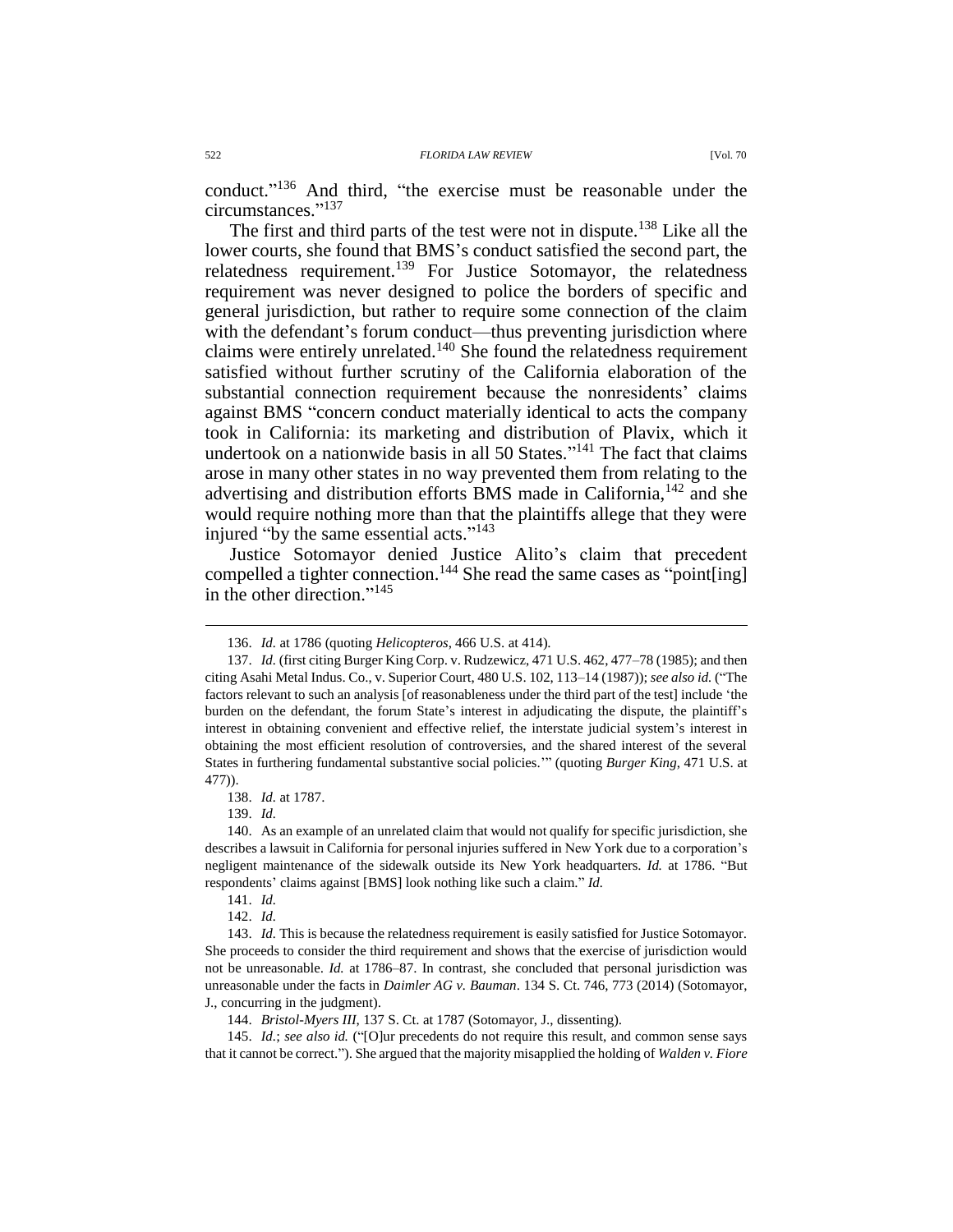Because the exercise of personal jurisdiction over BMS would not be burdensome in any practical way, Justice Alito had relied on the abstract federalism values served by the Due Process Clause.<sup>146</sup> Justice Sotomayor observed, "The majority's animating concern, in the end, appears to be federalism . . . . Indeed the majority appears to concede that this is not, at bottom, a case about fairness but instead a case about power . . . ." <sup>147</sup> She responded that the restrictions on personal jurisdiction that linked to territorial authority of states was designed to safeguard the exclusive power of states only when they had the sole legitimate interest in adjudicating a dispute and questioned the relevance of federalism safeguards when the defendant was a large corporation being sued for simultaneous acts in many states.<sup>148</sup>

In closing, Justice Sotomayor lamented the practical consequences of the majority's approach. What Justice Alito characterized as a "parade of horribles,"<sup>149</sup> she saw as real problems: "[T]he Court's opinion in this case will make it profoundly difficult for plaintiffs who are injured in different States by a defendant's nationwide course of conduct to sue that defendant in a single, consolidated action." <sup>150</sup> She saw no legitimate interest served by a tight relatedness requirement that prevented the consolidation of such parallel claims.<sup>151</sup> And she observed that forcing the consolidation of such cases in defendant corporations' home states "hands one more tool to corporate defendants determined to prevent the aggregation of individual claims, and forces injured plaintiffs to bear the burden of bringing suit in what will often be far flung jurisdictions." 152 She notes that two types of mass tort lawsuit will no longer be possible:

to the question of relatedness when that decision addressed exclusively the issue of whether the defendant purposefully directed conduct toward the forum state. *Id.* (citing Walden v. Fiore, 134 S. Ct. 1115 (2014)). And she read *Keeton v. Hustler Magazine, Inc.* as strong support for consolidating in-state and out-of-state claims. *Id.* at 1788 (citing Keeton v. Hustler Magazine, Inc., 465 U.S. 770 (1984)). While agreeing with the majority that all claims in *Keeton* were asserted by a single plaintiff and that there was no question the state court had personal jurisdiction over some the plaintiff's claims, she regarded the number of plaintiffs as a "distinction without a difference: In either case, a defendant will face liability in a single State for a single course of conduct that has impact in many States. *Keeton* informs us that there no unfairness in such a result." *Id.*

<sup>146.</sup> *See supra* notes [111–](#page-19-1)12 and accompanying text; *infra* Subsection II.C.4.

<sup>147.</sup> *Bristol-Myers III*, 137 S. Ct. at 1788 (Sotomayor, J., dissenting).

<sup>148.</sup> *Id.* ("But I see little reason to apply such a principle in a case brought against a large corporate defendant arising out of its nationwide conduct. What interest could any single State have in adjudicating respondents' claims that the other States do not share?").

<sup>149.</sup> *See supra* note [127](#page-21-1) and accompanying text (quoting Justice Alito).

<sup>150.</sup> *Bristol-Myers III*, 137 S. Ct. at 1789 (Sotomayor, J., dissenting).

<sup>151.</sup> *Id.* ("What interests are served by preventing the consolidation of claims and limiting the forums in which they can be consolidated?"). 152. *Id.*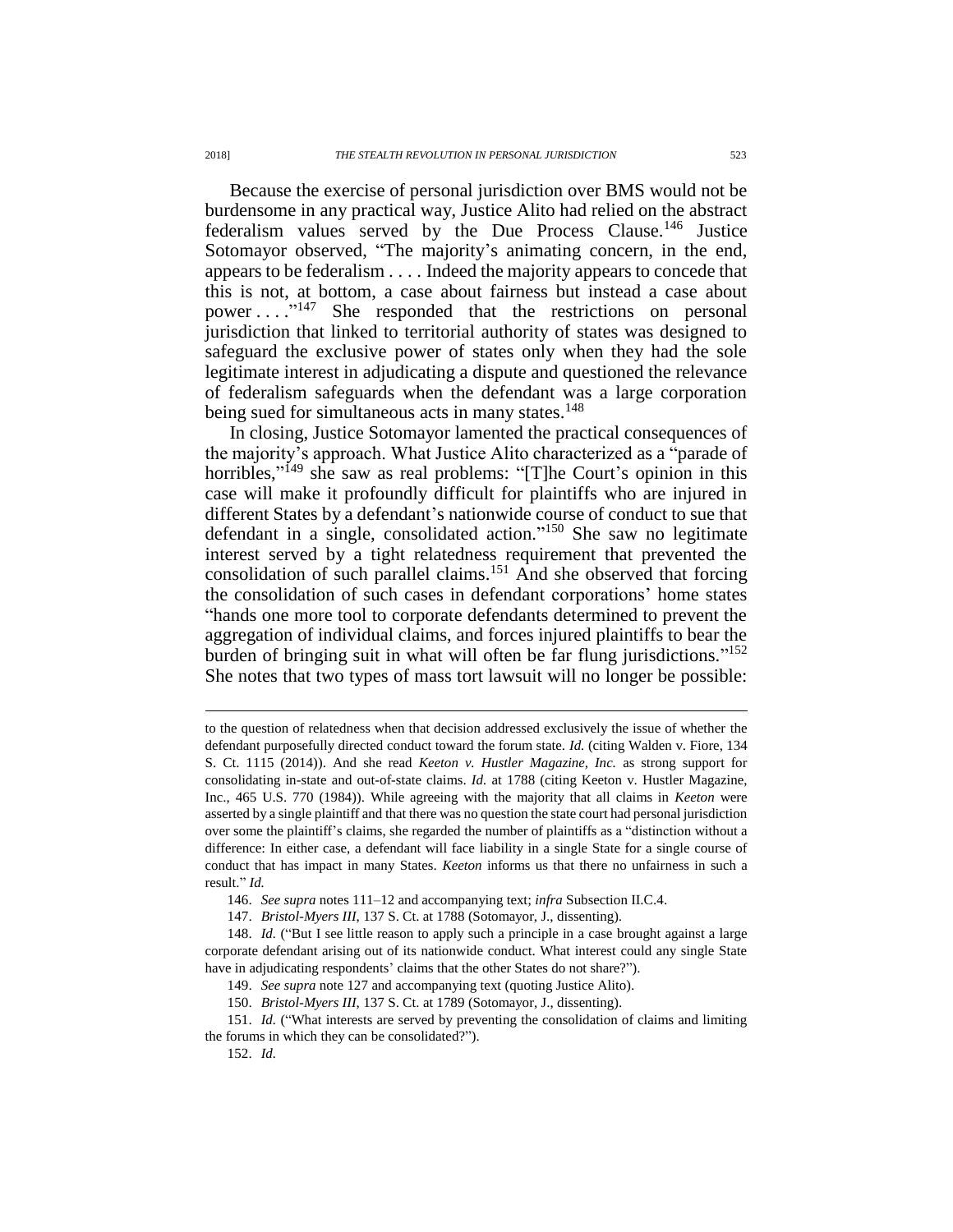a nationwide lawsuit against a foreign national corporation that is not "at home" and thus not subject to general jurisdiction in any state,<sup>153</sup> and a mass action arising in multiple states against two or more corporations that are incorporated and headquartered in different states.<sup>154</sup>

In broader context, she regards the new restriction on specific personal jurisdiction as placing real burdens on plaintiffs, burdens aggravated by the Court's reduction of general jurisdiction in other cases. "Especially in a world in which defendants are subject to general jurisdiction in only a handful of States, the effect of today's opinion will be to curtail—and in some cases eliminate—plaintiffs' ability to hold corporations fully accountable for their nationwide conduct."<sup>155</sup>

# <span id="page-25-1"></span><span id="page-25-0"></span>D. *Mysteries of the Majority: The Road Not Taken*

This Section considers perplexing aspects of Justice Alito's opinion for the Court: its failure to articulate a clear rule of decision or to explain policies behind the holding that indicate the scope of the decision, its omission of any reference to the divisions among lower courts on the relatedness requirement, its studious avoidance of suggesting a complete framework for analyzing the constitutional limits on specific personal jurisdiction, and its heavy reliance on an abstract sovereignty interest attributed to states.

### 1. The Mystery of the Scope of the Holdings

The forceful rhetoric in Justice Alito's opinion in *BMS*, in insisting the decision is governed by precedent, obscures the fact that the Court neither offers a clear rule of decision nor explains the policies that guide its decision. As the opinion's treatment of prior cases makes clear, for civil actions in state court involving multiple plaintiffs, defendants, and claims, each plaintiff must independently establish valid personal jurisdiction over each defendant.<sup>156</sup> But the decision leaves important issues unresolved.

#### <span id="page-25-2"></span>a. The Standard for Relatedness

Writing before the Court's opinion in *BMS*, two scholars observed that the unresolved questions about the scope of specific personal jurisdiction included "the scope of the 'relatedness' requirement."<sup>157</sup> After the

<sup>153.</sup> *Id.*

<sup>154.</sup> *Id.*

<sup>155.</sup> *Id.* (citation omitted).

<sup>156.</sup> *See id.* at 1781–82 (majority opinion).

<sup>157.</sup> *See* Cassandra Burke Robertson & Charles W. "Rocky" Rhodes, *The Business of Personal Jurisdiction*, 67 CASE W. RES. L. REV. 775, 790 (2017).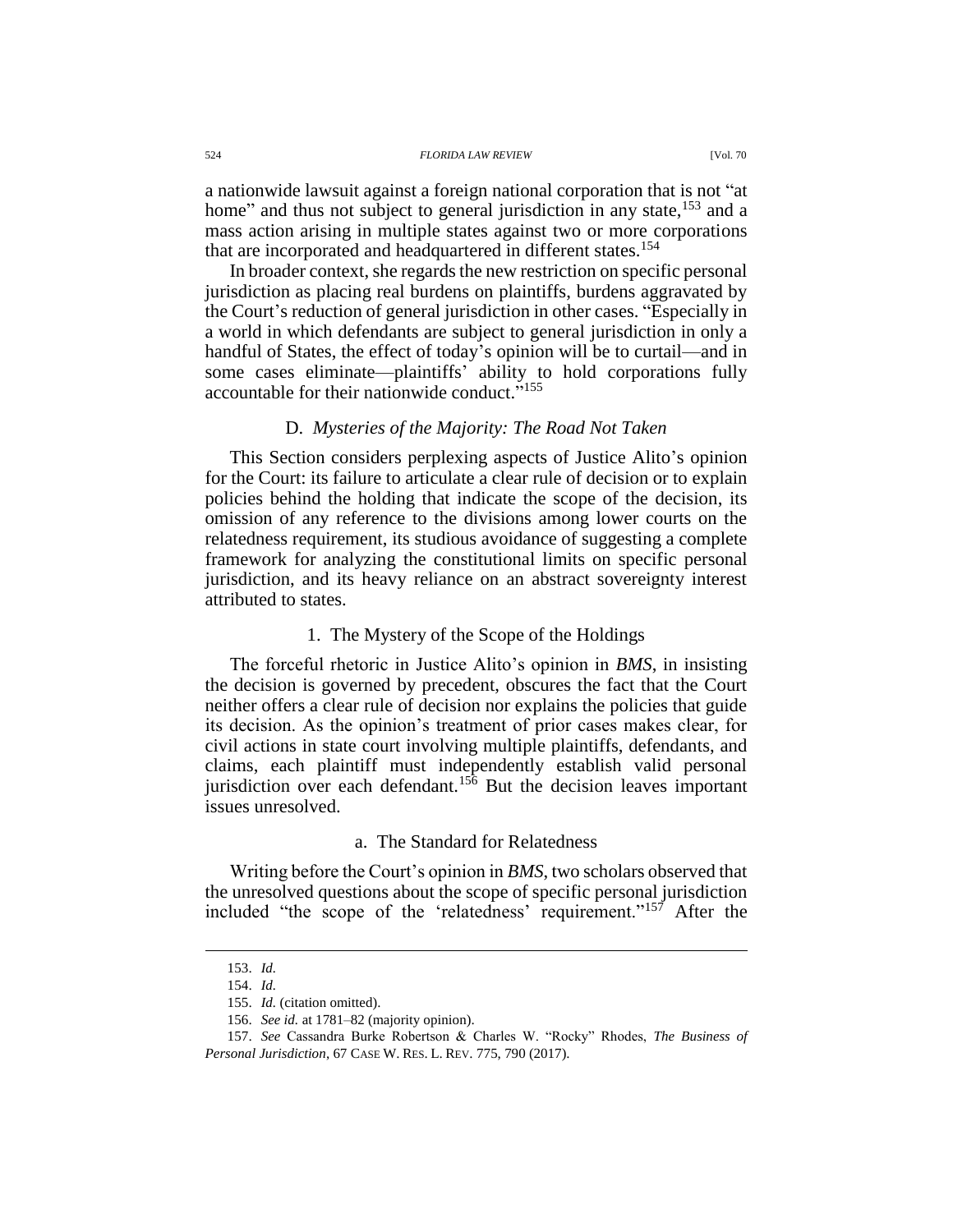decision, prominent defense counsel explained,

<span id="page-26-0"></span>One issue left open by the decision [in BMS] is how much of a connection between a plaintiff's claims and the forum state is required to permit the assertion of specific jurisdiction. The Court did not have to decide that issue because there was no connection *at all* between California and the claims of the non-California plaintiffs.<sup>158</sup>

In rejecting California's application of a sliding-scale approach to relatedness, Justice Alito made no effort to resolve the split among lower courts as to whether specific jurisdiction claims must "arise from" the defendant's forum conduct.<sup>159</sup> Indeed, though repudiating the application of the approach to the facts in *BMS*, Justice Alito emphasized that the key error below lay in utilizing the approach to improperly attributed contacts to the defendant that were established by other plaintiffs, thus leaving room for argument that the sliding-scale approach might constitutionally apply to activity by the named defendant with respect to the party asserting a claim.<sup>160</sup> What the law requires, Justice Alito explains, is "a connection between the forum and the specific claims at issue."<sup>161</sup>

Because Justice Alito does not explain what relationship is required for specific jurisdiction, his opinion provides no guidance for a case where there is a minimal level of forum conduct that bears some relationship to the plaintiffs' specific claims, but which does not directly give rise to those claims. For example, the opinion does not explain whether specific jurisdiction might have been established if BMS conducted one meeting in California where BMS employees discussed the national marketing strategy, or if BMS trained staff in California involved in sales to consumers in other states. The opinion's scope is still less certain for cases that involve activity other than marketing. For example, it offers no guidance for a case where a manufacturer's dangerous product was brought into a state by a third person, the product

<sup>158.</sup> Andrew J. Pincus et al., *Supreme Court's Decision In* Bristol-Myers Squibb v. Superior Court *Rejects Expansive View of Specific Jurisdiction*, CLASS DEF. BLOG: CUTTING-EDGE ISSUES IN CLASS ACTION L. & POL. (June 19, 2017), https://www.classdefenseblog.com/2017/06/ supreme-courts-decision-bristol-myers-squibb-v-superior-court-rejects-expansive-view-specificjurisdiction/.

<sup>159.</sup> *See Bristol-Myers III*, 137 S. Ct. at 1781.

<sup>160.</sup> *Id.*

<sup>161.</sup> *Id.* The Court neither accepts nor rejects the defendant's argument that "relate to" means the same thing as "arise out of." Brief for Petitioner at 15–16, *Bristol-Myers III*, 137 S. Ct. 1773 (No. 16-466) (adopting a two-part framework for analyzing specific personal jurisdiction); *see also id.* at 17–22 (arguing that "arise out of" and "relate to" mean the same thing and require that the forum contacts bear a causal relationship to plaintiffs' claims).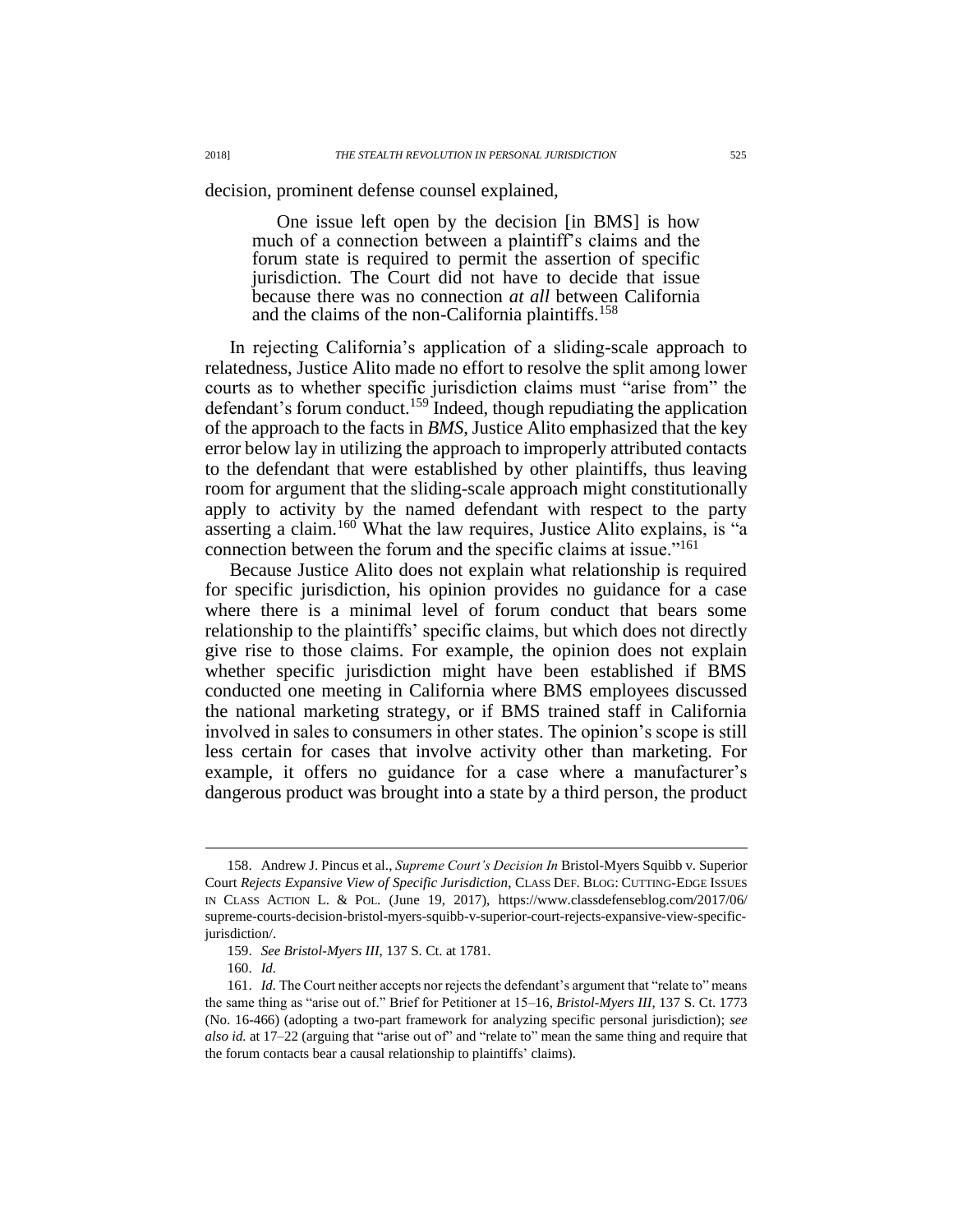foreseeably kills a forum resident, and the manufacturer directly sells many identical products.<sup>162</sup>

# b. Joinder of Claims Between a Single Plaintiff and Single Defendant

The scope of Justice Alito's claim-focused analysis is also uncertain. Does the required connection of claims to forum conduct now prevent a plaintiff who properly establishes personal jurisdiction over one defendant with respect to one claim need to separately establish personal jurisdiction with respect to other claims? If so, the opinion marks a radical break with the traditional understanding of personal jurisdiction as a doctrine that restricted the power of courts over parties, not claims.<sup>163</sup> His focus on claims might signal that each claim must be supported by personal jurisdiction,<sup>164</sup> though the opinion takes care to avoid stating a general rule requiring jurisdiction over each claim.

### <span id="page-27-0"></span>i. A Page of History

During the formative period in the development of constitutional limits on personal jurisdiction, it was well established that states could exercise general jurisdiction over any defendant who appeared in its courts.<sup>165</sup> Courts did not understand personal jurisdiction as a doctrine

165. In *York v. Texas*, the plaintiff sued a Missouri resident in Texas and served the defendant in the state of Missouri. 137 U.S. 15, 16 (1890). The state courts conceded that "service upon the defendant in St. Louis was a nullity, and gave the [Texas] court no jurisdiction." *Id.* at 19. But rather than suffering a default judgment, the defendant appeared in the Texas proceedings and challenged the Texas judgment in the Texas courts. *Id.* at 16. Under Texas law the defendant's appearance waived all objections to service and jurisdiction, and the defendant raised a dueprocess challenge to the failure of Texas law to provide the privilege of a special appearance the opportunity to challenge personal jurisdiction without becoming subject to jurisdiction. *Id.* at 17. The Supreme Court held that the Texas law prohibiting any defense of personal jurisdiction did not violate the Due Process Clause, because the defendant was not required to litigate and could challenge the validity of a void judgment at the time of execution. *Id.* at 21.

Texas and Mississippi were unusual in not permitting special appearances. *See* Edson R. Sunderland, *Preserving a Special Appearance*, 9 MICH. L. REV. 396, 397 (1911). Although over a dozen states strictly limited the privilege of special appearance so that a defendant's litigation

<sup>162.</sup> According to some civil procedure scholars, the causation rule advocated by BMS would not permit specific jurisdiction over the out-of-state car manufacturer in a case like *World-Wide Volkswagen Corp. v. Woodson*, where the defective product was purchased outside the state and driven into the state by a nonresident, nor would it permit a resident defendant sued in the state to implead the manufacturer. Brief of Amici Curiae Civil Procedure Professors in Support of Respondents at 16–18, *Bristol-Myers III*, 137 S. Ct. 1773 (No. 16-466) (citing World-Wide Volkswagen Corp. v. Woodson, 444 U.S. 286 (1980)).

<sup>163.</sup> *See Bristol-Myers III*, 137 S. Ct. at 1778 (referring to BMS's motion to "quash service of summons on the nonresidents' claims").

<sup>164.</sup> This is reinforced to the extent members of the Court distinguish *Keeton* on the ground that in *Keeton* some injury occurred to the plaintiff in the forum state. Transcript of Oral Argument, *supra* note 1, at 34 (remarks of Justice Kennedy).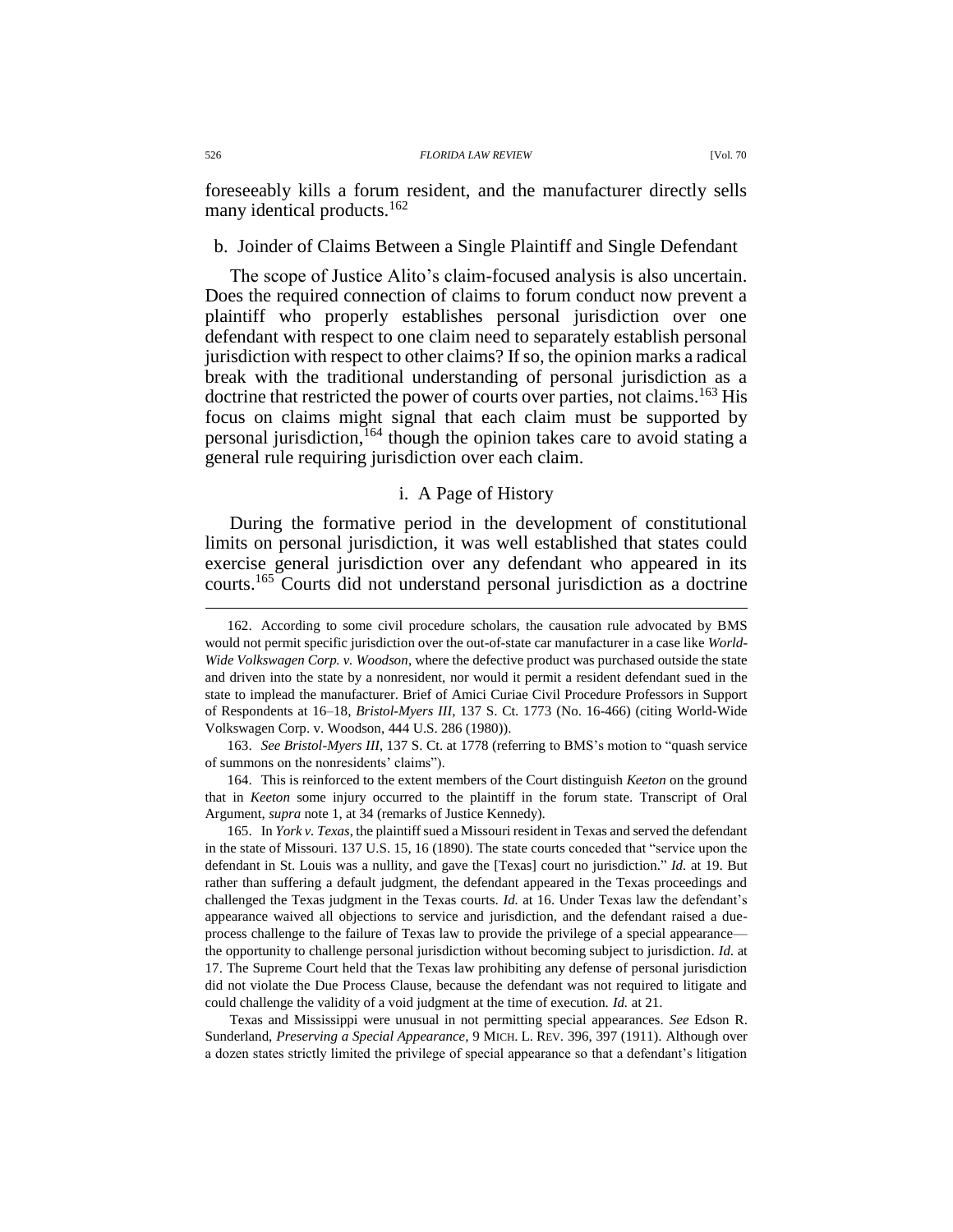that was limited by claims; on the contrary, a defendant's litigation presence gave the forum court the power to decide all claims against the defendant.<sup>166</sup>

<span id="page-28-0"></span>Only after *International Shoe* expanded the reach of specific personal jurisdiction over claims related to the forum did courts confront the need to limit personal jurisdiction over unrelated claims.<sup>167</sup> Without some limits, courts could acquire unlimited personal jurisdiction whenever there were minimum contacts supporting jurisdiction over part of the case, and this would frustrate *International Shoe*'s mandate to consider both the level of the defendant's activity in the forum state and the nature of the claims in ascertaining whether personal jurisdiction comported with fundamental justice.<sup>168</sup>

The eventual judicial elaboration of the distinct categories of specific and general jurisdiction responded to the need to impose meaningful

166. Specific jurisdiction based on litigation presence as a basis for general jurisdiction continues to dominate explanations of juridical power over counterclaims. *See* Adam v. Saenger, 303 U.S. 59, 67–68 (1938) ("The plaintiff having, by his voluntary act in demanding justice from the defendant, submitted himself to the jurisdiction of the court, there is nothing arbitrary or unreasonable in treating him as being there for all purposes for which justice to the defendant requires his presence."); *see also* Linda Sandstrom Simard, *Exploring the Limits of Specific Personal Jurisdiction*, 62 OHIO ST. L.J. 1619, 1659 (2001) (discussing Court's reasoning in *Adam v. Saenger* as providing authority for constitutionality of pendent personal jurisdiction).

167. The Federal Rules of Civil Procedure permit the liberal joinder of claims at the pleading stage, FED. R. CIV. P. 18(a), (b), and provide a model for many states, helping speed the demise of special appearances and their attendant restrictions on challenges to personal jurisdiction. *See* FED. R. CIV. P. 12 (permitting defense of personal jurisdiction to be joined with other defense without waiver of defense). The rules require the defense of personal jurisdiction to be raised either in a motion to dismiss or as an objection in an answer. *See* FED. R. CIV. P. 12(b)(2). The idea of jurisdiction based on presence in litigation survives, nevertheless, in situations where the court obtains jurisdiction because the defendant fails to raise the defense properly and where a defendant affirmatively invokes the juridical authority of the forum by serving a counterclaim. *See generally* Case Note, *Federal Rules of Civil Procedure: Curing an Apparent Waiver of Jurisdiction Defenses:* Neifeld v. Steinber, 32 MD. L. REV. 156, 158 (1972) (discussing divergent holdings in case law as to whether subsequent voluntary dismissal of permissive counterclaim restored defense of personal jurisdiction raised in answer).

168. Int'l Shoe Co. v. Washington, 326 U.S. 310, 319 (1945). Simard articulates this compelling concern in explaining why FED. R. CIV. P.  $4(k)(1)$  is not read literally to permit jurisdiction over all claims once a party is served. Simard, *supra* note [166,](#page-28-0) at 1646 ("Such an interpretation would blur the distinction between general and specific personal jurisdiction.").

of the merits established personal jurisdiction. *Id.* at 399–405 (summarizing case law). In finding that jurisdiction was permissible in such situations based on the de facto power of the forum court over persons entering an appearance, courts did not distinguish between the claims. The failure to provide the opportunity for special appearances was much criticized and was not followed by fifteen states or by federal courts. *E.g.*, Harkness v. Hyde, 98 U.S. 476, 479 (1878); *see also* Sunderland, *supra*, at 405 (discussing a federal case that declined to follow this failure and listing the fifteen jurisdictions that have not followed this failure). But no court held such restrictions were unconstitutional.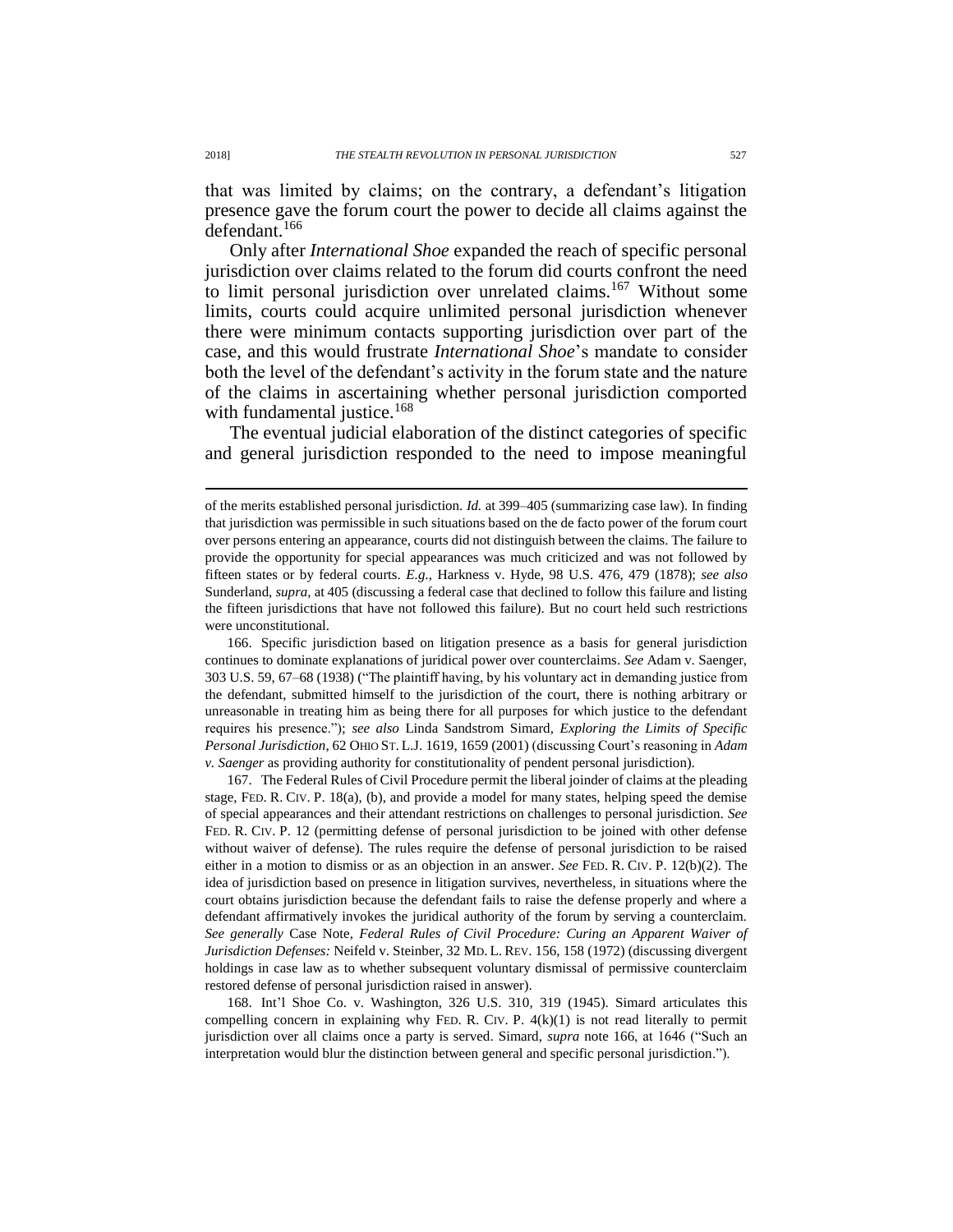<span id="page-29-0"></span>limits on power-based jurisdiction in an era when minimum contacts supported jurisdiction over one claim. Those categories also represented an effort to harmonize the developing case law with established practice.<sup>169</sup> Finding general jurisdiction based on litigation presence resulting from specific personal jurisdiction would deviate wildly from established practice.<sup>170</sup>

Nevertheless, even after *International Shoe*, courts exercised broader personal jurisdiction over some claims over which they did not have specific personal jurisdiction. Federal courts first began to apply the doctrine of pendent personal jurisdiction in the late  $1950s$ .<sup>171</sup> By the 1970s, federal courts were exercising pendent personal jurisdiction over related claims in a variety of contexts,<sup>172</sup> and over time most courts found pendent personal jurisdiction was permissible over defendants with

<sup>169.</sup> Scholars who coined the terminology of specific and general jurisdiction, in contrast to the courts, hoped to modify the substantive law, proposing a radical shrinking of general jurisdiction and an equally radical expansion of specific jurisdiction. *See* Arthur T. von Mehren & Donald T. Trautman, *Jurisdiction to Adjudicate: A Suggested Analysis*, 79 HARV. L. REV. 1121, 1136 (1966). *See generally* Hoffheimer, *supra* note [5,](#page-2-1) at 549 n.3, 583, 585 n.210 (discussing the influence of von Mehren and Trautman on Justice Ginsburg).

<sup>170.</sup> As states extended personal jurisdiction through long-arm statutes, they were free, if not required, to restrict the expansion of jurisdiction that might otherwise become available over related claims by requiring all claims to satisfy their long-arm statute or requiring all claims to bear some relationship to the claims over which the forum acquired specific jurisdiction through the long-arm statute. *E.g.*, Fantis Foods, Inc. v. Standard Importing Co., 402 N.E.2d 122, 124 (1980) (holding state long-arm statute established personal jurisdiction over tort claim but not contract claim arising from same facts).

<sup>171.</sup> Cochran identifies one of the earliest cases invoking pendent personal jurisdiction as *Schwartz v. Bowman*. Cochran, *supra* note [14,](#page-4-0) at 1468 n.22 (citing Schwartz v. Bowman, 156 F. Supp. 361, 365 (S.D.N.Y. 1957), *appeal dismissed sub nom.*, Schwartz v. Eaton, 264 F.2d 195 (2d Cir. 1959)). "By the 1970s, all the circuit courts that had considered the issue [of pendent personal jurisdiction] found this extension of judicial power permissible." *Id.* at 1471–72 n.46 (citing cases); *see also* Simard, *supra* note [166,](#page-28-0) at 1625–26 (footnotes omitted) (citing cases) ("While discussion can be found in cases dating back to the mid-1950s, the doctrine has been cited with increasing frequency during the last decade. The Second, Third, Fourth, Seventh, and District of Columbia Circuits have considered and applied the doctrine. Additionally, more than fifty decisions by United States District Courts discuss pendent personal jurisdiction, the majority of which uphold the application of the doctrine.").

<sup>172.</sup> There were sufficient cases by 1965 to support a law review discussion. William D. Ferguson, *Pendent Personal Jurisdiction in the Federal Courts*, 11 VILL. L. REV. 56, 56–59 (1965) (discussing federal cases applying pendent personal jurisdiction). *See generally* Lewis D. Lowenfels, *Pendent Jurisdiction and the Federal Securities Acts*, 67 COLUM. L. REV. 474 (1967) (discussing pendent personal jurisdiction); Lewis R. Mills, *Pendent Jurisdiction and Extraterritorial Service Under the Federal Securities Laws*, 70 COLUM. L. REV. 423 (1970) (discussing pendent personal jurisdiction in the context of federal securities laws).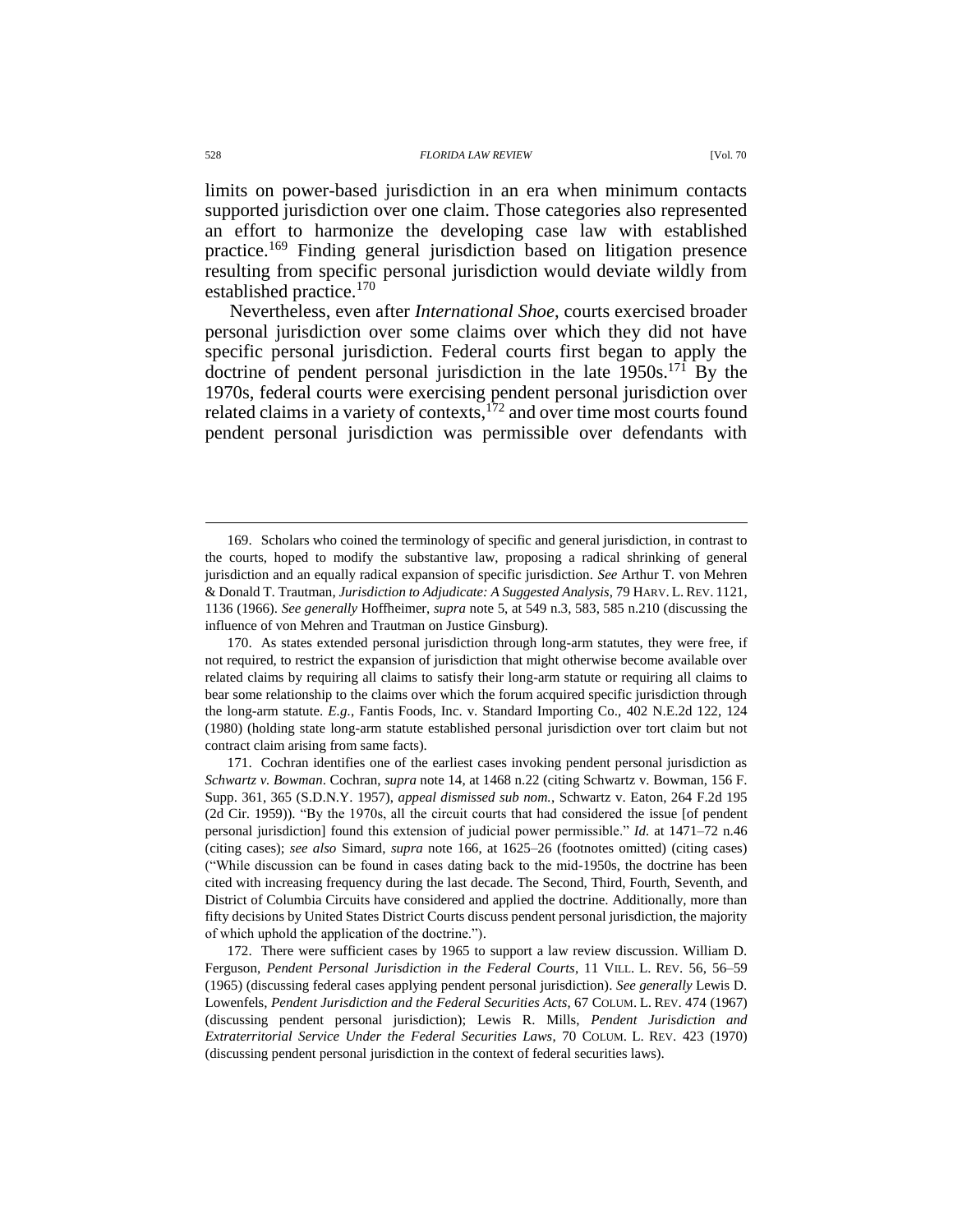<span id="page-30-0"></span>respect to claims that were sufficiently closely related to other claims over which the court had jurisdiction.<sup>173</sup>

In historical context, pendent personal jurisdiction was not a new expansion of personal jurisdiction, but rather a way of restricting general jurisdiction resulting from litigation presence. Most federal courts engaged in the practice and developed sensible guidelines. No one seems to have suggested that pendent personal jurisdiction was unconstitutional. On the contrary, a few courts observed in passing that specific personal jurisdiction over one claim dispenses the need to evaluate the constitutionality of personal jurisdiction over other claims.<sup>174</sup>

Justice Alito's focus on each claim leaves the status of pendent jurisdiction unsettled.<sup>175</sup> Indeed, nothing in the opinion indicates that the claim-by-claim approach should not apply rigorously to each claim by each party, or at least to each claim by each plaintiff.<sup>176</sup> As written, the

174. *E.g.*, Nat'l "Write Your Congressman" Club v. Jackson, No. 3:96-CV-1288-D, 1996 WL 707013, at \*3 (D. Tex. Dec. 4, 1996) (holding that jurisdiction over defendant with respect to tort claims gave the court jurisdiction over defendant for breach of contract claim); Salpoglou v. Widder, 899 F. Supp. 835, 838 (D. Mass. 1995) (reasoning that because court had personal jurisdiction over contract claim, requiring litigation over tort claim would not impose significant burden and would promote economy, thus satisfying state long-arm statute and Due Process Clause); Home Owners Funding Corp. of Am. v. Century Bank, 695 F. Supp. 1343, 1346 (D. Mass. 1988) (holding that intent to have a presence in a forum is not necessary to establish personal jurisdiction over tortious acts); Nelson v. R. Greenspan & Co., 613 F. Supp. 342, 346 (holding that court had sufficient jurisdiction over a breach of contract claim because it was based on the same core facts as a fraud claim occurring in the forum) (E.D. Mo. 1985). *See generally* Simard, *supra* note [166,](#page-28-0) at 1639 & n.91 (discussing cases).

175. The plaintiffs argued, "That doctrine [pendent personal jurisdiction] fully resolves a case like this one, and conversely, petitioner's bright-line rule necessarily scuttles this fair and efficiency-enhancing doctrine . . . ." Brief of Respondents, *supra* not[e 34,](#page-8-0) at 46. Counsel for the government argued against pendent personal jurisdiction. Transcript of Oral Argument, *supra*  note 1, at 5 ("We're absolutely fighting [pendent jurisdiction].").

176. Justice Alito's opinion provides no language suggesting that the claims-based analysis does not apply to additional claims brought by the same party. *Bristol-Myers III*, 137 S. Ct. at 1777–85. Moreover, the manner in which Justice Alito distinguished *Keeton*, by insisting the outof-state damages arose from a single in-state claim, would be consistent with the requirement that each claim arise from defendant's forum conduct. *See supra* note [123](#page-21-2) and accompanying text

<span id="page-30-1"></span><sup>173.</sup> *See* Brief of Respondents, *supra* note [34,](#page-8-0) at 46 (citing WRIGHT & MILLER § 1069.7) (arguing that most federal courts and leading treatises approve of pendent personal jurisdiction); *see also* Brief of Professors of Civil Procedure and Federal Courts as Amici Curiae in Support of Respondents at 13, *Bristol-Myers III*, 137 S. Ct. 1773 (2017) (No. 16-466) (citing Charles W. "Rocky" Rhodes & Cassandra Burke Robertson, *Toward a New Equilibrium in Personal Jurisdiction*, 48 U.C. DAVIS L. REV. 207, 243–52 (2014)) (referring to the need for pendent personal jurisdiction); Brief of Professors of Civil Procedure and Federal Courts as Amici Curiae in Support of Respondents, *supra*, at 14 ("Every circuit that has expressly considered the doctrine of pendent personal jurisdiction has endorsed it."). *But see* Cochran, *supra* note [14,](#page-4-0) at 1486; Simard, *supra* note [166,](#page-28-0) at 1641–42 (discussing cases refusing to extend jurisdiction over additional claims).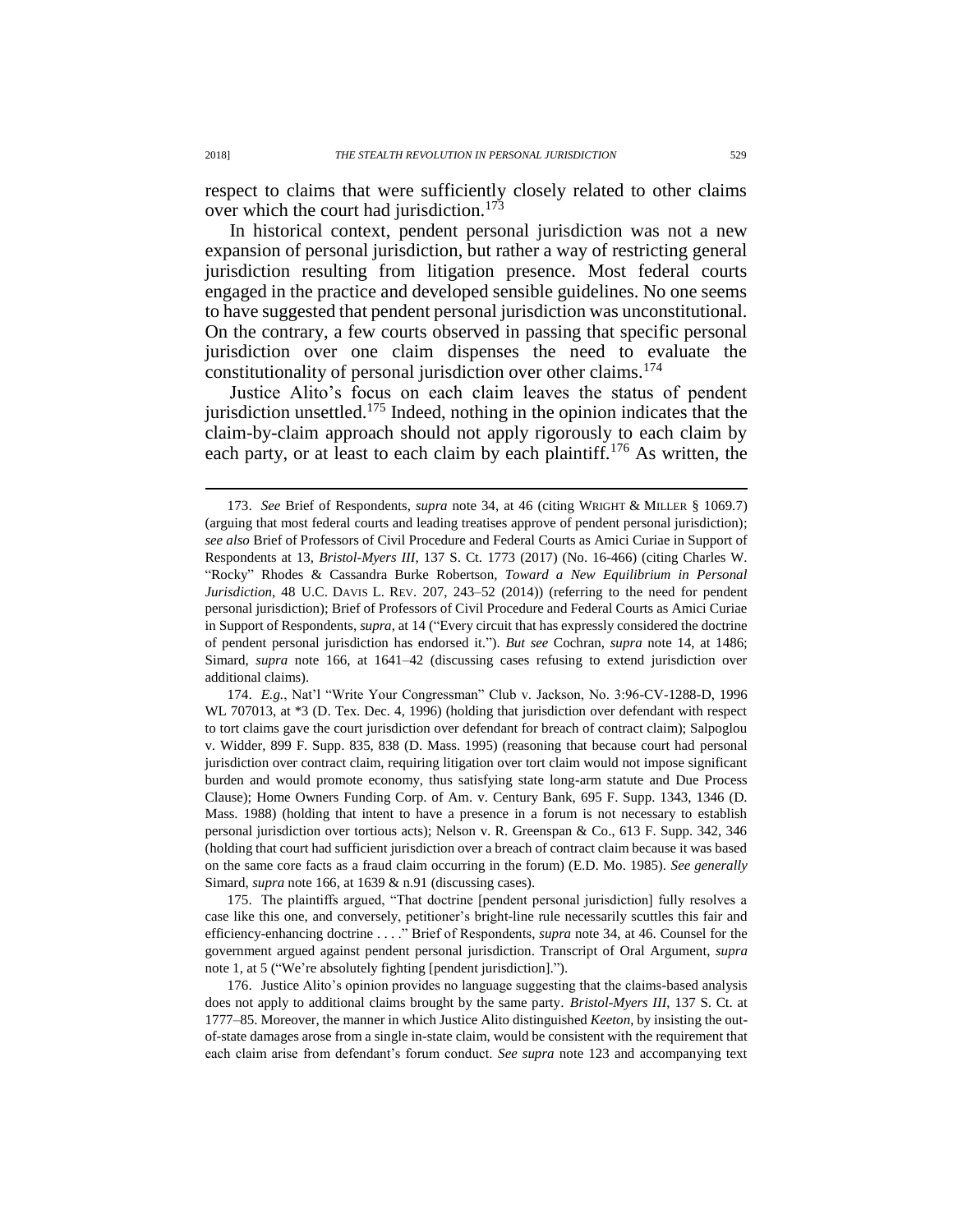opinion leaves much uncertainty about all forms of jurisdiction over multiple claims between the parties, when one or more claim does not separately satisfy the requirements for specific personal jurisdiction.

# ii. Unforeseen Consequences of Requiring Each Claim to Be Separately Supported by Specific Personal Jurisdiction

Until *BMS*, no Supreme Court decision hinted that personal jurisdiction might be lacking over a claim asserted by a party where a court had valid specific personal jurisdiction over the defendant based on related claims by another party. Requiring specific jurisdiction for each claim by each party would have unforeseen consequences on the joinder of claims and on the binding effect of prior litigation. Principles of *res judicata* require a plaintiff to consolidate closely related claims in a single civil action against the same defendant, $177$  and liberal joinder rules permit a plaintiff to bring together all the claims he has against a single defendant<sup>178</sup> and permit the liberal joinder of parties.<sup>179</sup> Likewise, a defendant is required to assert against the plaintiff those counterclaims that are so closely related that they arise out of the same transaction or occurrence or series of transactions or occurrences.<sup>180</sup> The joinder rules also permit the defendant to assert any other counterclaim against the plaintiff.<sup>181</sup>

Limits on federal court subject-matter jurisdiction, not personal jurisdiction, restricted the joinder of claims and parties in federal court, and Congress empowered federal courts to hear most closely related claims, provided they form part of the same constitutional case.<sup>182</sup>

<sup>(</sup>discussing Justice Alito's reliance on the fact that plaintiff asserted a single cause of action but one that supported damages in multiple states).

<sup>177.</sup> Under the doctrine of merger, related claims that form part of the plaintiff's cause of action merge in the litigated action and cannot be brought later. *E.g.*, Ison v. Thomas, No. 2006– CA–000289–MR, 2007 WL 1194374, at \*1 (Ky. App. Apr. 13, 2007) (affirming ruling that plaintiff's personal injury claim merged with property damage claim).

<sup>178.</sup> FED. R. CIV. P. 18(a)–(b).

<sup>179.</sup> FED. R. CIV. P. 20(a)(1) (permitting joinder of plaintiffs if they assert rights arising out of the same transaction, occurrence, or series of transactions or occurrences and there are common questions of law or fact); *see also* FED. R. CIV. P. 21 (misjoinder not a ground for dismissal). The court may consolidate actions for trial that involve a common question of law or fact. FED. R. CIV. P. 42(a)(2). A court may sever any issue or claim "[f]or convenience, to avoid prejudice, or to expedite and economize." FED. R. CIV. P. 42(b).

<sup>180.</sup> FED. R. CIV. P. 13(a).

<sup>181.</sup> FED. R. CIV. P. 13(b).

<sup>182.</sup> *See* United Mine Workers of Am. v. Gibbs, 383 U.S. 715, 725 (1966). Some related claims do not qualify for joinder under a technical reading of the statute. *See* JOSEPH W. GLANNON, CIVIL PROCEDURE EXAMPLES AND EXPLANATIONS 327–28 (7th ed. 2013) (discussing authority that federal court lacks supplemental jurisdiction over compulsory counterclaim asserted by plaintiff against third-party defendant impleaded by defendant). The Constitution may also prevent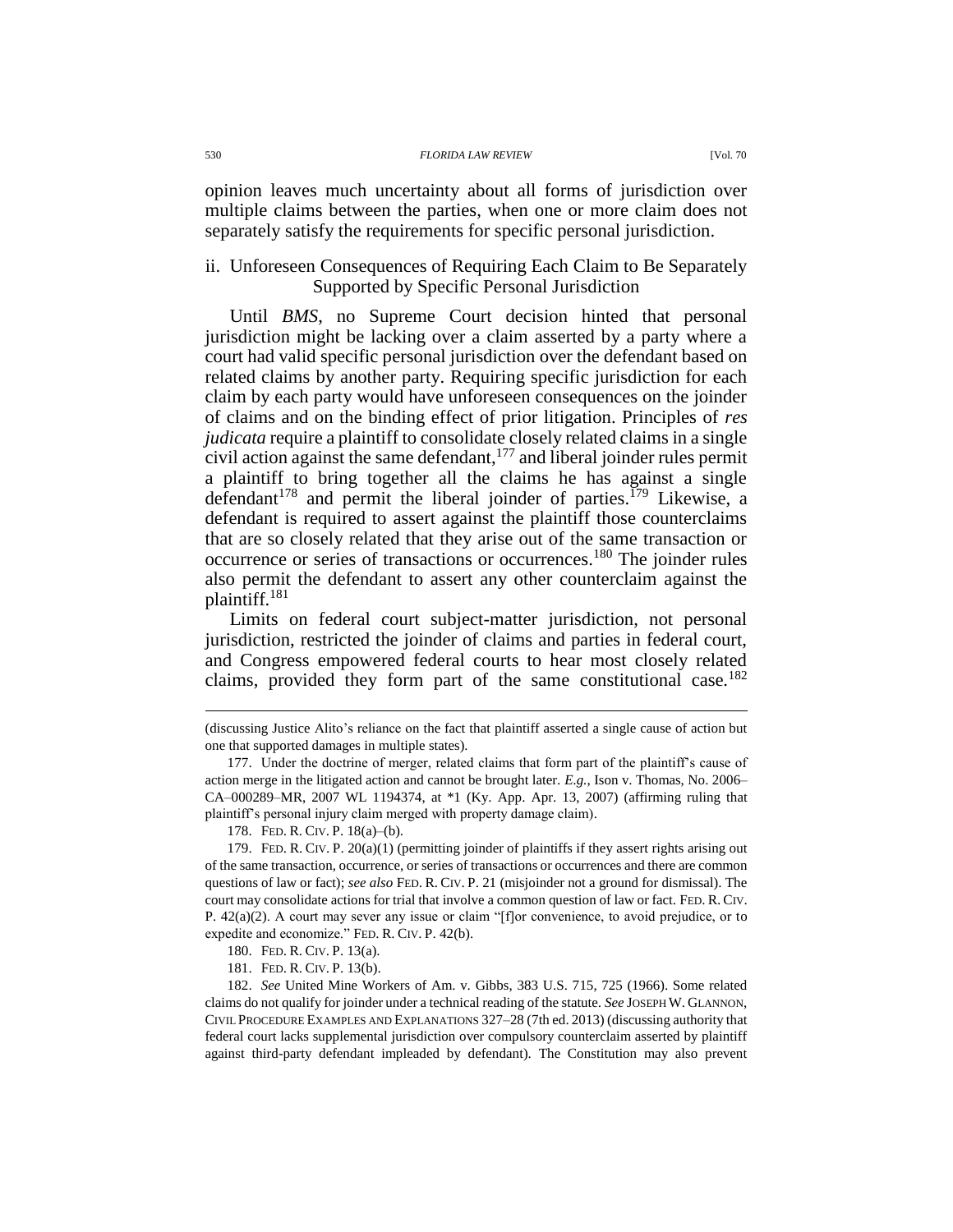Although the Court has not directly addressed the question of whether personal jurisdiction provides additional limits over properly joined claims, it has assumed such jurisdiction is proper in a number of contexts. Thus, in *Phillips Petroleum Co. v. Shutts*, <sup>183</sup> the Court, like all parties, apparently assumed there was valid personal jurisdiction over the defendant for nonresidents' claims arising out of activity and injury occurring with no relationship to the forum.<sup>184</sup> In that case, the Court addressed only the issue of whether the state court had valid personal jurisdiction over plaintiff class members that did not opt out, and it found such jurisdiction was proper.<sup>185</sup> The Court similarly found personal jurisdiction proper over counterclaims based on the theory that the plaintiff, in litigating in a forum, submitted to that forum's personal jurisdiction.<sup>186</sup> The Court did not limit the scope of counterclaims to the scope of the plaintiff's original claims.<sup>187</sup>

Requiring personal jurisdiction with respect to each claim against each party could leave courts powerless to decide claims that must be joined under the doctrine of merger or be waived, and give rise to unimagined, new challenges in collateral challenges regarding the partial validity of judgments.<sup>188</sup>

185. *Shutts*, 472 U.S. at 814. The meaning of the holding was actively debated in *Bristol-Myers III*, and the Court later limited the broad grant of jurisdiction to members of the plaintiff class. 137 S. Ct. 1773, 1783 (2017); s*ee supra* not[e 123](#page-21-2) and accompanying text.

186. Adam v. Saenger, 303 U.S. 59, 67–68 (1938); *see supra* not[e 166](#page-28-0) and accompanying text.

187. *Saenger*, 303 U.S. at 67–68.

188. The plaintiffs' counsel argued that a tight relatedness requirement could eliminate personal jurisdiction in routine cases like actions probating wills and in interpleader actions where nonresidents can be forced to litigate in the forum despite the lack of defendant conduct in the forum giving rise to the claims being litigated in the forum. Brief of Respondents, *supra* note [34,](#page-8-0) at 40–41. Plaintiffs' counsel similarly raised questions about whether permissive joinder and collateral estoppel would survive a constitutional rule requiring that claims arise from defendant's conduct in or targeting the forum. *Id.* at 30–31.

supplemental jurisdiction over some claims or parties. *E.g.*, U.S. CONST. amend. XI (divesting federal court of subject matter jurisdiction of some claims against states by citizens of other states).

<sup>183.</sup> 472 U.S. 797 (1985).

<sup>184.</sup> *Id.* at 814. In *Shutts*, the defendant did not challenge personal jurisdiction over itself. *Id.*  at 799. But the Court referred to the facts that today make personal jurisdiction uncertain over defendants in evaluating the court's power to bind absent class members who did not opt out. *Id.*  at 813–14. Members of the Court have not been reluctant to raise sua sponte questions about personal jurisdiction in cases where the issue has been waived. *See* Transcript of Oral Argument at 4, Goodyear Dunlop Tires Operations, S.A. v. Brown, 564 U.S. 915 (2011) (No. 10-76) (Justice Ginsburg opened argument by inquiring into personal jurisdiction over Goodyear USA, which had not challenged personal jurisdiction based on level of its commercial activity and physical presence in the forum state).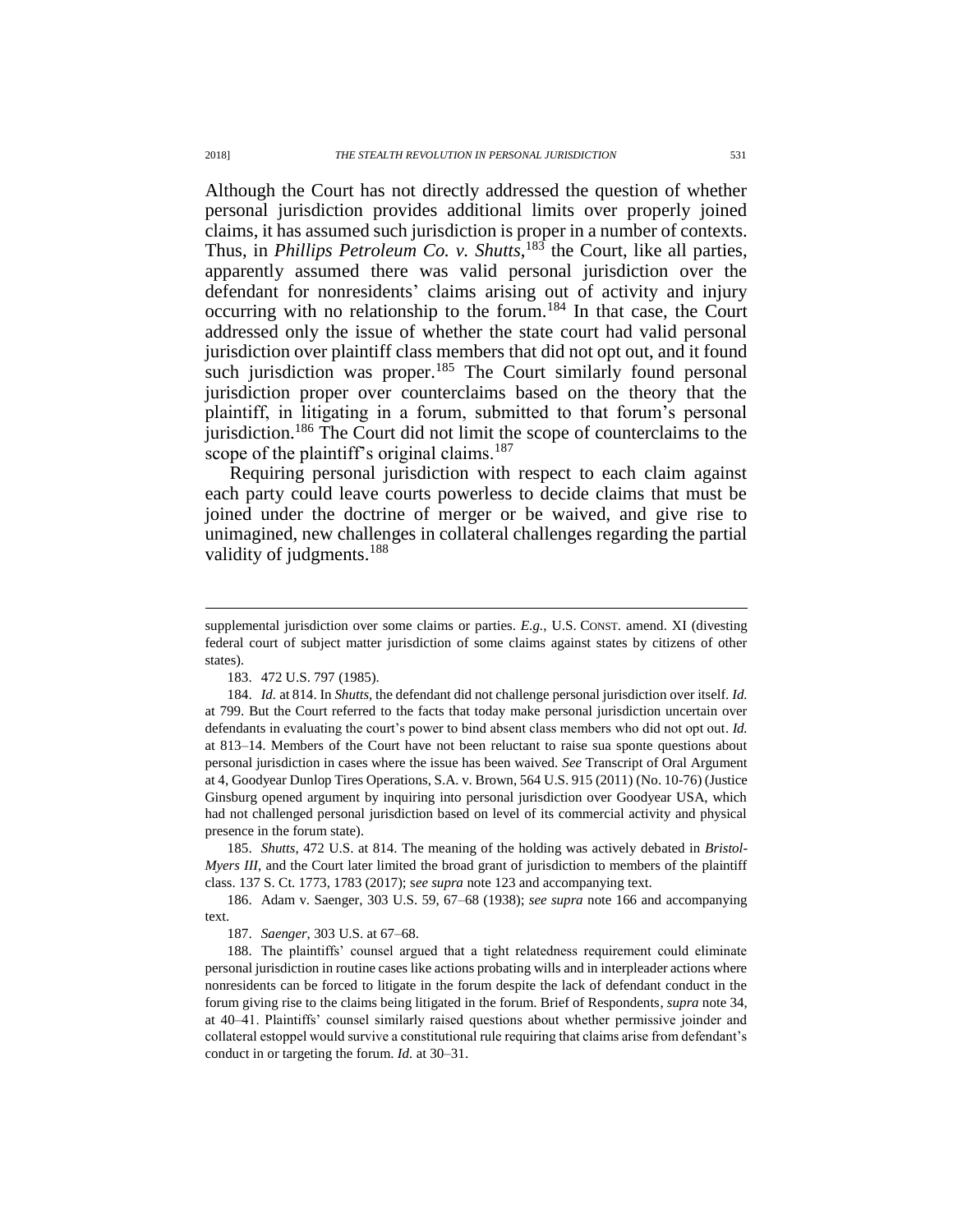#### 532 *FLORIDA LAW REVIEW* [Vol. 70

#### <span id="page-33-0"></span>c. National Class Actions and the Federal Court Option

Nothing in Justice Alito's opinion provides a plausible ground for distinguishing class actions in state courts from the consolidated mass actions before the Court.<sup>189</sup> Lower courts are divided over whether the holding applies to actions,<sup>190</sup> but the Court's opinion may be read as authority that state courts lack personal jurisdiction over class actions outside a defendant's home state<sup>191</sup> unless each plaintiff can establish specific personal jurisdiction over all claims.<sup>192</sup> Such a result would be a departure from prior practice and would frustrate core goals of permitting class actions.<sup>193</sup> Justice Alito leaves open the possibility that mass actions

190. *Compare* Fitzhenry-Russell v. Dr. Pepper Snapple Grp., Inc., No. 17-CV-00564, 2017 WL 4224723, at \*4–6 (N.D. Cal. Sept. 22, 2017) (stating "*Bristol-Myers*' holding applies only to mass actions, not class actions," and denying motion to dismiss out-of-state claims by nonresident plaintiffs), *with* Spratley v. FCA US LLC, No. 3:17-CV-0062, 2017 WL 4023348, at \*7, \*9 (N.D.N.Y. Sept. 12, 2017) (reasoning that *Bristol-Myers III* applies to class actions and dismissing proposed class claims by nonresident plaintiffs arising outside the state for lack of specific jurisdiction).

191. Justice Alito responded to the concerns about the elimination of forums by noting that actions could always be brought in the defendant's home state. *Bristol-Myers III*, 137 S. Ct. at 1783. Justice Sotomayor pointed out, however, that no forum will be available where multiple corporate defendants do not share a common home state. *Id.* at 1789 (Sotomayor, J., dissenting); *see supra* notes [153–](#page-25-0)[154](#page-25-1) and accompanying text. Moreover, with respect to class actions, not all states permit class actions. *See* MISS.R.CIV. P. (omitting rules 23 and 23.1 governing class actions and shareholder derivative actions). *See generally* Richard T. (Flip) Phillips, *Why Mississippi Needs a State Court Rule 23 Class Action Procedure for the 21st Century*, 63 MISS. LAW. 9 (2017) (arguing that Mississippi should adopt a class action rule); William F. Ray, *Mississippi Does Not Need State-Court Class Actions*, 63 MISS. LAW. 16 (2017) (debating desirability of adding rule permitting class actions).

192. The Court was advised of the potential impact of the decision on class actions. *See* Brief of Professors of Civil Procedure and Federal Courts as Amici Curiae in Support of Respondents, *supra* note [173](#page-30-0) (arguing that petitioner's proposed limits on specific jurisdiction would frustrate class action joinder under Federal Rule of Civil Procedure 23).

193. State courts had exercised personal jurisdiction over nonresident defendants in nationwide claims without objection. *E.g.*, Phillips Petroleum Co. v. Shutts, 472 U.S. 797, 799

<span id="page-33-1"></span><sup>189.</sup> Class actions are certified pursuant to Federal Rule of Civil Procedure 23 or by a comparable state rule.  $E.g.,$  FED. R. CIV. P. 23(c)(1). The government emphasized that the case neither presented the issue of personal jurisdiction in a class action nor involved a state statute attempting to permit consolidation. Brief for the United States as Amicus Curiae Supporting Petitioner at 32 n.5, 33–34 n.6, *Bristol-Myers III*, 137 S. Ct. 1773 (No. 16-466). Justice Alito's opinion included no reference to such distinguishing characteristics of the litigation, suggesting, perhaps, that the Court found them unimportant. In contrast, Justice Sotomayor explicitly noted that the Court "does not confront the question whether its opinion here would also apply to a class action." *Bristol-Myers III*, 137 S. Ct. at 1789 n.4 (Sotomayor, J., dissenting). But she offered no suggestion for distinguishing mass actions and class actions for purposes of personal jurisdiction. *See generally* Pincus et al., *supra* not[e 158](#page-26-0) ("[*Bristol-Myers III*] provides class action defendants with powerful arguments to challenge class actions filed in states that cannot exercise personal jurisdiction with respect to absent class members' claims.").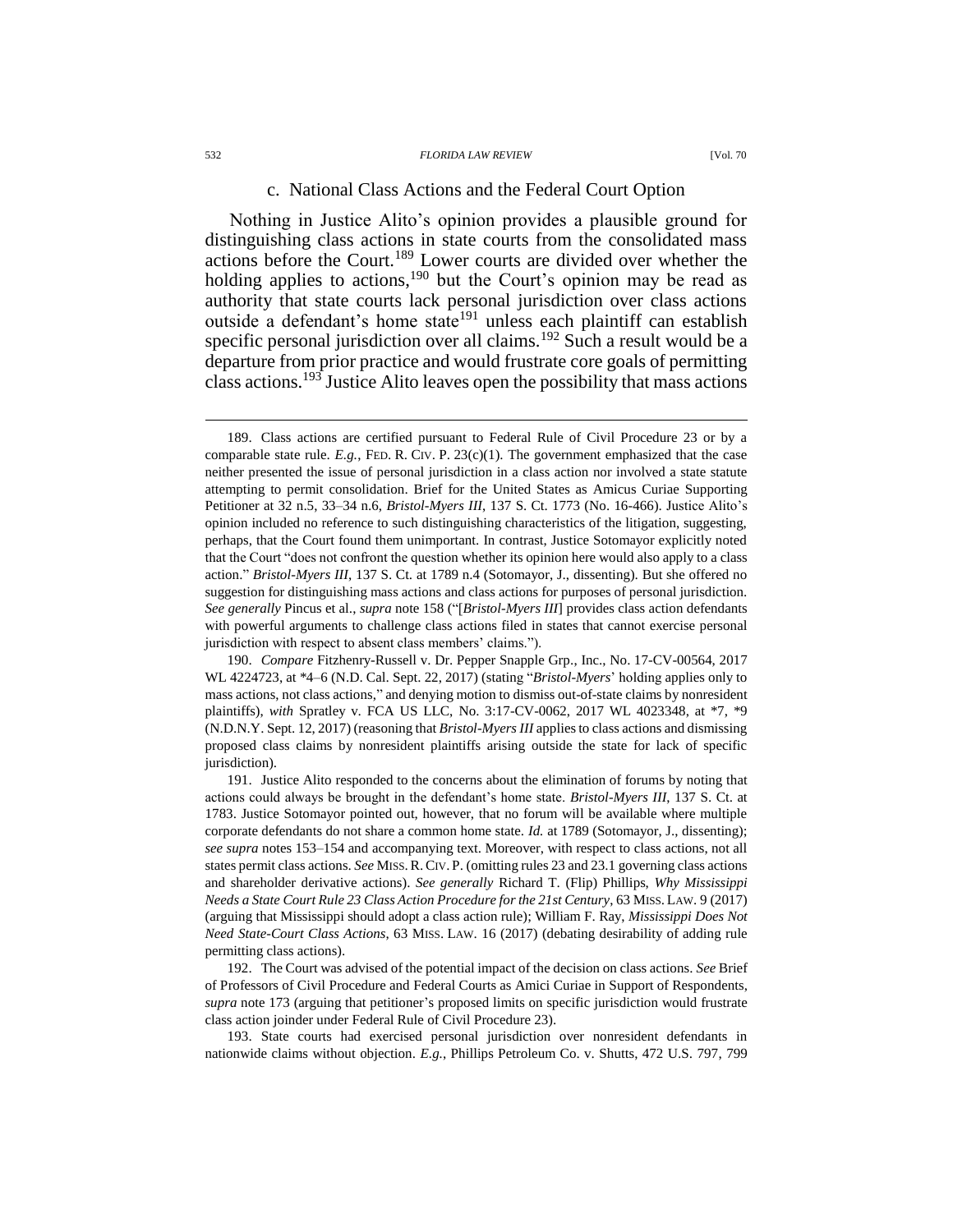<span id="page-34-0"></span>and class actions barred in individual states might be constitutionally permissible in federal courts when the defendants engage in minimum contacts with the United States.<sup>194</sup> But no federal statute or rule provides federal courts with personal jurisdiction over either mass or class actions in situations where personal jurisdiction is unavailable in state court.<sup>195</sup> Moreover, while commentators suggest that a federal court could constitutionally exercise broader personal jurisdiction than the state in which it sits, because the defendants' forum contacts are evaluated in connection with the entire United States,  $196$  the Court has not yet squarely held that this is the case. Indeed, any congressional expansion of personal jurisdiction to remedy the gap left by the Court's restriction of specific jurisdiction in *BMS* would paradoxically collide with the argument raised

(1985). The general personal jurisdiction that supported such litigation was eliminated by the Court's decisions in *Goodyear* and *Daimler*, and Justice Alito's opinion in *Bristol-Myers III* suggests the possible elimination of specific jurisdiction. Judge (then Professor) Diane Wood discussed the jurisdictional facts of the class action in *Shutts* against the background of personal jurisdiction law as it existed in the 1980s. *See* Diane P. Wood, *Adjudicator Jurisdiction and Class Actions*, 62 IND. L.J. 597, 612–18 (1987). At that time, most authorities assumed state courts had general jurisdiction. *See id.* at 616. But Judge Wood pointed out—decades before *Goodyear* that if general jurisdiction were limited to the few places where a corporation was "home," then the defendant would not be subject to general jurisdiction elsewhere. *Id.* at 614–15. She also considered specific jurisdiction and found that it, too, might be lacking. *Id.* at 617–18 ("[S]pecific jurisdiction . . . should either exist by definition between the defendant and all class members, or the class itself should be of the purely representational variety."); *see also* Andrews, *supra* note [89,](#page-16-0) at 1321, 1373–74 (concluding that personal jurisdiction over the defendant in *Shutts* was unconstitutional, though the issue was not raised). Andrews argues more generally that state class actions violate defendant's due process rights when they are brought in states where the defendant is not subject to general jurisdiction and where the class includes claims by plaintiffs who reside outside and suffered injuries outside the forum. *Id.* at 1314, 1348–74.

194. "In addition, since our decision concerns the due process limits on the exercise of specific jurisdiction by a State, we leave open the question whether the Fifth Amendment imposes the same restrictions on the exercise of personal jurisdiction by a federal court." *Bristol-Myers III*, 137 S. Ct. at 1783–84 (citing Omni Capital Int'l, Ltd. v. Rudolf Wolff & Co., 484 U.S. 97, 102 n.5 (1987)).

195. Federal courts have subject matter jurisdiction over nationwide class actions based on state law in many situations. *See* 28 U.S.C. § 1332(d)(2) (2012) (authorizing minimal diversity over class actions where amount in controversy exceeds \$5 million); Exxon Mobil Corp. v. Allapattah Servs., Inc., 545 U.S. 546, 549 (2005) (holding supplemental jurisdiction exists over joined claims without respect to amount in controversy where one plaintiff satisfies requirements for diversity jurisdiction). In contrast, the sole basis for federal court personal jurisdiction in such cases remains FED. R. CIV. P. 4(k)(1)(A) (limiting federal court's personal jurisdiction to that of state trial court where it is sitting). For this reason, Professor Patrick Borchers proposes amending Rule  $4(k)(2)$  to include cases brought in federal court on diversity of citizenship and alienage grounds. Patrick J. Borchers, *Extending Federal Rule of Civil Procedure 4(k)(2): A Way to (Partially) Clean up the Personal Jurisdiction Mess*, 67 AM. U. L. REV. 413, 419 (2017).

196. *E.g.*, Borchers, *supra* not[e 195,](#page-34-0) at 417; *see also* J. McIntyre Mach., Ltd. v. Nicastro, 564 U.S. 873, 884 (2011) (observing that defendant may "in principle" be subject to personal jurisdiction in federal court but not in any state court).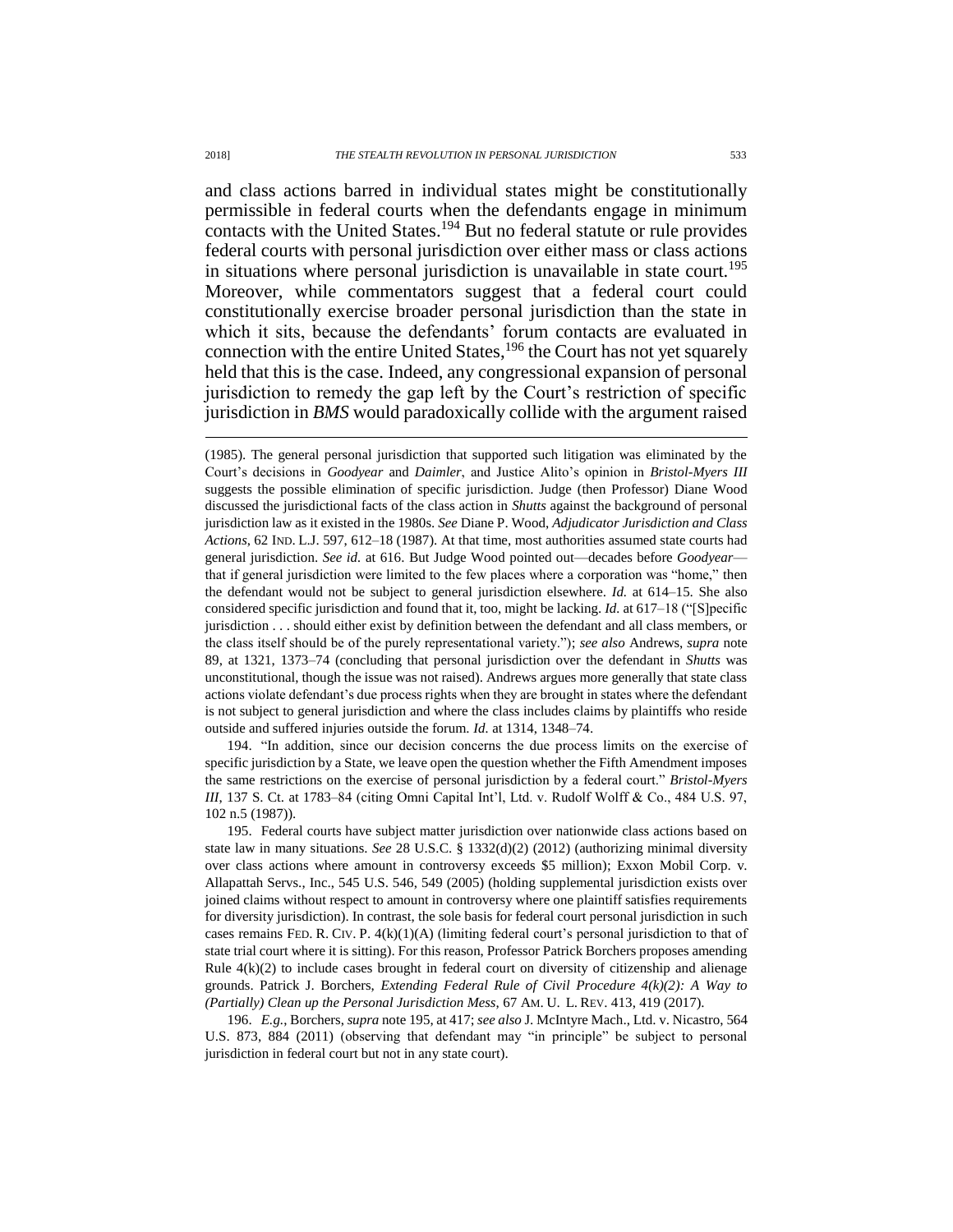in *BNSF* that Congress lacks the authority to legislate in a manner that erodes rights protected by the Fourteenth Amendment.<sup>197</sup>

In any event, Congress does not appear eager to provide broader authority for federal courts to hear mass actions or class actions. Until it does, the Court's decision in *BMS* has the effect of removing cases from state courts without offering an alternative.

### 2. The Mystery of the Missing Cases

BMS originally urged the Supreme Court to review the decision of the California court in order to address a division of authority among the lower state and federal courts about the scope of the relatedness requirement for specific personal jurisdiction.<sup>198</sup> Amicus briefs urged the Court to grant review on the ground that the case "presents the Court with the opportunity to resolve a well-developed split" in the federal circuits and in the state supreme courts.<sup>199</sup>

But Justice Alito's opinion makes no reference to the decisions of the lower courts, despite the fact that the emerging weight of authority probably supported the position adopted by the Court.<sup>200</sup> To be sure, the Supreme Court would not need to canvass lower court decisions in order to promulgate constitutional rule of decision. But where lower courts have been divided over important matters, the Court has not been reluctant to explore the source of the division in order to illustrate how divergent judicial solutions may be reasonably grounded in legal authority or policy considerations.<sup>201</sup>

<sup>197.</sup> Justice McKenna found this argument persuasive. Tyrrell v. BNSF Ry., 373 P.3d 1, 13 (Mont. 2016) (McKinnon, J., dissenting) ("Congress lacks authority to confer personal jurisdiction to state courts where the Due Process Clause of the Fourteenth Amendment would prohibit it."), *rev'd*, 137 S. Ct. 1549 (2017).

<sup>198.</sup> *See* Petition for Writ of Certiorari at 9–20, *Bristol-Myers III*, 137 S. Ct. 1773 (No. 16- 466) (citing cases) ("There is a deep and acknowledged split on the standard for relatedness.").

<sup>199.</sup> Brief of Amicus Curiae GlaxoSmithKline, LLC in Support of Petitioner at 17, *Bristol-Myers III*, 137 S. Ct. 1773 (No. 16-466); *see also* Brief of Pharmaceutical Research and Manufacturers of America as Amicus Curiae in Support of Petitioner at 5, 7; *Bristol-Myers III*, 137 S. Ct. 1773 (No. 16-466) (referring to "persistent division of opinion in the lower courts" regarding the scope of the relatedness requirement for specific jurisdiction).

<sup>200.</sup> *Cf.* Brief of the Chamber of Commerce of the United States of America et al. as Amici Curiae in Support of Petitioner at 13, *Bristol-Myers III*, 137 S. Ct. 1773 (No. 16-466) (citing the First Circuit) (arguing that a lower federal court had held that specific jurisdiction was not permissible where the plaintiff's claims arose independently from the defendant's forum contacts).

<sup>201.</sup> A good example is *Hertz Corp. v. Friend*, where the Court addressed the appropriate definition of a corporation's "principal place of business," prescribed as one of the corporation's places of citizenship for purposes of diversity of citizenship subject matter jurisdiction under 28 U.S.C. § 1332(c)(1) (2012). 559 U.S. 77, 80 (2010). The Court examined the division among the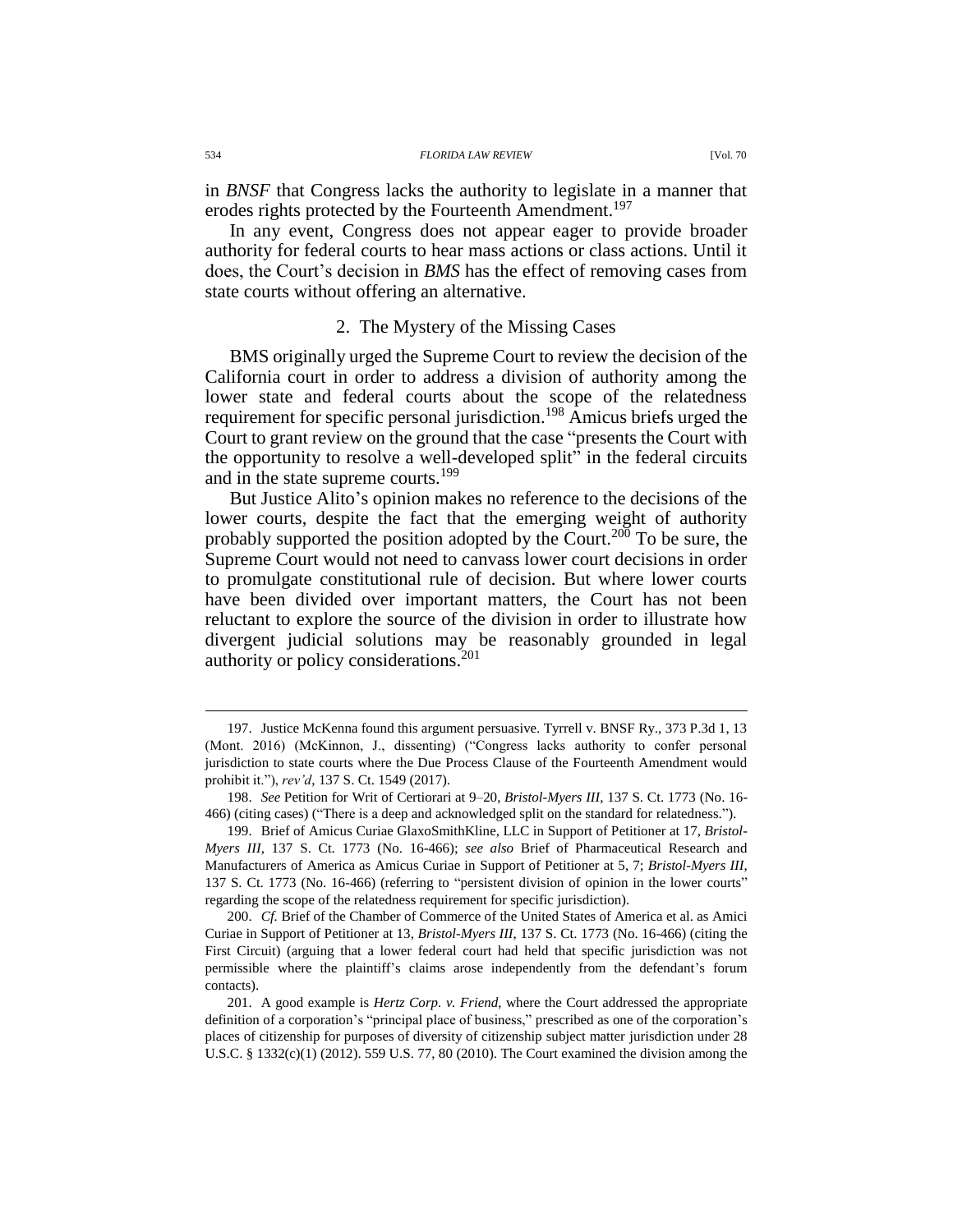Moreover, the omission of any reference to the division of authority deprives the opinion of juridical context. Omitting any discussion of divergent judicial opinions on the issue prevents the Court from recognizing the legal uncertainty that rendered different conclusions reasonable, and this in turn reinforces the impression that the California court's approach was idiosyncratic and irrational—an impression that is not countered by any concrete discussion of the reasoning offered by the California courts.

The failure to address the division of lower courts allowed Justice Alito to avoid acknowledging the responsibility of the Supreme Court for the legal uncertainty over the requirement that a case must arise from "or" relate to the defendant's forum contacts—specifically whether "relate to" denotes a connection different from arising from.<sup>202</sup> A significant textual source of lower court confusion was the Court's opinion in *Helicopteros Nacionales de Colombia, S.A.*, <sup>203</sup> where the Court first articulated the requirement for specific jurisdiction that the claim must arise from "or" relate to the defendants' forum contacts.<sup>204</sup> In articulating this requirement, the Court had expressly refused to decide whether "or" disjunctively suggested the possibility of a looser relationship than the causal relationship suggested by the requirement that a claim arise from the forum contacts.<sup>205</sup>

It is a mystery why the Court did not discuss or even refer to the division of authority among the lower courts, but doing so would require acknowledging the source of the lower court uncertainty. And this would

circuits and adopted the "nerve center" test employed by some lower courts—which "should normally be the place where the corporation maintains its headquarters." *Id.* at 92–93.

In contrast, the Court's failure to acknowledge lower court authority (pro or con) in its discussion of personal jurisdiction may reflect unarticulated programmatic goals. *Cf.* Aaron-Andrew P. Bruhl, *Following Lower-Court Precedent*, 81 U. CHI. L. REV. 851, 907 (2014) (discussing the Court's treatment of lower court precedent and observing, in different context, that failure to identify substantial lower court authority "is worrying because it feeds the suspicion that the lower courts are invoked or ignored in a strategic way").

<sup>202.</sup> The government argued that specific jurisdiction "ordinarily requires that some act giving rise to a nonresident plaintiff's claim or injuries have occurred within the forum State." Brief for the United States as Amicus Curiae Supporting Petitioner, *supra* not[e 189,](#page-33-0) at 20. But the government acknowledged that the Court had reserved the question of whether "arising out of" and "related to" describe different connections. *Id.* (citing Helicopteros Nacionales de Colombia, S.A. v. Hall, 466 U.S. 408, 415–16 n.10 (1984)).

<sup>203.</sup> 466 U.S. 408.

<sup>204.</sup> *Id.* at 414.

<sup>205.</sup> *Id.* at 415 n.10 ("Absent any briefing on the issue, we decline to reach the questions (1) whether the terms 'arising out of' and 'related to' describe different connections between a cause of action and a defendant's contacts with a forum, and (2) what sort of tie between a cause of action and a defendant's contacts with a forum is necessary to a determination that either connection exists.").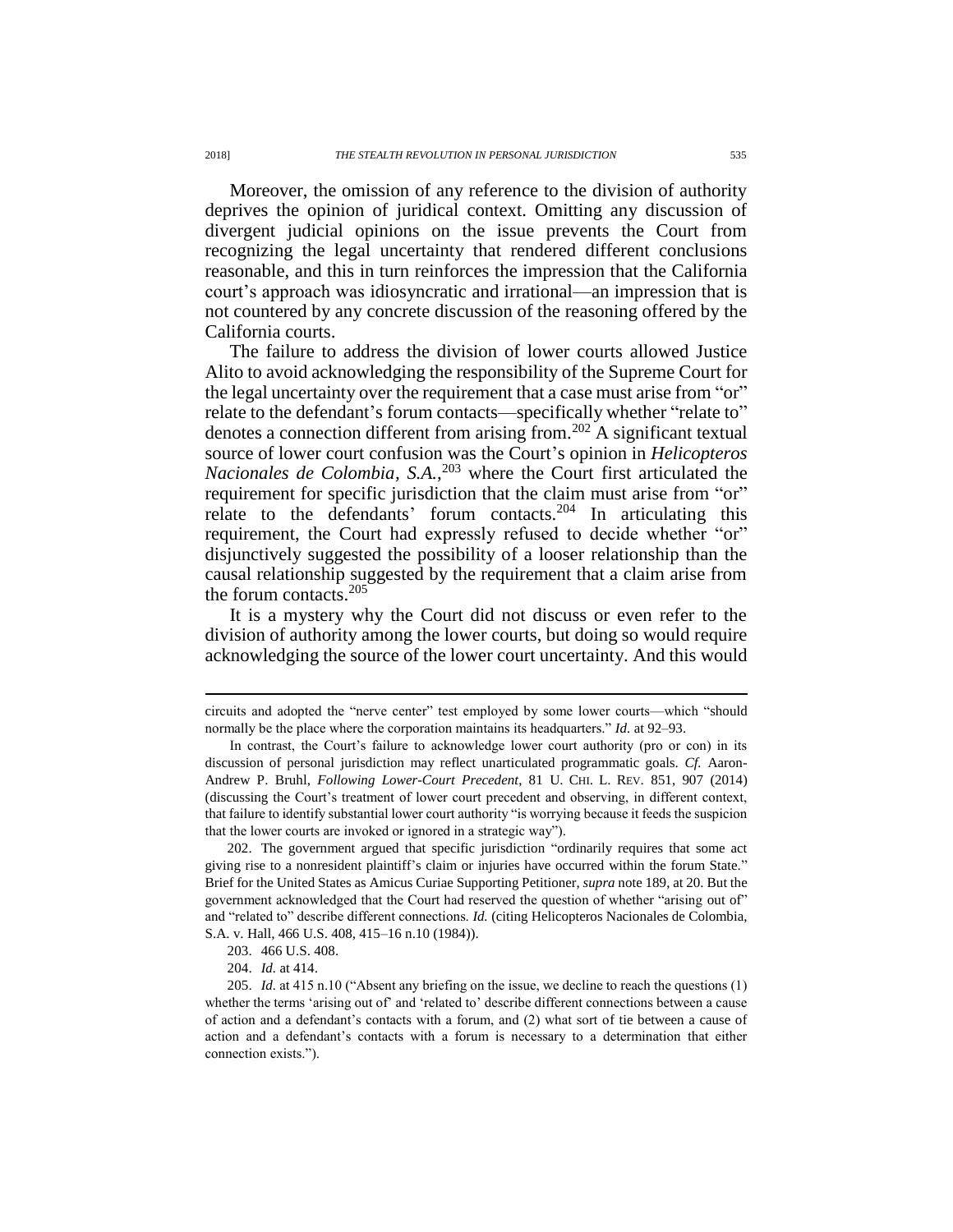have challenged Justice Alito's narrative that Supreme Court precedent fully answered the issue presented in *BMS*.

### <span id="page-37-0"></span>3. The Mystery of the Problematic Precedent

Justice Alito's opinion rapidly dismisses the sliding-scale approach because it permits specific jurisdiction without "any adequate link" between the claims and the forum.<sup>206</sup> While he asserts that the litigation relationship among the plaintiffs' cases is insufficient, he never explains why this is so.<sup>207</sup> Instead, he relies on *Walden v. Fiore*<sup>208</sup> as a precedent that "illustrates [the] requirement [of a connection between the forum and the specific claims]."209

Yet, from the Court's own summary, *Walden* provides little useful guidance. In *Walden*, the plaintiffs sought to establish specific jurisdiction over intentional tort claims based entirely on the foreseeability of injury occurring in the forum state.<sup>210</sup> The Court, following precedent, unanimously found that no contacts could be established for the defendant by the unilateral acts of the plaintiff.<sup>211</sup>

Unlike *Walden*, the defendant in *BMS* conceded it had extensive contacts in California, and it made a further concession that it had contacts that supported specific personal jurisdiction over some claims.<sup>212</sup> Thus, *Walden* can provide analogous authority only after the Court has dismissed both the significance of BMS's extensive forum conduct (for jurisdiction over the nonresident plaintiffs' claims) and the significance of the defendant's out-of-state conduct that caused injuries similar to the

<sup>206.</sup> *Bristol-Myers III*, 137 S. Ct. 1773, 1781 (2017).

<sup>207.</sup> In contrast, Justice Werdegar offered a reasoned explanation for why the litigation contacts should not count, emphasizing that contacts must be legally relevant and that narrowing jurisdiction promoted the goals of predictability and foreseeability that she attributed to the due process limits on specific jurisdiction. *Bristol-Myers II*, 377 P.3d 874, 899, 907 (Cal. 2016) (Werdegar, J., dissenting), *rev'd*, 137 S. Ct. 1773 (2017).

<sup>208.</sup> 134 S. Ct. 1115 (2014).

<sup>209.</sup> *Bristol-Myers III*, 137 S. Ct. at 1781 (citing *Walden*, 134 S. Ct. at 1124).

<sup>210.</sup> *Walden*, 134 S. Ct. at 1120.

<sup>211.</sup> *Bristol-Myers III*, 137 S. Ct. at 1781 (quoting *Walden*, 134 S. Ct. at 1123) ("[A] defendant's relationship with a . . . third party, standing alone, is an insufficient basis for jurisdiction."); *see also id.* at 1781–82 (quoting *Walden*, 134 S. Ct. at 1126) ("Because the '*relevant* conduct occurred entirely [outside the forum state] . . . the mere fact that [this] conduct affected plaintiffs with connections to the forum State d[id] not suffice to authorize jurisdiction.'").

<sup>212.</sup> Petition for Review at 6, *Bristol-Myers II*, 377 P.3d 874 (No. 221038).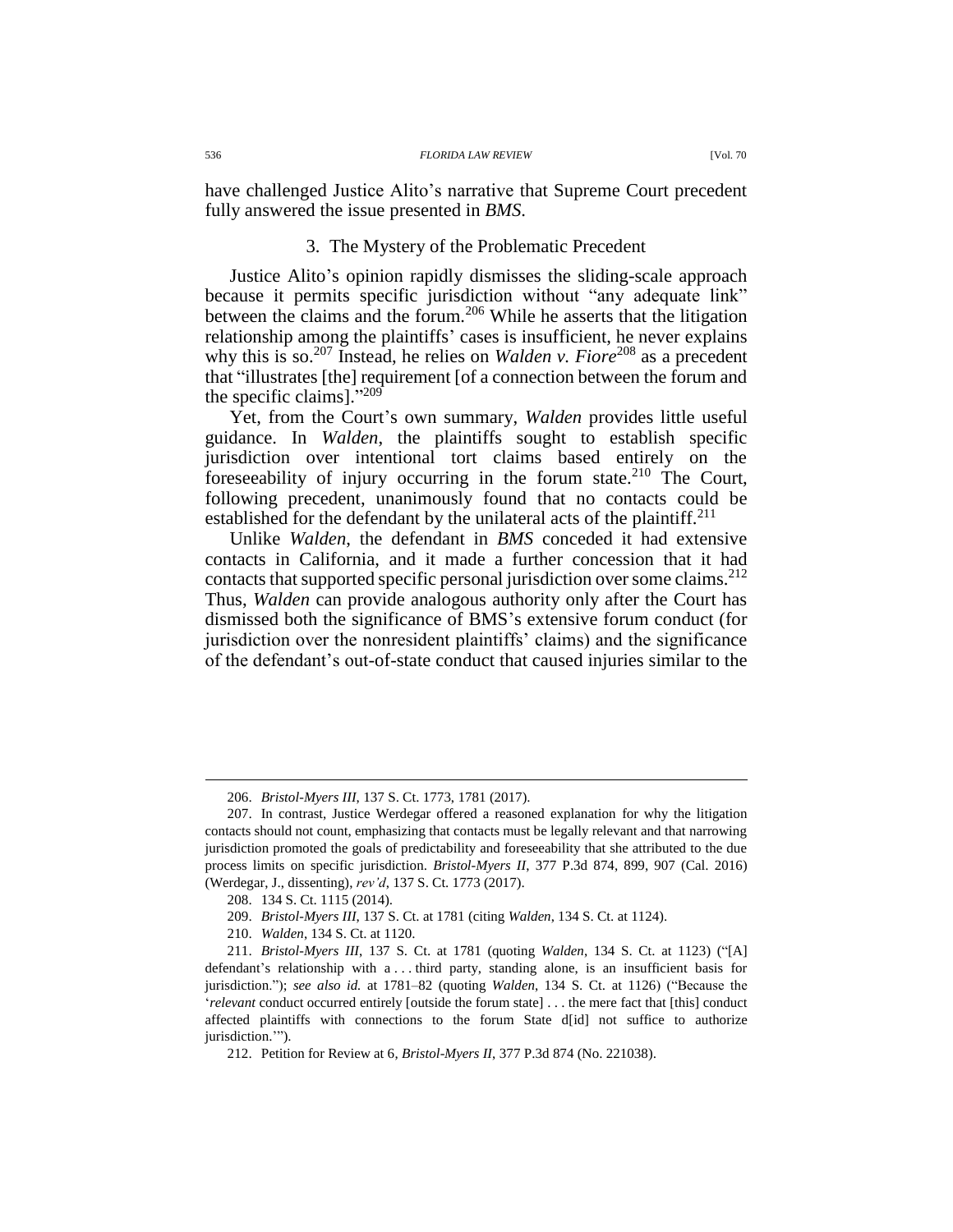in-state injuries.<sup>213</sup> Yet, this was precisely the conduct that the lower courts looked to in finding personal jurisdiction.<sup>214</sup>

Neither *Walden* nor any other case addressed the issue of first impression before the Court in *BMS*—whether a defendant properly before the California court on the residents' claims was subject to personal jurisdiction on additional similar claims. But in arguably the closest case, the Court had permitted one state with specific jurisdiction over a libel claim brought by a nonresident to decide all damages against a defendant, even though most of the damages were experienced outside the state<sup>215</sup>—a decision that Justice Alito distinguished on the ground that it concerned damages resulting from a single claim rather than multiple claims. $216$ 

# 4. The Mystery of the Missing Methodology

Supreme Court decisions in the 1980s elaborated a two-part analysis for specific jurisdiction<sup>217</sup> that lower courts expanded into the three-part analytic framework applied by the lower courts in *BMS*: (1) the defendant's acts or contacts must be in or purposefully directed toward the forum state; (2) the plaintiffs' claims arise from or relate to the defendant's forum contacts; and (3) the exercise of jurisdiction must be

*Bristol-Myers III*, 137 S. Ct. at 1782 (citing *Keeton*, 465 U.S. at 778).

<sup>213.</sup> Justice Alito observed that the contacts are weaker than those in *Walden* because the plaintiff in *Walden* was a resident of the forum state and suffered an injury in that state. *Bristol-Myers III*, 137 S. Ct. at 1782.

<sup>214.</sup> *See supra* note[s 39,](#page-9-0) [61](#page-12-0)[–66](#page-13-0) and accompanying text.

<sup>215.</sup> Keeton v. Hustler Magazine, Inc., 465 U.S. 770, 772, 781 (1984). Justice Alito found the case inapposite.

<sup>[</sup>*Keeton*] concerned jurisdiction to determine *the scope of a claim* involving instate injury and injury to residents of the State, not, as in this case, jurisdiction to entertain claims involving no in-state injury and no injury to residents of the forum State. *Keeton* held that there was jurisdiction . . . to consider the full measure of the plaintiff's claim, but whether she could actually recover out-ofstate damages was a merits question governed by New Hampshire libel law.

<sup>216.</sup> *See supra* notes [123,](#page-21-2) [164,](#page-27-0) [176](#page-30-1) and accompanying text (discussing the Court's effort to distinguish Keeton).

<sup>217.</sup> First, there must be minimum contacts; second, the exercise of jurisdiction must be reasonable. *E.g.*, Asahi Metal Indus. Co. v. Superior Court, 480 U.S. 102, 103 (1987); World-Wide Volkswagen Corp. v. Woodson, 444 U.S. 286, 292 (1980). In elaborating the test, the Court identified five specific factors to consider in determining reasonableness. Further, it observed that when a defendant established minimum contacts by directing activities at forum residents, then the defendant must make a compelling case that other factors would make specific jurisdiction unreasonable. Burger King Corp. v. Rudzewicz, 471 U.S. 462, 477 (1985). The application of these factors decided the outcome in *Asahi*, 480 U.S. at 113–14.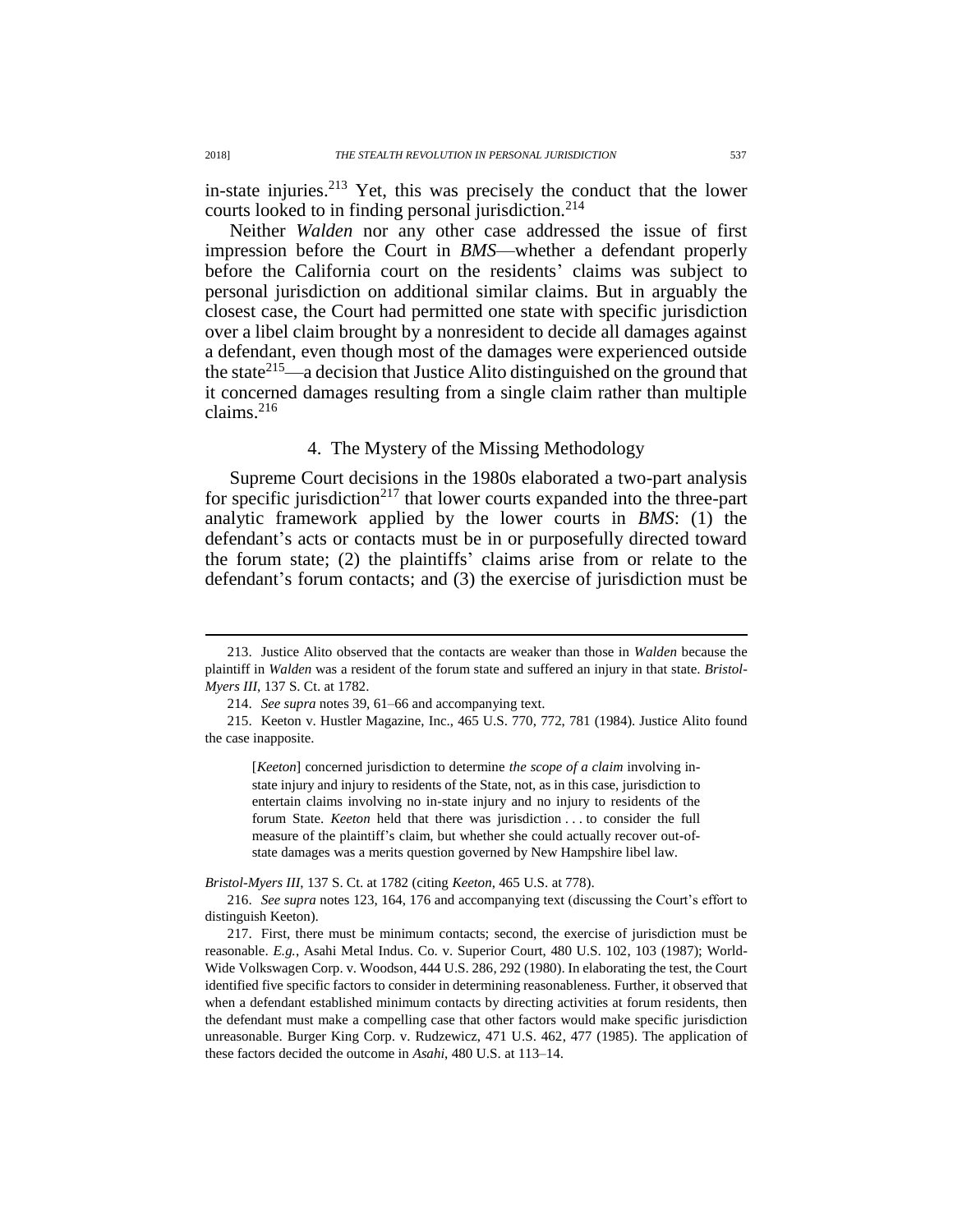reasonable under the circumstances. $2^{18}$  The controversy in the case concerned the application only of the second (relatedness) requirement.

It is not clear whether Justice Alito accepted the established framework. In rejecting California court's broad approach to relatedness, he reiterated the Court's dichotomy between general and specific jurisdiction, and recited the restriction on general jurisdiction to places where a corporation is "at home," typically where it is incorporated or maintains its principal place of business. $219$ 

<span id="page-39-1"></span>Their view of general jurisdiction was unnecessary to the opinion, because no party contended BMS was subject to general jurisdiction in California. In contrast to the detailed recital of doctrines governing general jurisdiction, Justice Alito's opinion is silent about appropriate methodological framework for analyzing specific jurisdiction. The silence may signal Justice Alito's repudiation of the approach to specific jurisdiction that has prevailed since the 1980s. He has neither employed that framework, nor referred to it in other opinions. His opinion in *BMS* makes clear that he does not regard reasonableness as a sufficient ground for specific jurisdiction, but his discussion may also suggest that he does not consider reasonableness a valid criterion. On the contrary, his treatment of the burden on the defendant discounts the concrete sources of inconvenience and prejudice that would be relevant to the reasonableness of jurisdiction, and focuses instead on abstract federalism interests.<sup>220</sup>

<span id="page-39-0"></span>Other members of the Court have also distanced themselves from the once well-established two-part framework for specific jurisdiction. In *J. McIntyre Machinery, Ltd. v. Nicastro*, <sup>221</sup> four Justices adopted a powerbased approach to personal jurisdiction that focused on the defendant's voluntary submission to the adjudicatory jurisdiction of a particular sovereign.<sup>222</sup> Supreme Court Justice Anthony Kennedy wrote that personal jurisdiction is "in the first instance a question of authority rather than fairness,"<sup>223</sup> and expressed skepticism about the reasonableness evaluation undertaken by the Court in deciding earlier cases.<sup>224</sup>

222. *Id.* at 883 (plurality opinion).

223. *Id.*

<sup>218.</sup> *See* note[s 39,](#page-9-0) [52](#page-11-1)[–55](#page-11-0) and accompanying text (discussing approach of lower courts).

<sup>219.</sup> *Bristol-Myers III*, 137 S. Ct. at 1780 (quoting Goodyear Dunlop Tires Operations, S.A. v. Brown, 564 U.S. 915, 924 (2011)).

<sup>220</sup>*. See supra* notes [109–](#page-19-2)11 and accompanying text (lack of inconvenience does not eliminate challenge to personal jurisdiction because personal jurisdiction also secures federalism interests).

<sup>221.</sup> 564 U.S. 873 (2011).

<sup>224.</sup> *Id.* ("[A] rule based on general notions of fairness and foreseeability[] is inconsistent with the premises of lawful judicial power."). Supreme Court Justice Antonin Scalia had refused without explanation to subscribe to the part of the *Asahi* opinion that employed the reasonableness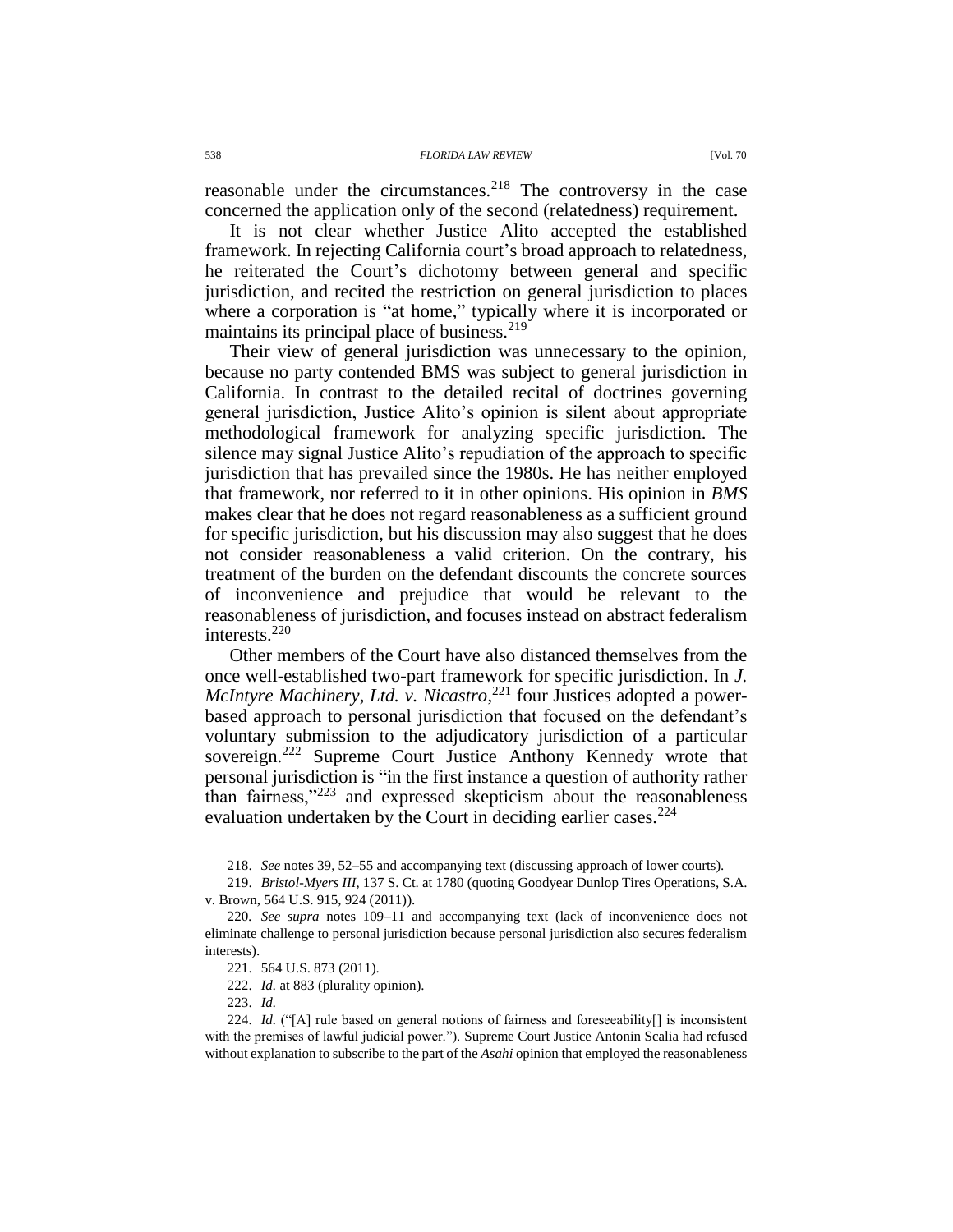It remains a mystery whether Justice Alito's silence on the appropriate analytic framework indicates that he, too, rejects it, $225$  or whether he crafted the opinion for the Court in *BMS* to avoid confronting a legal issue on which members of the Court are sharply divided.<sup>226</sup>

## 5. The Mystery of the Sister-State Sovereign Interests

The final mystery in Justice Alito's opinion is the exact source and meaning of the sovereign interests of sister states that are promoted by the Court's restrictions on California's personal jurisdiction. Justice Alito sees these sovereign interests are "decisive"<sup>227</sup> in a case like *BMS* where the litigation is not inconvenient to defendant in any practical way and

225. Justice Alito did not join the opinion of the Justices propounding the submission theory. *J. McIntyre*, 564 U.S. at 887 (Breyer, J., concurring, joined by Alito, J.).

226. Justice Ginsburg criticized the submission theory in an opinion joined by Supreme Court Justices Elena Kagan and Sotomayor. *Id.* at 901 (Ginsburg, J., dissenting) ("[T]he plurality's notion that consent is the animating concept [of personal jurisdiction] draws no support from controlling decisions of this Court.").

227. *Bristol-Myers III*, 137 S. Ct. 1773, 1780 (2017). Justice Alito characterized the burden on the defendant as the "primary concern." *Id.* (quoting World-Wide Volkswagen Corp. v. Woodson, 444 U.S. 286, 292 (1980)). While acknowledging that the burden "obviously requires a court to consider the practical problems resulting from litigation in the forum," Justice Alito did not address practical inconveniences, and there appear to be none. *Id.* Instead, he added that

[the burden] also encompasses the more abstract matter of submitting to the coercive power of a State that may have little legitimate interest in the *claims* in question. As we have put it, restrictions on personal jurisdiction "are more than a guarantee of immunity from inconvenient or distant litigation. They are a consequence of territorial limitations on the power of the respective States."

*Id.* (emphasis added) (quoting Hanson v. Denckla, 357 U.S. 235, 251 (1958)). He repeated language from other opinions that the "essential attributes of sovereignty" include the power to try cases, and that the sovereign power "implie[s] a limitation on the sovereignty of all . . . sister States." *Id.* (alteration in original) (quoting *World-Wide Volkswagen Corp.*, 444 U.S. at 294). Justice Alito then wrote: "And at times, this federalism interest may be decisive." *Id.* Thus, in the end this federalism can prevent a forum from exercising personal jurisdiction "even if the forum State is the most convenient location for litigation." *Id.* at 1780–81 (quoting *World-Wide Volkswagen Corp.*, 444 U.S. at 294).

test. *See* Asahi Metal Indus. Co. v. Superior Court, 480 U.S. 102, 105 (1986) (listing all members of the Court except Justice Scalia as joining section II.B of opinion, which found personal jurisdiction unreasonable).

The Justices proposing the submission theory regard *Asahi* as rightly decided but due solely to the lack of minimum contacts. *J. McIntyre*, 564 U.S. at 882–83 (plurality opinion). I have suggested elsewhere that members of the Supreme Court may be prepared to repudiate the twopart (or three-part) approach to specific jurisdiction. MICHAEL H. HOFFHEIMER, CONFLICT OF LAWS EXAMPLES AND EXPLANATIONS 44 (3d ed. 2016). Justice Gorsuch's questions during oral argument may suggest he regards personal jurisdiction as principally a matter of power. Transcript of Oral Argument, *supra* note 1, at 25 (directing counsel to discuss issue of federalism developed in *J. McIntyre*).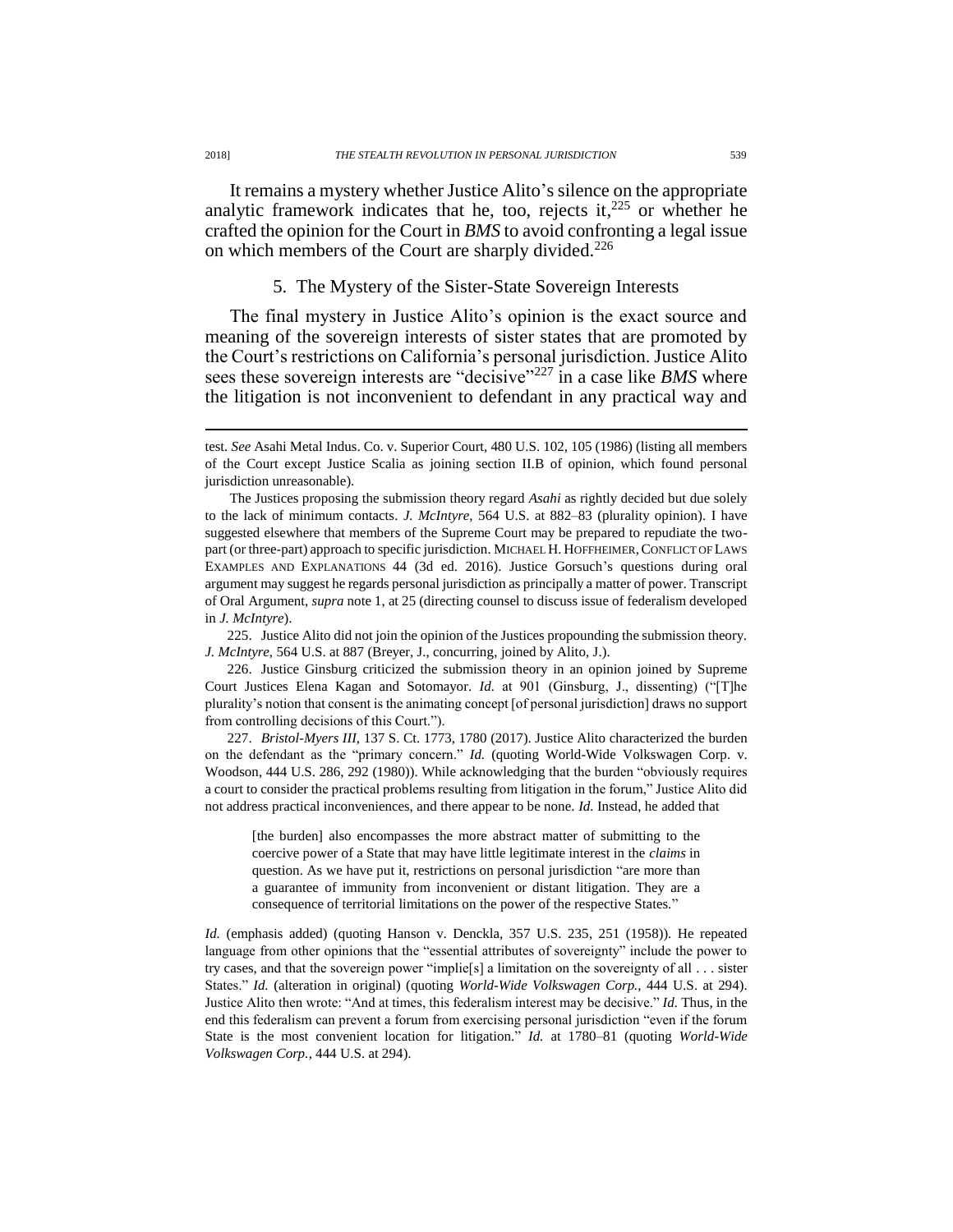might even achieve economies that benefit the forum, plaintiff, and defendant.<sup>228</sup> Moreover, the constitutional requirement of some prior relationship between the defendant and the forum cannot explain the holding because, as Justice Sotomayor observed, BMS "purposefully availed itself" of the privilege of conducting business in California by the volume of its commercial activity in the state and by establishing minimum contacts with California that require it to litigate many claims in California.<sup>229</sup> In requiring something more, Justice Alito relied instead on the sovereign interests of states outside California in localizing litigation. But the source of such sovereign interests is not clear,<sup>230</sup> nor is it clear why such sovereign interests should be available as jurisdictional defenses to private parties in private litigation.<sup>231</sup> States themselves have not articulated such interests through legislation or common law rules. Moreover, if a corporation's home state had directly legislated a prohibition against litigation in other state courts, other states would not be required to respect its legislation.<sup>232</sup> Similarly, if a corporation's home state clothed its corporations with substantive immunity, other states would not be required to respect the immunity if they had legitimate reasons for disregarding it. $^{233}$ 

233. In contrast to the "minimum contacts" required for a forum state to exercise personal jurisdiction under *International Shoe Co. v. Washington*, 326 U.S. 310, 316 (1945), due process requires a significant contact or significant aggregation of contacts creating state interests for a forum state to apply its own law. *See* Allstate Ins. v. Hague, 449 U.S. 302, 308 (1981). Although the formulaic requirement of "significant contacts" seemingly requires a closer relationship between the forum and the litigation than minimum contacts, the contacts for choice of law may include circumstances other than the defendant's forum conduct. *Id.* at 317 (considering plaintiff's residence and work history in finding significant aggregation of contacts).

<sup>228.</sup> *See supra* notes [71](#page-13-1)[–76](#page-14-0) and accompanying text (discussing reasoning of California court).

<sup>229.</sup> *Bristol-Myers III*, 137 S. Ct. at 1787 (Sotomayor, J., dissenting). Since the defendant is required to respond to the residents' claims in the forum, "it will not be harmed by having to defend against [the nonresidents'] claims." *Id.* at 1786.

<sup>230.</sup> The constitutional source of the interests has been debated by members of the Court. *See, e.g.*, *J. McIntyre*, 564 U.S. at 899 (Ginsburg, J., dissenting) ("[T]he constitutional limits on a state court's adjudicatory authority derive from considerations of due process, not state sovereignty."); *see also* Shaffer v. Heitner, 433 U.S. 186, 204 n.20 (1977) ("[T]he mutually exclusive sovereignty of the States . . . [is not] the central concern of the inquiry into personal jurisdiction").

<sup>231.</sup> Because personal jurisdiction limits are grounded on the Due Process Clause, which protects the rights of persons from state action, the Court has emphasized that personal jurisdiction serves federalism values indirectly. Ins. Corp. of Ir. v. Compagnie des Bauxites de Guinée, 456 U.S. 694, 702–03 n.10 (1982).

<sup>232.</sup> *See* Tenn. Coal, Iron & R.R. v. George, 233 U.S. 354, 358–61 (1914) (holding that the Full Faith and Credit Clause does not require sister state to respect statute prohibiting litigation of statutory claim outside state creating cause of action).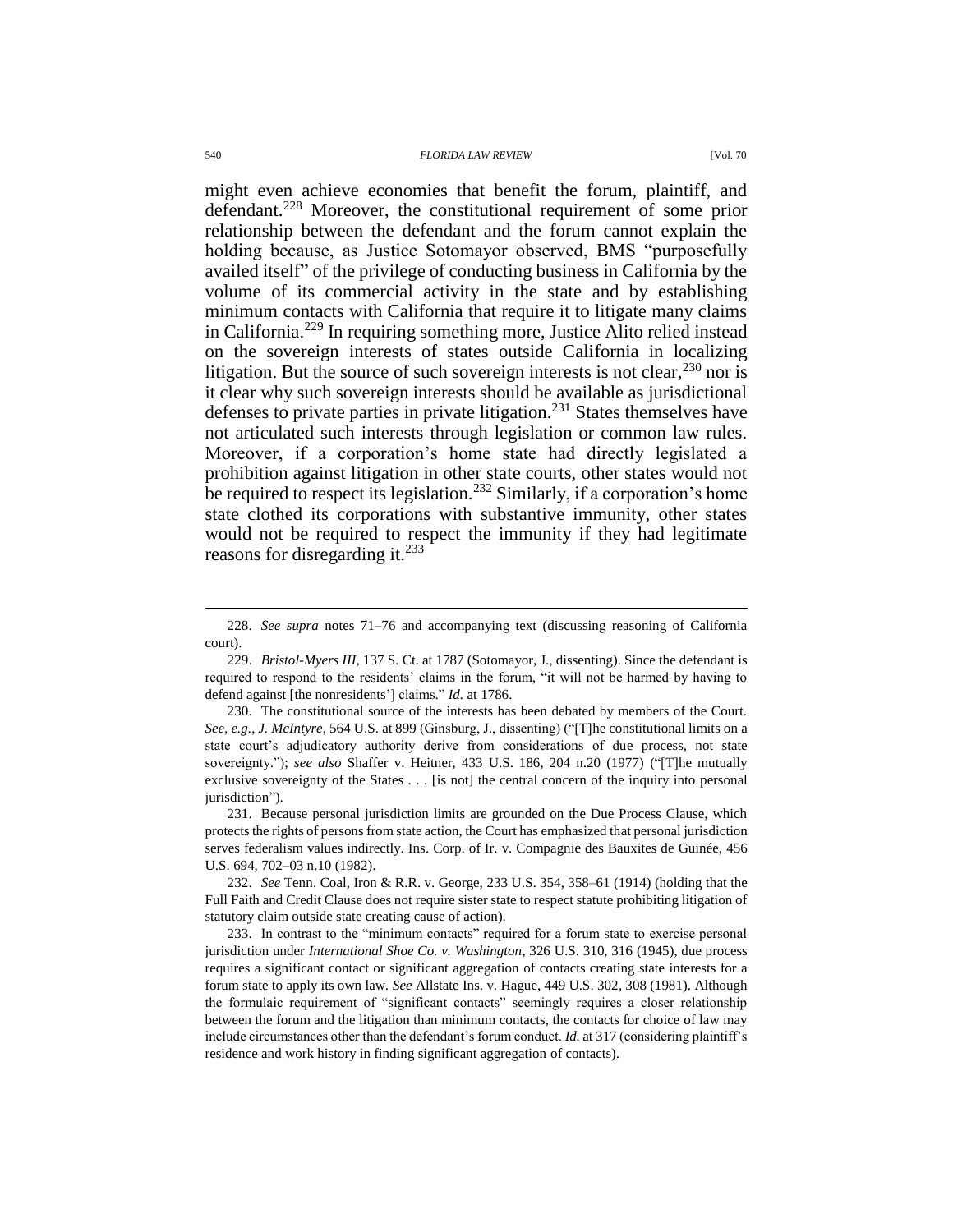#### II. DENIAL

Most commentators agree that the Court's decisions since 2011 have introduced significant changes to the law of personal jurisdiction.<sup>234</sup> This Part reviews efforts by members of the Court to deny the change. It also considers serious adverse consequences of the stealth revolution.

# A. *The Exception that Proves the Rule*

Justice Kennedy's plurality opinion in *J. McIntyre*<sup>235</sup> provides the single exception to the Court's denial that it is introducing significant changes to the law of personal jurisdiction. In proposing a clear new rule

Attitudes towards regulating corporations have come a long way. As the respondents argued, "states [once] retained authority to subject all persons and property within the state to their jurisdiction—including *especially* any corporation wishing to do business therein." Brief of Respondents, *supra* note [34,](#page-8-0) at 33 (citing Paul v. Virginia, 75 U.S. 168, 181–83 (1868)).

234. In addition to characterization of recent decisions as revolutionary, *see supra* note [15](#page-5-0) and accompanying text, other scholars have referred to radical changes introduced by the Roberts Court's decisions. *See* Bernadette Bollas Genetin, *The Supreme Court's New Approach to Personal Jurisdiciton*, 68 SMU L. REV. 107, 107 (2015) ("The Supreme Court's two most recent opinions [*Daimler* and *Walden*] . . . usher in a new era in the law of general and specific personal jurisdiction."); Tanya J. Monestier, *Where Is Home Depot "at Home":* Daimer v. Bauman *and the End of Doing Business Jurisdiction*, 66 HASTINGS. L.J. 233, 292 (2014) ("The decision in *Daimler* effects a dramatic change to the law of personal jurisdiction in the United States."); Alan M. Trammell, *A Tale of Two Jurisdictions*, 68 VAND. L. REV. 501, 503 (2015) ("[I]t shows that the Supreme Court has significantly reined in general jurisdiction to an extent that would have been surprising just four years ago. . . . [The] Court has tightened the concept of general jurisdiction to an extent that, until quite recently, would have been unfathomable."); Trammell, *supra*, at 522 ("The last three years have witnessed a sea change in the Supreme Court's general jurisdiction case law."); Michael Vitiello, *Limiting Access to U.S. Courts: The Supreme Court's New Personal Jurisdiction Case Law*, 21 U.C. DAVIS J. INT'L L. & POL. 209, 267–68 (2015) (considering pro-corporation and anti-plaintiff bias of cases); *see also* Vitiello, *supra*, at 276 ("[The Court] without a clear explanation of its underlying theory . . . radically[] scaled back . . . [the] availability [of general jurisdiction]."). *See generally* Patrick J. Borchers, *The Twilight of the Minimum Contacts Test*, 11 SETON HALL CIR. REV. 1 (2014) (describing the practical decline of traditional standards articulated in *International Shoe*).

235. *See J. McIntyre*, 564 U.S. at 879 (plurality opinion) ("This Court's *Asahi* decision may be responsible in part for that [lower] court's error regarding the stream of commerce, and this case presents an opportunity to provide greater clarity.").

Justice Alito does not draw on the promising efforts by Judge Werdegar in her dissent, *see supra* note[s 89](#page-16-0)[–92](#page-17-0) and accompanying text, or Judge Wood in her law review article, Wood, *supra* note [193,](#page-33-1) to relate the scope of a forum's personal jurisdiction to the scope of the forum state's regulatory interest over the corporation. Their theories fit imperfectly with the fact that the Court has explained the limits on forum jurisdiction as a function of the presumed interest of sister states, not the inherent interest in corporations to be free from unwarranted state control. In any event, it is hard to understand how the speculative interest imputed to sister states outweighs California's demonstrated interest in providing a convenient forum and the shared interests of all states in providing for the effective, economical adjudication of multistate disputes. *See Bristol-Myers III*, 137 S. Ct. at 1786–88 (Sotomayor, J., dissenting).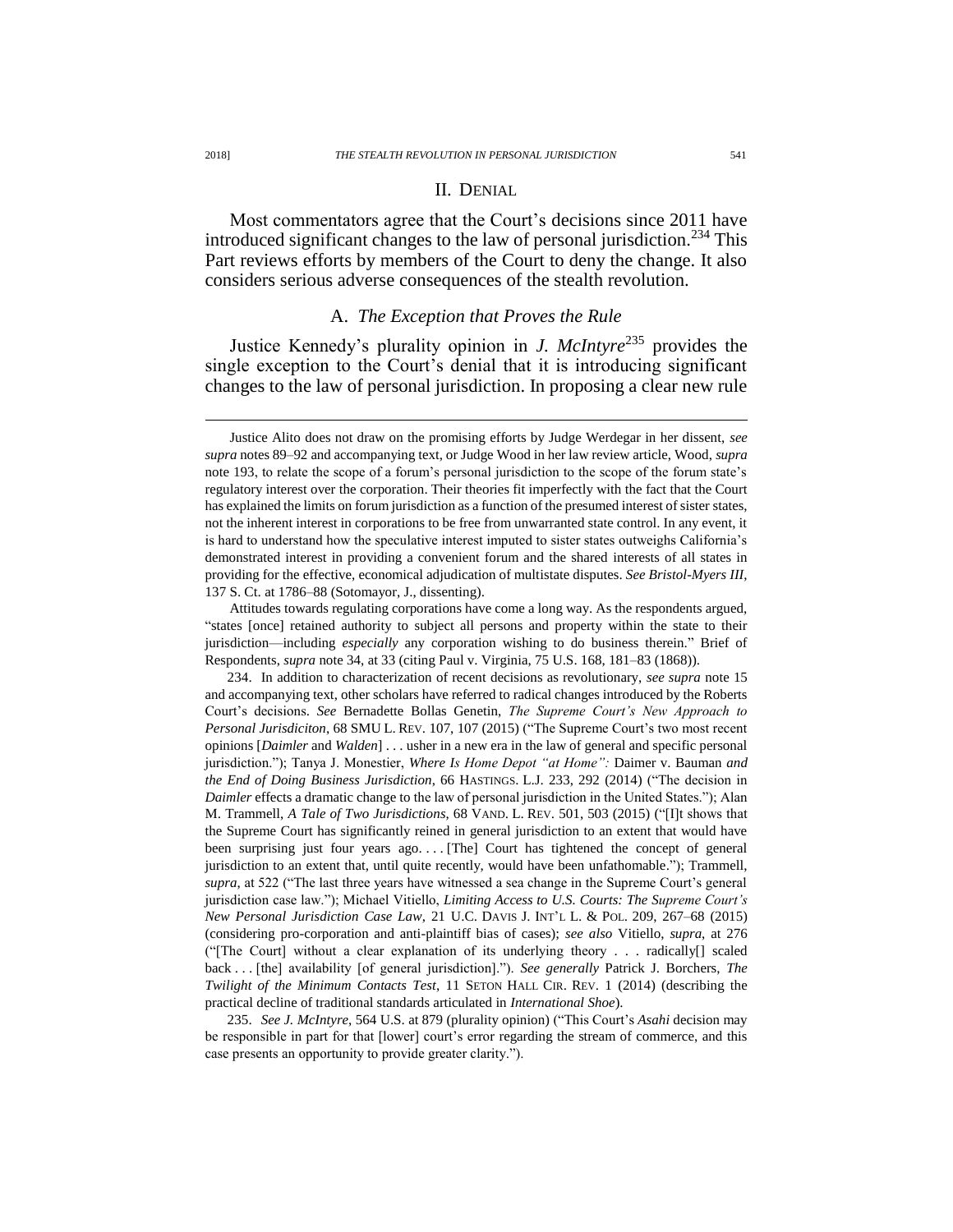542 *FLORIDA LAW REVIEW* [Vol. 70

for stream-of-commerce cases, Justice Kennedy acknowledged that the outcome was not dictated by settled law.<sup>236</sup> His opinion also differed notably from *BMS* and other opinions, conceding that the Supreme Court was itself responsible for the legal uncertainty confronting the lower courts. Instead of castigating lower courts for lawless disregard of controlling authority or for improperly grasping jurisdiction, Justice Kennedy expressed respect for the efforts of the lower courts to reach constitutionally appropriate results.<sup>237</sup>

# B. *The Narrative of Lower Court Intransigence*

Supreme Court Justice Stephen Breyer's concurring opinion in *J. McIntyre*, in contrast, comported with the Court's practice in other opinions. He concurred with the holding but insisted, "In my view, the outcome of this case is determined by our precedents."<sup>238</sup> He offered no suggestion for a new approach to the problem of stream of commerce, but declared simply that the case was factually distinguishable from other situations where the Court has approved of specific jurisdiction based on the stream of commerce theory.<sup> $239$ </sup> Justice Breyer's explanation followed the pattern set by Supreme Court Justice Clarence Thomas's opinion for a unanimous court in *Walden v. Fiore*, where the Court faced a difficult matter that it had never addressed—the sorts of contacts required for intentional torts where the tortfeasor foresees causing injury in the plaintiff's home state.<sup>240</sup> Justice Thomas denied that the Court was addressing a new issue on which lower courts were divided. On the contrary, he explained: "Well-established principles of personal jurisdiction are sufficient to decide this case."<sup>241</sup>

Opinions that present the case as narrowly controlled by precedent fail to acknowledge the legal indeterminacy that lower courts face and, accordingly, fail to recognize the value of the lower courts' efforts to achieve just results. Such opinions promote the view that the lower courts are failing to apply settled law.

<sup>236.</sup> *Id.* at 877.

<sup>237.</sup> Justice Kennedy explained, "the New Jersey Supreme Court issued an extensive opinion with careful attention to this Court's cases and to its own precedent." *Id.* And he noted that the judicial metaphor ("stream of commerce") may itself have caused confusion. *Id.* ("[T]he 'stream of commerce' metaphor carried the decision far afield."); *id.* at 881 ("[L]ike other metaphors, [it] has its deficiencies as well as its utility.").

<sup>238.</sup> *Id.* at 887 (Breyer, J., concurring); *see also id.* at 888 ("None of our precedents finds that a single isolated sale, even if accompanied by the kind of sales effort indicated here, is sufficient.").

<sup>239.</sup> *Id.* at 887.

<sup>240.</sup> Walden v. Fiore, 134 S. Ct. 1115, 1119 (2014).

<sup>241.</sup> *Id.* at 1126.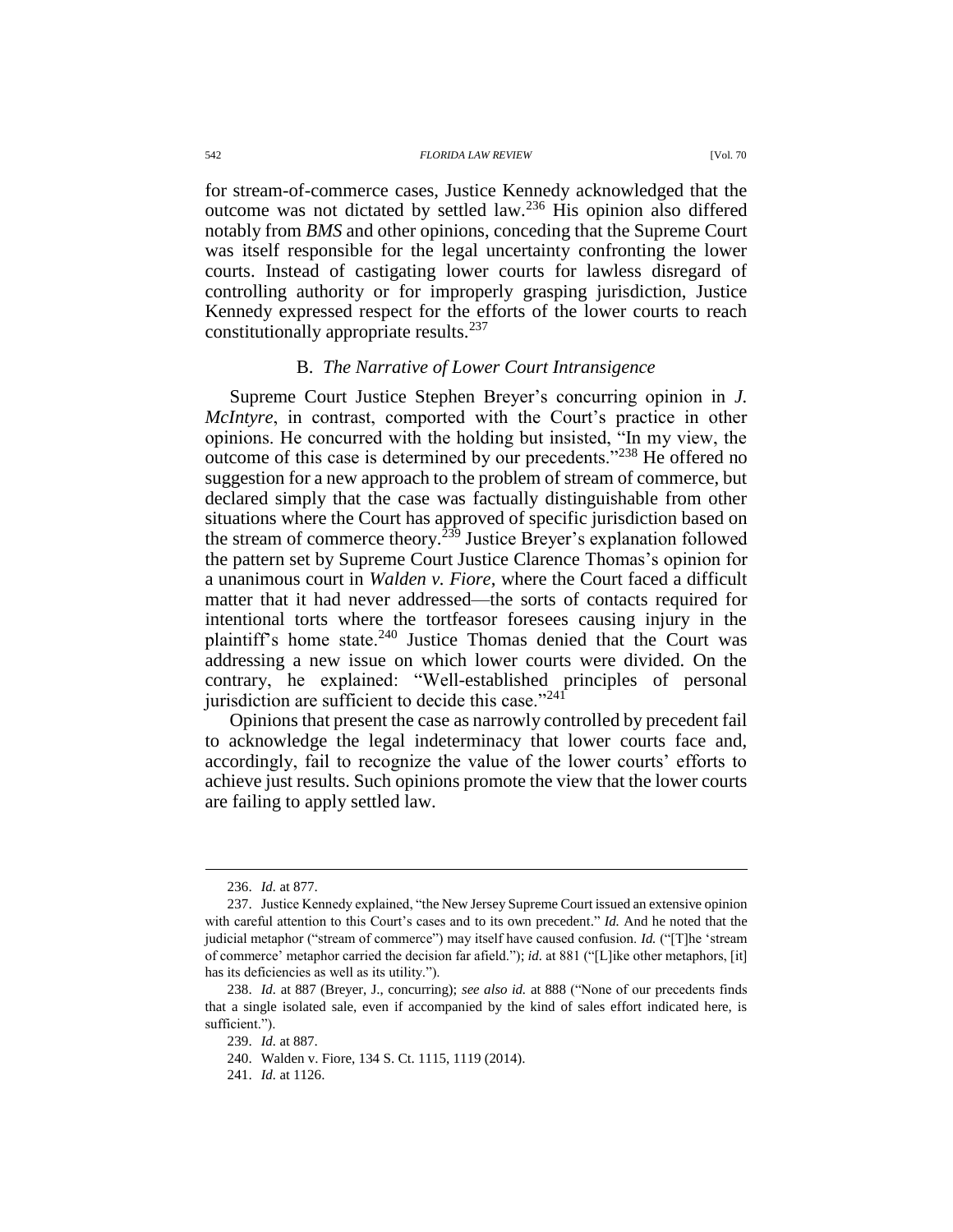Members of the Court also communicate lack of confidence in the lower courts' personal jurisdiction decisions in other ways. In *Daimler*, Justice Ginsburg stigmatized the lower court rulings by her choice of words to describe California's exercise of personal jurisdiction as "exorbitant"<sup>242</sup> and "grasping."<sup>243</sup> Justice Alito achieves a similar effect in *BMS* by referring to California's method of finding jurisdiction as "spurious."<sup>244</sup> "Grasping" and "spurious" are not descriptive legal terms.<sup>245</sup>

In *BNSF*, Justice Ginsburg preceded her discussion of the issue by reciting a series of general rules she has announced in prior cases, but which have no immediate application to the issues before the Court.<sup>246</sup> Her presentation of the history of personal jurisdiction as a sequence of relatively simple doctrines suggests that the plaintiffs and lower courts do not understand rudimentary legal principles.<sup>247</sup> Her recitation of doctrines expands the volume of her opinion, and this obscures how little

 $\overline{a}$ 

245. "Grasping" connotes ruthlessness and its synonym is "covetous." *Grasping*, MERRIAM-WEBSTER'S COLLEGIATE DICTIONARY 508 (10th ed. 1998). "Spurious," like "bastard," pejoratively denotes illegitimate birth and more broadly connotes something false or forged. *Id.*  at 1140 (defining *spurious*).

246. *See, e.g.*, BNSF Ry. v. Tyrrell, 137 S. Ct. 1549, 1554 (2017) ("Our precedent . . . explains that the Fourteenth Amendment's Due Process Clause does not permit a State to hale an out-of-state corporation before its courts when the corporation is not 'at home' in the State and the episode-in-suit occurred elsewhere."); *see also id.* at 1558 ("In *International Shoe*, this Court explained that a state court may exercise personal jurisdiction over an out-ofstate defendant who has 'certain minimum contacts with [the State] such that the maintenance of the suit does not offend traditional notions of fair play and substantial justice.'" (quoting Int'l Shoe Co. v. Washington, 326 U.S. 310, 316 (1945))).

247. Her simplifying characterizations of precedent themselves advance a controversial reform agenda, concealing adjustments to the law articulated in previous opinions. For example, one of the sources of a contacts-based approach to general jurisdiction is *Perkins v. Benguet Consolidated Mining Co.*, 342 U.S. 437, 445 (1952). In order to amalgamate the case with her newer at-home standard, Justice Ginsburg explains, "In *Perkins* war had forced the defendant corporation's owner to temporarily relocate the enterprise from the Philippines to Ohio. Because Ohio then became 'the center of the corporation's wartime activities,' suit was proper there  $\dots$ ." *BNSF*, 137 S. Ct. at 1558 (citations omitted). This is an oversimplification of the motives that led the company's president to bring the company's records to Ohio. During the war, the mining company had also maintained substantial assets in California. Perkins v. Benquet Consol. Mining Co., 132 P.2d 70, 78 (Cal. Dist. Ct. App. 1942). But the company moved assets to Ohio and deposited them there in the name of the corporation's president only after California courts had exercised (general) in rem jurisdiction. *See Perkins*, 342 U.S. at 438; *see also Perkins*, 132 P.2d at 96; Cornett & Hoffheimer, *supra* note [5,](#page-2-1) at 563 & n.78. Justice Sotomayor protests that the majority opinion "could be understood to limit that exception to the exact facts of *Perkins*. That reading is so narrow as to read the exception out of existence entirely." *BNSF*, 137 S. Ct. at 1561 (Sotomayor, J., dissenting) (citation omitted).

<sup>242.</sup> Daimler AG v. Bauman, 134 S. Ct. 746, 751 (2014).

<sup>243.</sup> *Id.* at 761.

<sup>244.</sup> *Bristol-Myers III*, 137 S. Ct. 1773, 1781 (2017).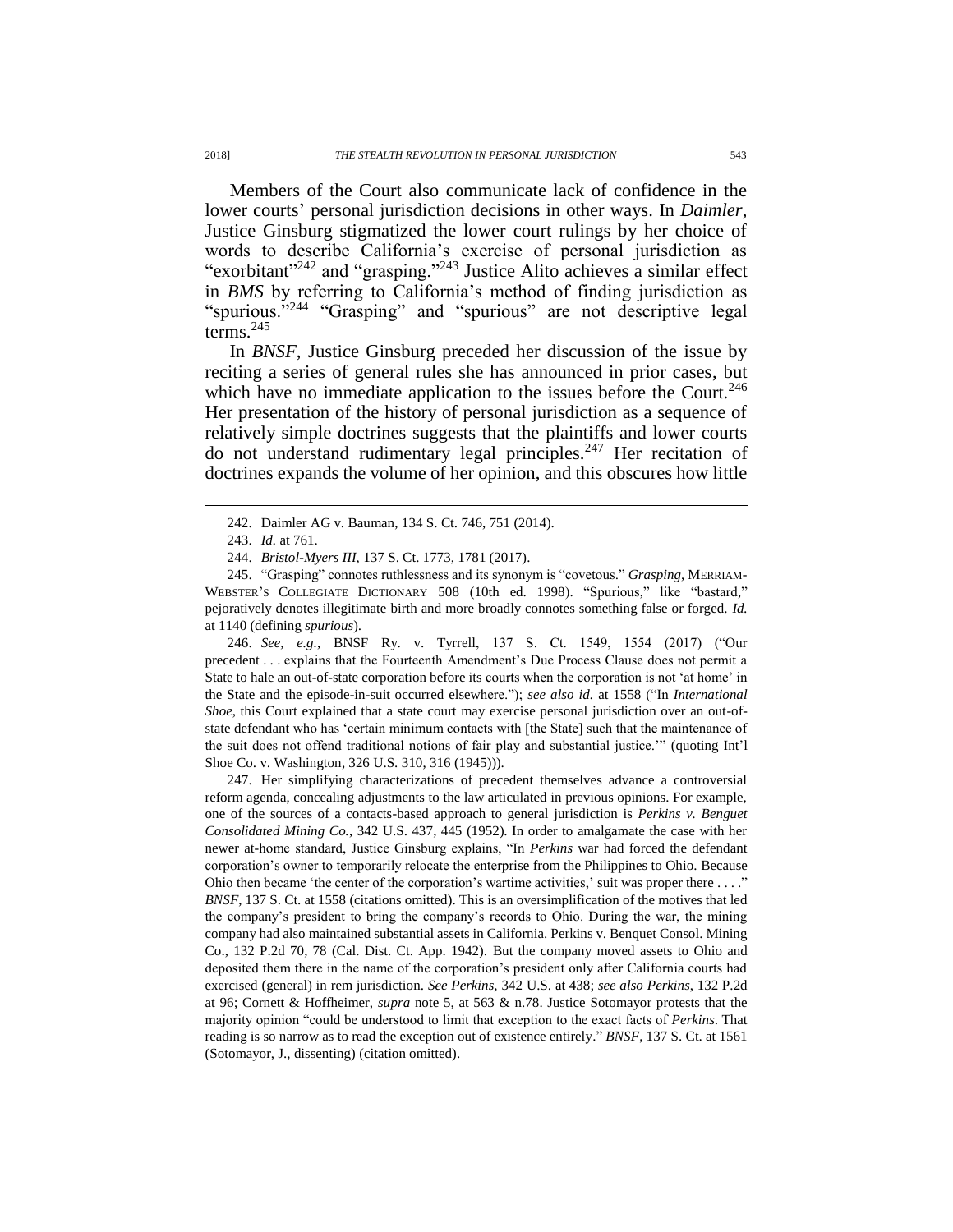text she devotes to the precise problem facing the Court. Following the summary of general principles animating the law of personal jurisdiction, she dismisses the Montana court's decision with little discussion, characterizing the lower court decision as resulting from an elementary failure to appreciate the scope of the Fourteenth Amendment.<sup>248</sup> Her characterization of the state court decision reinforced the impression that the state court acted irrationally and without legal authority.<sup>249</sup>

But Justice Ginsburg's historical summary simplified the law to the point that it provides an inadequate frame for understanding the specific problem that the lower courts confronted. Thus, Justice Ginsburg writes that the "at home" doctrine merely "clarified" earlier cases recognizing general jurisdiction.<sup>250</sup> In seeking to amalgamate the at-home doctrine to the Court's prior decisions, she fails to acknowledge that the at-home test constituted a significant shift in the law that produced substantial confusion among lower courts.<sup>251</sup>

Similarly, her characterization of the Montana court's elementary failure regarding the broad applicability of Fourteenth Amendment norms reflects her own view that *Daimler* applies to all cases without regard to the type of claims or parties. But, her declaration that *Daimler* applies universally was the issue before the Court, and the assumption that it must apply to all kinds of cases fails to appreciate the specific challenges that lower courts faced in distinguishing Justice Ginsburg's broad language in *Daimler* from the unusual facts and extremely narrow issue that the Court purported to decide in that case.<sup>252</sup>

250. *Id.* at 1559 (majority opinion).

251*. E.g.*, Cornett & Hoffheimer, *supra* note [5,](#page-2-1) at 114 n.60 (citing cases and articles indicating continuing confusion after *Goodyear* as to whether corporations could be subject to general jurisdiction where they engage in substantial activity outside their place of incorporation and principal place of business).

252. The Court granted review in *Daimler* to decide whether jurisdictional contacts of a subsidiary might constitutionally be attributed to a parent. Petition for Writ of Certiorari at i, Daimler AG v. Bauman, 134 S. Ct. 746 (2014) (No. 11-965). While eventually found to be

<sup>248.</sup> *BNSF*, 137 S. Ct. at 1558–59 ("The Montana Supreme Court distinguished *Daimler* on the ground that we did not there confront 'a FELA claim or a railroad defendant.' The Fourteenth Amendment due process constraint described in *Daimler*, however, applies to all state-court assertions of general jurisdiction . . . ; the constraint does not vary with the type of claim asserted or business enterprise sued." (citation omitted)).

<sup>249.</sup> Justice Ginsburg likewise sought to dismiss the objections of the dissent as reflecting a basic misunderstanding of the law. *Id.* at 1559 n.4. She insisted *International Shoe* elaborated the dichotomy between specific and general jurisdiction and that Supreme Court Chief Justice Harlan F. Stone's famous formula requiring "minimum contacts" applied exclusively to specific personal jurisdiction. *Id.* Justice Ginsburg's note chastising Justice Sotomayor contains more words than the paragraph of the majority opinion that evaluates whether BNSF satisfies *Daimler*'s requirements for general jurisdiction in Montana. *Id.* Justice Sotomayor responded, pointing out the anachronism of this reading. *Id.* at 1561–62 (Sotomayor, J., dissenting).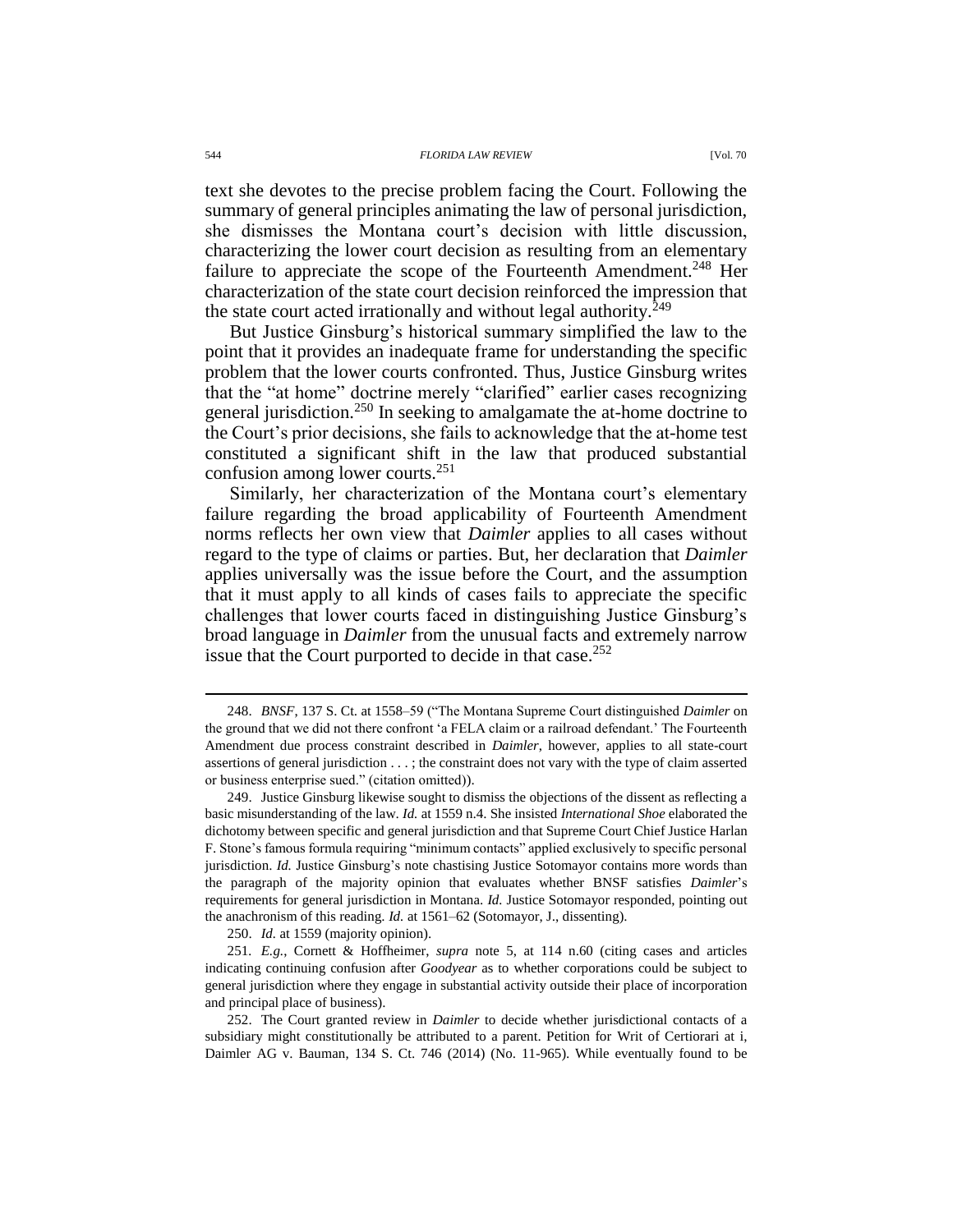Justice Alito's opinion in *BMS* yields a similar impression of lower court intransigence. After reciting a series of long established legal  $d$  doctrines,<sup>253</sup> none of which were contested, he explains that specific jurisdiction limits personal jurisdiction to issues "deriving from, or connected with" the controversy.<sup>254</sup> It is in this context that he announces that "settled principles regarding specific jurisdiction control this case."<sup>255</sup> Nothing in his discussion acknowledges that none of the Court's previous decisions addressed a situation where nonresident claims were properly joined to residents' claims and defendant's forum conduct was sufficiently related to the residents' claims. $256$  In fact, the Court had apparently never held that a defendant properly before the Court on some claims was not subject to the court's jurisdiction for whatever additional claims the forum authorized under state law.

Instead, Justice Alito insists that BMS's conduct was constitutionally insufficient, relying on the general principle, which was also uncontested, that some activity or occurrence must occur in the forum state.<sup>257</sup> This is the context in which he announces that the sliding scale approach is "difficult to square with our precedents"<sup>258</sup> and announces that the case is governed by the "straightforward application" of settled law.<sup>259</sup>

Finally, the Court communicates lack of confidence in the lower courts, further promoting the narrative of lower court intransigence, through its procedural decisions to decide cases on appeal rather than to remand them for the lower courts to decide by applying the proper standard. In *Daimler*, where the Court held that the U.S. Court of Appeals for the Ninth Circuit improperly failed to apply *Goodyear*'s "at home" standard, the Supreme Court could have remanded with directions to apply the right standard; instead, it decided for itself that personal jurisdiction was improper.<sup>260</sup> Similarly, in *BNSF Railway Co. v.* 

 $\overline{a}$ 

- 258. *Id.*
- 259. *Id.* at 1783.

260. *See* Cornett & Hoffheimer, *supra* not[e 5,](#page-2-1) at 119 (discussing Court's options in *Daimler*). This was the procedure adopted by the Supreme Court of California in *Bristol-Myers II* with the result that the court of appeal found that there was no general jurisdiction. *Bristol-Myers I*, 175

erroneous, the Montana court tried to make sense of recent and significant changes to the law of personal jurisdiction. *BNSF*, 137 S. Ct. at 1553–54. In distinguishing jurisdictional facts involving a railroad from those involving a foreign automobile manufacturer, the state courts demonstrated an understandable reluctance to over-apply the Court's new rules.

<sup>253.</sup> *Bristol-Myers III*, 137 S. Ct. 1773, 1779 (2017). Justice Alito emphasized that general jurisdiction is limited to where a corporation is at home, and that specific jurisdiction is "very different." *Id.* at 1780.

<sup>254.</sup> *Id.* (quoting Goodyear Dunlop Tires Operations, S.A. v. Brown, 564 U.S. 915, 919 (2011)).

<sup>255.</sup> *Id.* at 1781.

<sup>256.</sup> *Id.*

<sup>257.</sup> *Id.*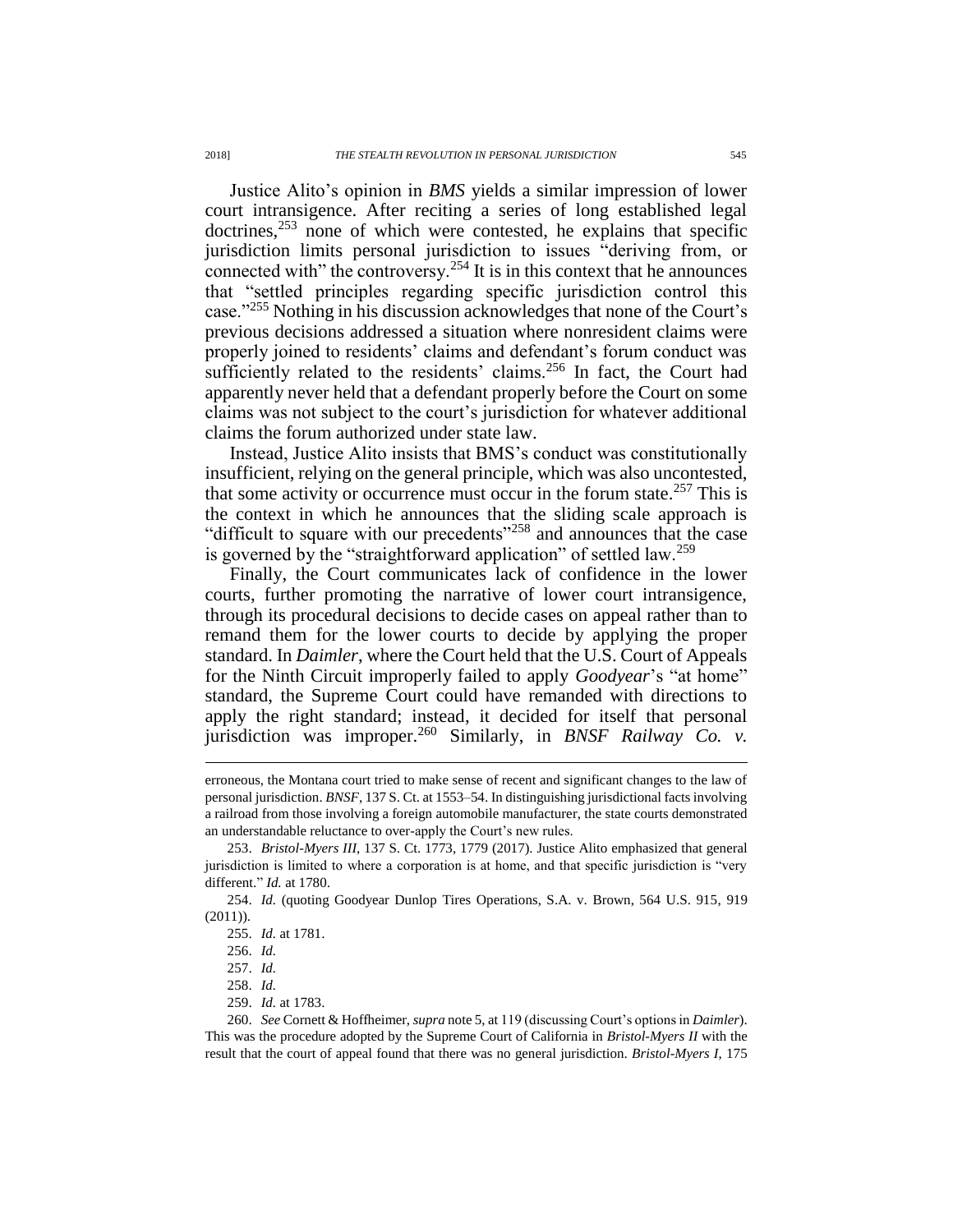*Tyrrell*, <sup>261</sup> where the Court held that the Montana courts failed to apply the "at home" standard, the Court could have remanded with instructions to apply the proper law; nonetheless, it decided the issue on appeal and on an arguably incomplete record.<sup>262</sup>

## C. *The Costs of Stealth Revolutions*

## 1. Explanatory Inadequacy

The Court has not offered much explanation for its changes to the law of personal jurisdiction.<sup>263</sup> But there is reason to think that at least some Justices mean to offer simple rules that will guide litigators and courts.<sup>264</sup> If so, the Court's overdependence on precedent frustrates its goal. Due to the Court's failure to offer fuller explanations, its personal jurisdiction decisions create uncertainties about: (1) the reasons why general jurisdiction must constrict over time;<sup>265</sup> (2) the reasons why general and specific jurisdiction must be conceptually exclusive and why there can be no hybridization;  $266$  (3) the reasons supporting a tight relatedness requirement for specific jurisdiction; (4) the status of the two-part

263. *E.g.*, Stanley E. Cox, *The Missing "Why" of General Jurisdiction*, 76 U. PITT. L. REV. 153, 157–77 (2014) (excellent discussion of the lack of reasons offered for the Court's general jurisdiction decision by a scholar who is not unsympathetic to the change in law).

264. "Counsel, we're dealing with the jurisdictional rule, and when we do that, we want the rule to be as simple as possible." Transcript of Oral Argument, *supra* note 1, at 47 (statement of Chief Justice Roberts).

265. The Court's opinions nowhere explain why the Court privileged domicile-based forms of general jurisdiction in erecting the rule that corporations are subject to personal jurisdiction where they are "at home," nor do its opinions explain why general jurisdiction must be restricted to the corporation's homes or why the home places should also be narrowly construed.

Some Justices assume but never explain why the rules for personal jurisdiction, as opposed to those for subject matter jurisdiction, must be simple or predictable. Simple rules do not necessarily promote predictability. A rule presuming valid personal jurisdiction following proof of service would equally promote predictability. A predictable rule that reduces otherwise valid state authority is predictably unconstitutional.

266. Brief of Professors of Civil Procedure and Federal Courts as Amici Curiae in Support of Respondents, *supra* note [173,](#page-30-0) at 6 (jurisdictional gap resulting from bifurcation of specific and general jurisdiction); *see also* Patrick J. Borchers, *The Problem with General Jurisdiction*, U.CHI. LEGAL F. 119, 139 (2001) (urging retention of some form of general jurisdiction due to gaps created by the Court's restriction of specific jurisdiction).

Cal. Rptr. 3d 412, 415, 424 (Cal. Ct. App. 2014) (opinion by Brick, J., for unanimous court), *aff'd*, 377 P.3d 879 (Cal. 2016), *rev'd*, 137 S. Ct. 1773 (2017).

<sup>261.</sup> 137 S. Ct. 1549 (2017).

<sup>262.</sup> *See id.* at 1562 (Sotomayor, J., dissenting) ("[W]ith its ruling today, the Court unnecessarily sends a signal to the lower courts that the exceptional-circumstance inquiry is all form, no substance.").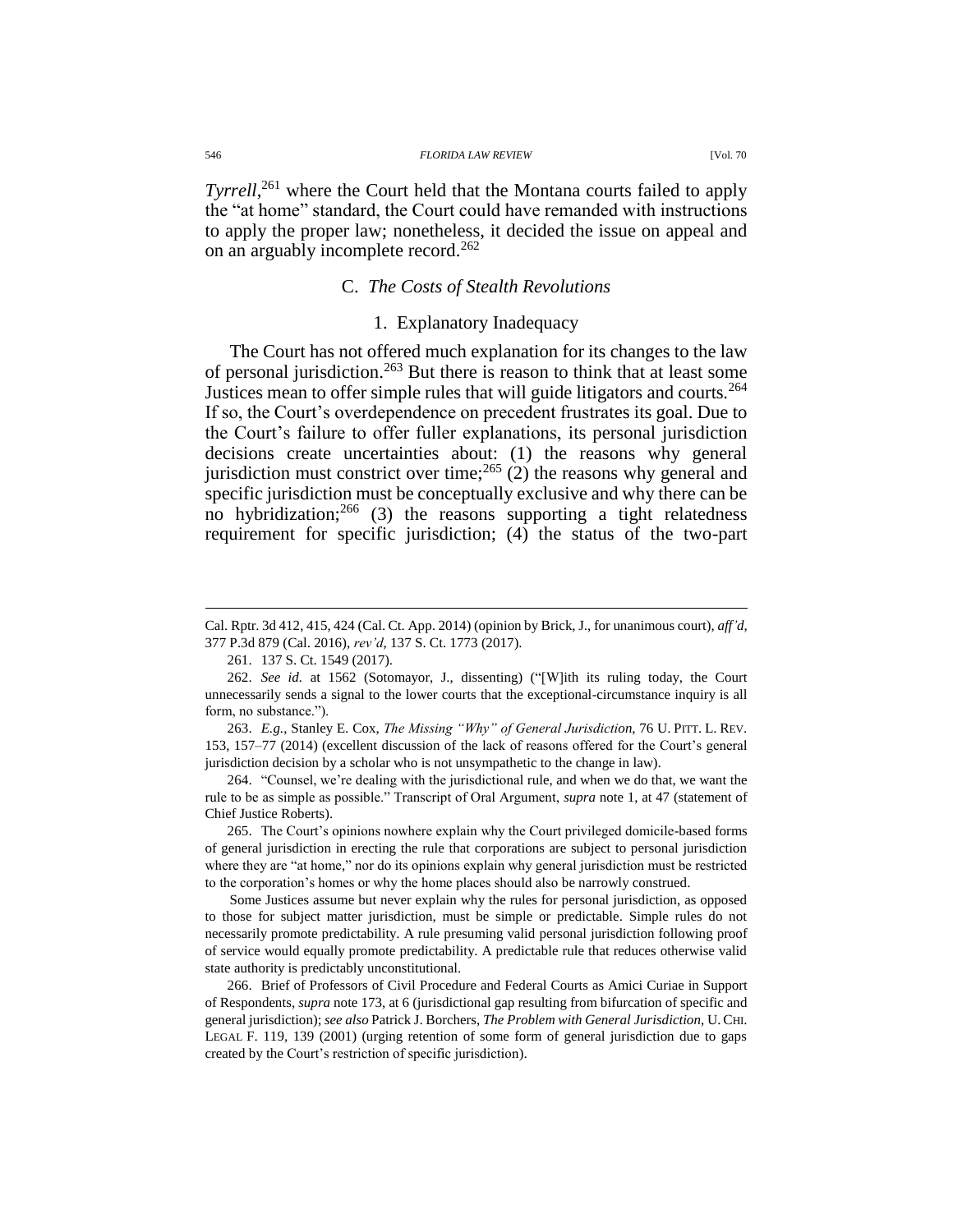methodological framework for specific jurisdiction;<sup>267</sup> and (5) the reasons for avoiding constructions of specific jurisdiction that could replace older forms of general jurisdiction.

Moreover, the Court's assertion that its rulings are dictated by precedent creates two kinds of practical problems. The opinions provide insufficient guidance to lower courts about how to apply the holdings to future cases with different facts. And the Court's reluctance to craft clear rules of decision and to articulate the policies for its decisions fails to indicate the limits to their application and thus fails to prevent the possible overextension of holdings to cases where they may be inappropriate.

# a. Fact-Specific Holdings Minimizing Change to Settled Law Confuse Lower Courts

On remand after *Daimler*, the California Court of Appeal in *BMS* concluded that the Court's holding did not affect existing practices with respect to specific jurisdiction.<sup>268</sup> Anticipating the Court's broad reading of *Daimler*, Justice Werdegar dissented and concluded that there was no basis for specific jurisdiction.<sup>269</sup> But she did so because she looked past the Court's claims in *Daimler* that it was merely applying settled law; she understood the trajectory of recent cases as signaling a broader break with past practices.<sup>270</sup> And she recognized that the post-2011 decisions restricting general jurisdiction were motivated by underlying policy goals that strongly favored a tighter relatedness requirement for specific jurisdiction.<sup> $271$ </sup> Justice Werdegar thus got the result right, but she did so

<sup>267.</sup> *See supra* notes [220–](#page-39-0)22 and accompanying text (discussing the Court's avoidance of the test in recent opinions).

<sup>268.</sup> *See Bristol-Myers I*, 175 Cal. Rptr. 3d 412, 415, 425 (Cal. Ct. App. 2014) (opinion by Brick, J., for unanimous court), *aff'd*, 377 P.3d 879 (Cal. 2016), *rev'd*, 137 S. Ct. 1773 (2017); Alani Golanski, *Why* Daimler *Accommodates Personal Jurisdiction in Mass Tort Litigations*, 80 ALB. L. REV. 311, 311–12, 332 (2017). The Court of Appeal reasoned that *Daimler* did not affect "flourish[ing]" specific personal jurisdiction. *Bristol-Myers I*, 175 Cal. Rptr. 3d at 425.

<sup>269.</sup> *Bristol-Myers II*, 377 P.3d 874, 896 (Cal. 2016), *rev'd*, 137 S. Ct. 1773 (2017).

<sup>270.</sup> *Id.* (Werdegar, J., dissenting) (emphasis added) (recognizing that *Daimler* "wrought . . . a *much tighter* 'at home' limit."). Justice Werdegar understood that the Court's categorical separation between general and specific jurisdiction and its restriction of general jurisdiction reflected a policy that required courts to prevent specific jurisdiction from recapturing general jurisdiction. *See id.* at 896–97.

<sup>271.</sup> Justice Werdegar cautioned that the California court's approach, by minimizing relatedness, undermines an important distinction between specific and general jurisdiction. *Id.* at 896. Without any clear guidance from the Court's decisions, she attempted to identify constitutional principles served by the relatedness requirement, arguing that weakening relatedness extends personal jurisdiction beyond a state's legitimate regulatory interest. *See id.* at 896.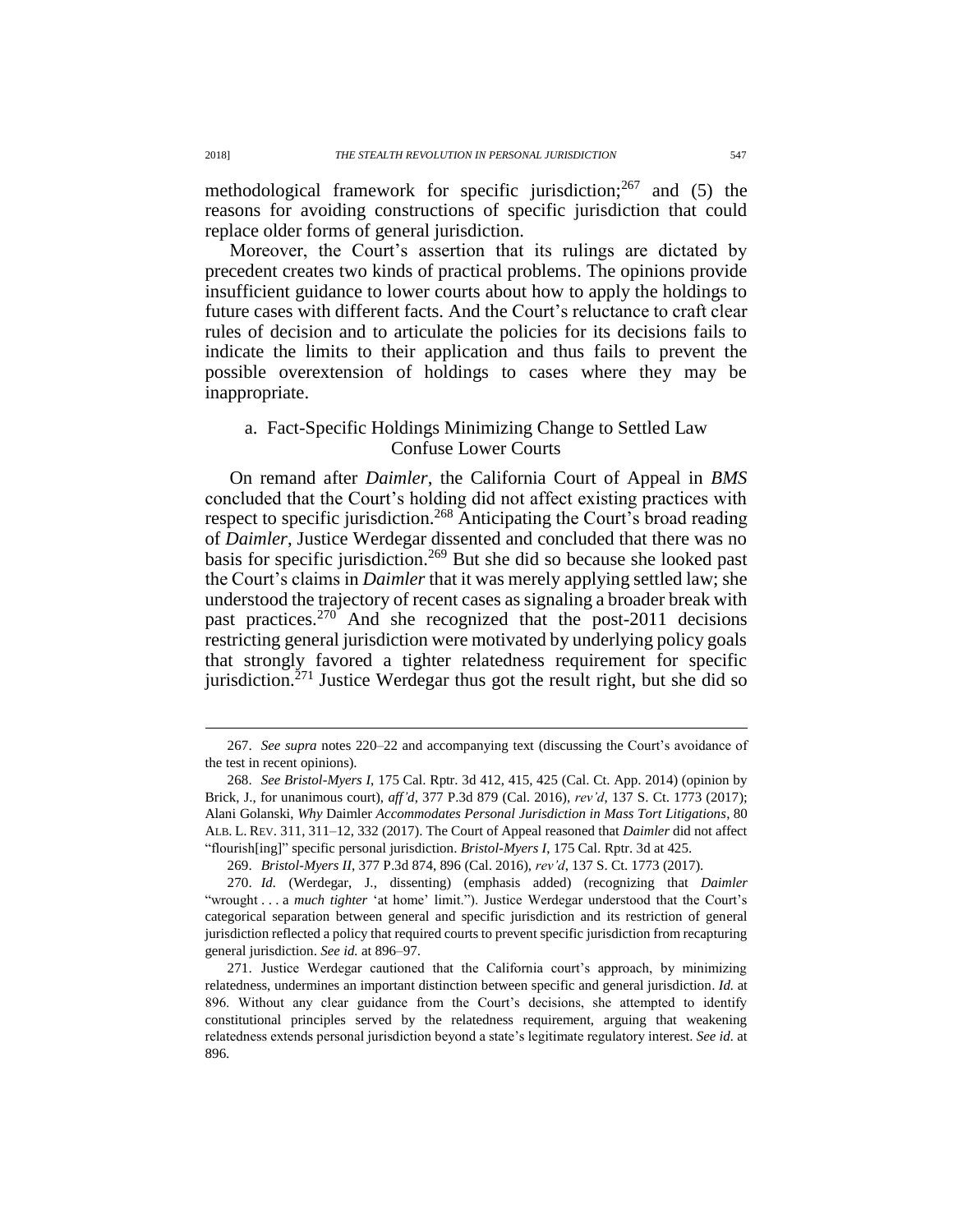because she understood that the Supreme Court meant to do more than it said.

# b. Lack of Articulated Rules and Policies Fails to Prevent Overapplication of Holdings

By relying on precedent without articulating rules of decision and policies, the Court also fails to provide necessary guidance that can serve to prevent the future extension of holdings to cases where they would be inappropriate. This danger is illustrated by the concerns raised by plaintiffs' counsel in *BMS* that a tight relatedness requirement for each claim could prevent personal jurisdiction over nonresident claimants necessary to settle decedents' estates.<sup>272</sup> Because the Court's opinion in *BMS* offers little independent explanation for the holding, it is hard to find clear policies that limit the reach of the holding.

# 2. Precedent as Pretext

The Roberts Court's personal jurisdiction decisions have moved relentlessly in one direction—the curtailment of personal jurisdiction cumulatively resulting in a program of law reform that systematically benefits defendants. The lack of reasoned explanations for the legal change, coupled with the Court's unconvincing reliance on precedent,  $273$ provides support for critics who propose that conservative values of members of the Court have led them to favor the interests of corporations and defendants,  $274$  and to disfavor plaintiffs.  $275$ 

Other scholars have sought to understand the Court's drive to restrict jurisdiction as an ideological commitment to territorial sovereignty or as a libertarian hostility toward courts reflected in hostility toward adjudicatory jurisdiction.<sup>276</sup> But whether explained as motivated by individual bias towards a class of parties or by unarticulated ideological convictions, the Court's decisions lose any claim to neutrality and transparency, raising questions as to whether members of the Court can

<sup>272.</sup> *See Bristol-Myers III*, 137 S. Ct. 1773, 1783 (2017) (discussing argument in respondents' brief).

<sup>273.</sup> *See supra* notes [207–](#page-37-0)13 and accompanying text (discussing extension of *Walden* to different legal situation).

<sup>274.</sup> VITIELLO, *supra* not[e 8,](#page-3-0) at 69 (considering possible pro-corporate bias of conservative members of the Court).

<sup>275.</sup> *Id.* at 69–70 (discussing possible anti-plaintiff bias of Court).

<sup>276.</sup> *See* Robertson & Rhodes, *supra* note [157,](#page-25-2) at 788 (footnotes omitted) ("The personal jurisdiction cases speak more generally to the Roberts Court's commitment to formalism and respect for territorial boundaries. . . . In general, the formalist approach favors bright-line rules over more malleable cost-benefit analyses. In the personal jurisdiction realm, the Court's formalist approach suggests a sharply limited role for the judiciary as well as a skepticism of plaintiffs' broad forum choices.").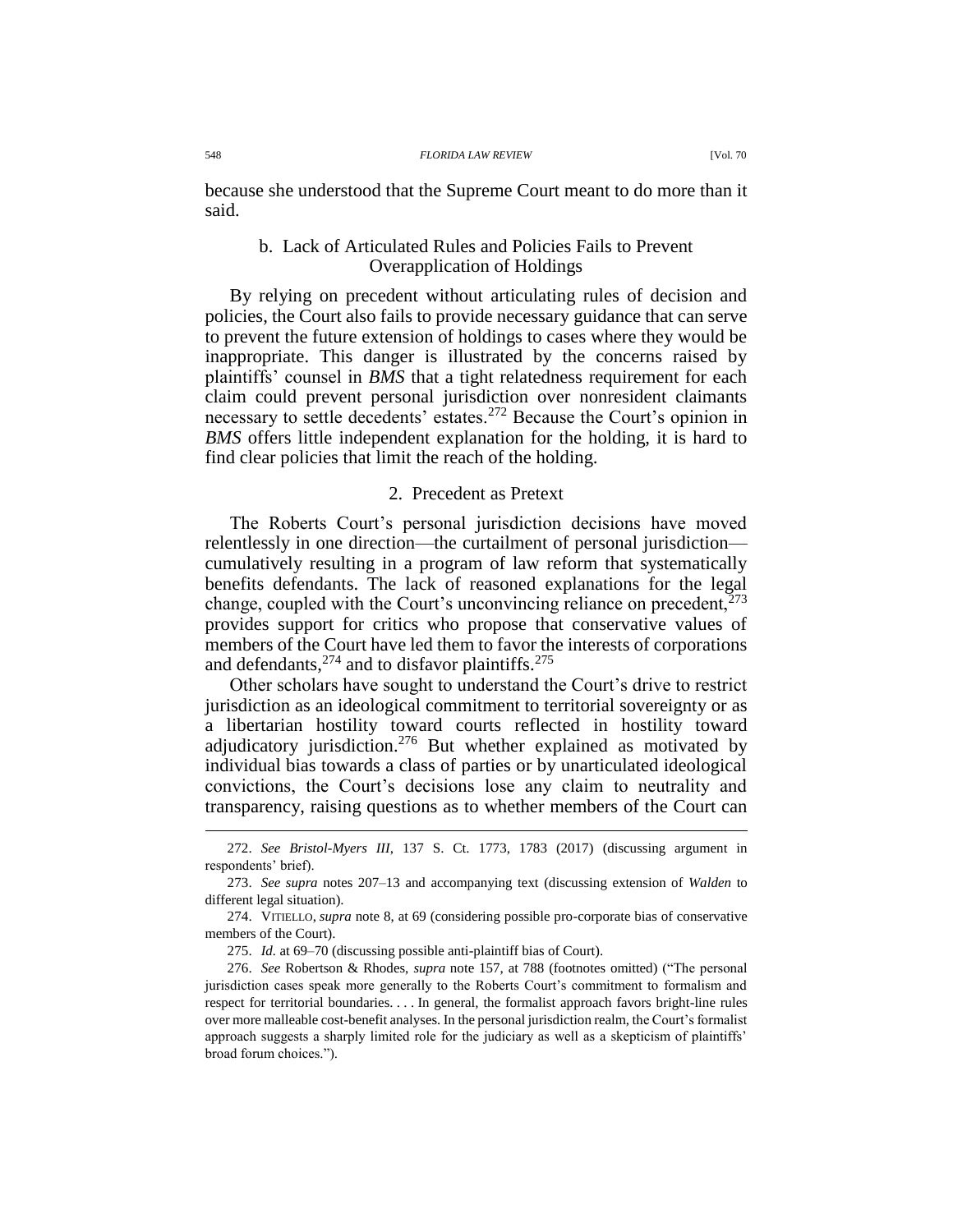be persuaded by legal argument, $277$  and undermining core values of the rule of law.

# 3. Devaluing the Work of Lower Courts

In relying solely on its own prior decisions to craft bright-line rules that cabin lower court decision-making authority, the Court jettisons the accumulated experience of many lower court judges over many years.<sup>278</sup> Yet, it is the lower court judges that have acquired the most direct experience in administering the rules governing personal jurisdiction, and they have most frequently observed the consequences of jurisdictional rules. The narrative of lower court intransigence prevents the Supreme Court from acknowledging the value of the work of the lower courts and deprives the Court of the accumulated experience of many judges.<sup>279</sup>

# 4. Discounting the Real Interests of the Forum State, Overprotecting the Intangible Interests of Other States, and Devaluing Plaintiffs' Interests

The Court's decisions since 2011 have reduced the adjudicatory jurisdiction of states and limited plaintiffs' access to courts. But, in failing to provide robust explanations to support its changes to the law, the Court has failed to adequately consider the sovereign interests of states and has devalued plaintiffs' need for access to courts at the same time that it has arguably overvalued the defendant's interest in avoiding litigation in particular forums.

For example, in attributing the "at home" doctrine to prior cases and applying it ever more aggressively, Justice Ginsburg never offers an explanation for why due process mandates general jurisdiction in the corporation's home places, why the corporate home states have an interest in clothing their corporations with jurisdictional immunity in

<sup>277.</sup> A sufficient explanation for the Court's explanatory reticence may be the failure of a majority of the Justices to agree on any coherent theory of personal jurisdiction. Cornett  $\&$ Hoffheimer, *supra* note [5,](#page-2-1) at 155–58 (discussing conflicting views on the Supreme Court); *see also supra* notes [219–](#page-39-1)22 (discussing Supreme Court Justices' indecisiveness). But lack of agreement does not explain why members of the Court repeatedly deny or minimize the scope of constitutional change wrought by the decisions. Agreement on results without agreement on reasons could be communicated by seriatim opinions, none subscribed by a majority, as was the case in *J. McIntyre*.

<sup>278.</sup> *See* Robertson & Rhodes, *supra* note [157,](#page-25-2) at 789 ("The Court's formalist approach to shaping personal jurisdiction allowed the Court to jettison decades of lower-court doctrinal development.").

<sup>279.</sup> For example, the Court failed to acknowledge any of the arguments about splits of authority regarding the relatedness requirement, nor did it acknowledge the widespread approval of federal pendent personal jurisdiction by lower courts. *See* Brief of Respondents, *supra* note [34,](#page-8-0) at 46; Transcript of Oral Argument, *supra* note 1, at 5; *supra* Subsection I.D.1.a.i.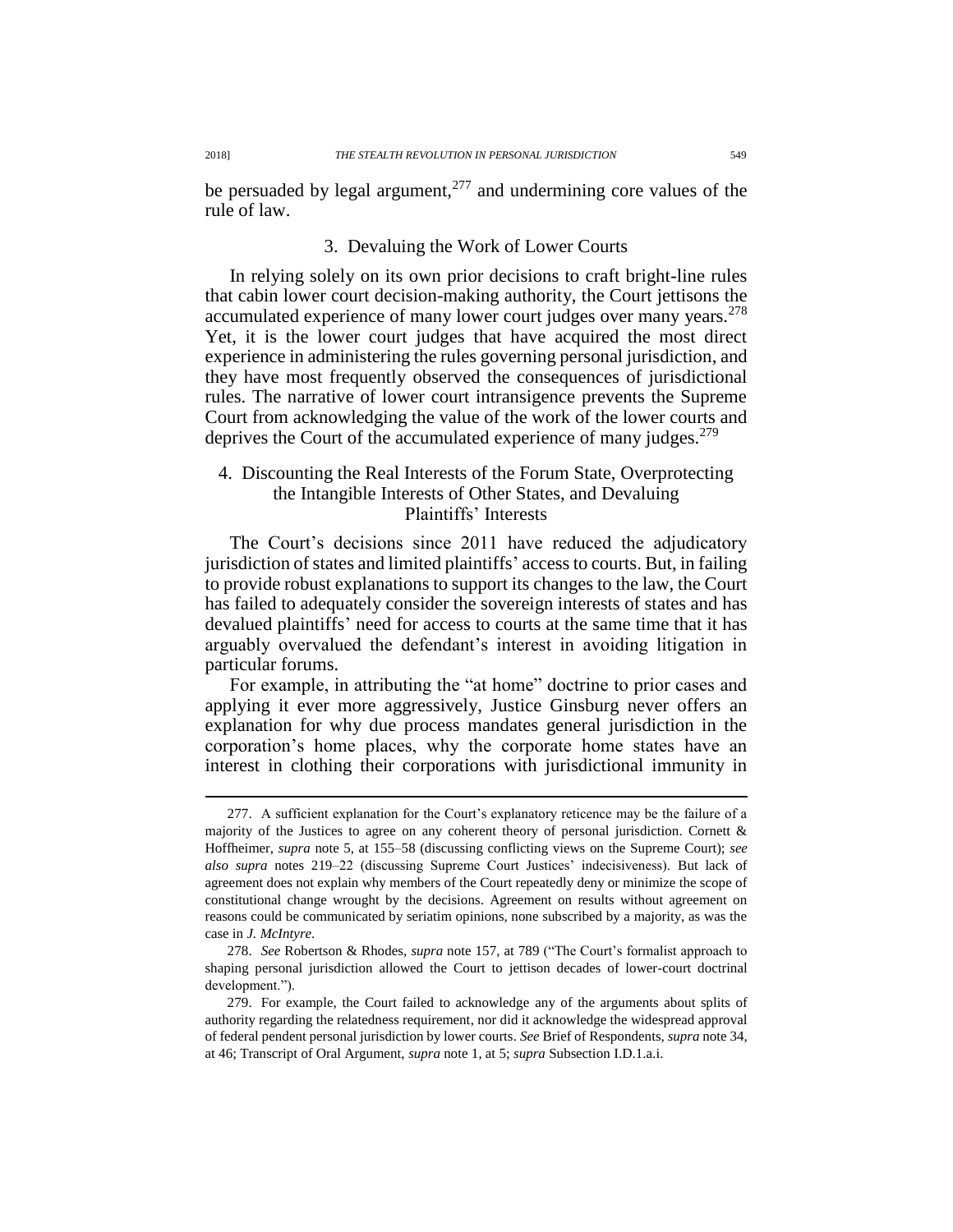#### 550 *FLORIDA LAW REVIEW* [Vol. 70

other states, or why other states where the corporations are active and present have no interest in providing a forum for claims unrelated to the forum.<sup>280</sup> It is not clear what sovereign or party interests are served when the Court applies the "at home" doctrine in *BNSF* to prevent Mr. Nelson, the injured railroad worker, from litigating in a state that is more convenient to him. As result of the rules announced in *BNSF*, Mr. Nelson must now litigate far from his home state of North Dakota.<sup>281</sup> Even though the railroad employed him in his home state to drive its trucks around the country, he must either litigate in the state of Washington where he was injured or in Minnesota and Delaware, where the corporation makes its home.<sup>282</sup> The costs to the plaintiff are real. The inconvenience to the defendant of litigating in Montana is speculative.

Justice Alito's opinion in *BMS* acknowledged that a determination of personal jurisdiction requires a consideration of the interests of the plaintiff and the state, but it emphasized that the primary concern is the protection of defendants from burdensome litigation.<sup>283</sup> In fact, the opinion gave conclusive weight to the defendant's abstract interest in being free from coerced litigation in any state lacking an appropriate interest in the litigation.<sup>284</sup> Justice Alito failed to evaluate concrete, identifiable interests of the forum state.<sup>285</sup> And he attributed the out-ofstate corporate defendant's abstract interest in avoiding personal jurisdiction to the collective interests of sister-state sovereigns in preventing personal jurisdiction where there was no forum conduct.<sup>286</sup>

286. *Bristol-Myers III*, 137 S. Ct. at 1780–81. As Justice Sotomayor objected, the assumption that non-forum states share an interest in effectively immunizing non-forum defendants for nonforum conduct makes no sense. *Id.* at 1786–87 (Sotomayor, J., dissenting). Especially with respect

<sup>280.</sup> The restriction of general jurisdiction to places where a corporation is at home was rationalized originally as a concession to the plaintiffs' need for at least one forum. Von Mehren & Trautman, *supra* not[e 169,](#page-29-0) at 1177. But the concession to plaintiffs' need does not explain why home states should be saddled with the burden of litigating claims against their own corporations when those claims arise elsewhere.

<sup>281.</sup> *See* BNSF Ry. v. Tyrrell, 137 S. Ct. 1549, 1561 (2017) (Sotomayor, J., dissenting).

<sup>282.</sup> *See id.* ("It is individual plaintiffs, harmed by the actions of a farflung foreign corporation, who will bear the brunt of the majority's approach and be forced to sue in distant jurisdictions with which they have no contacts or connection.").

<sup>283.</sup> *See Bristol-Myers III*, 137 S. Ct. 1773, 1780 (2017).

<sup>284.</sup> *See supra* note [220](#page-39-0) and accompanying text.

<sup>285.</sup> *Bristol-Myers III*, 137 S. Ct. at 1780–81. The California Supreme Court justices found that personal jurisdiction advanced forum regulatory interests. *Bristol-Myers II*, 377 P.3d 874, 892 (Cal. 2016). And Justice Werdegar, in dissenting below, carefully considered the possibility that economies of consolidation could benefit California residents sufficiently to support personal jurisdiction—though she ultimately found no such economies in the case. *Id.* at 904 (Werdegar, J., dissenting). Examining facts of case, she concluded that economy of scale could be achieved and all California plaintiffs could be adequately represented without presence of nonresidents, thus eliminating any real California state interest. *Id.*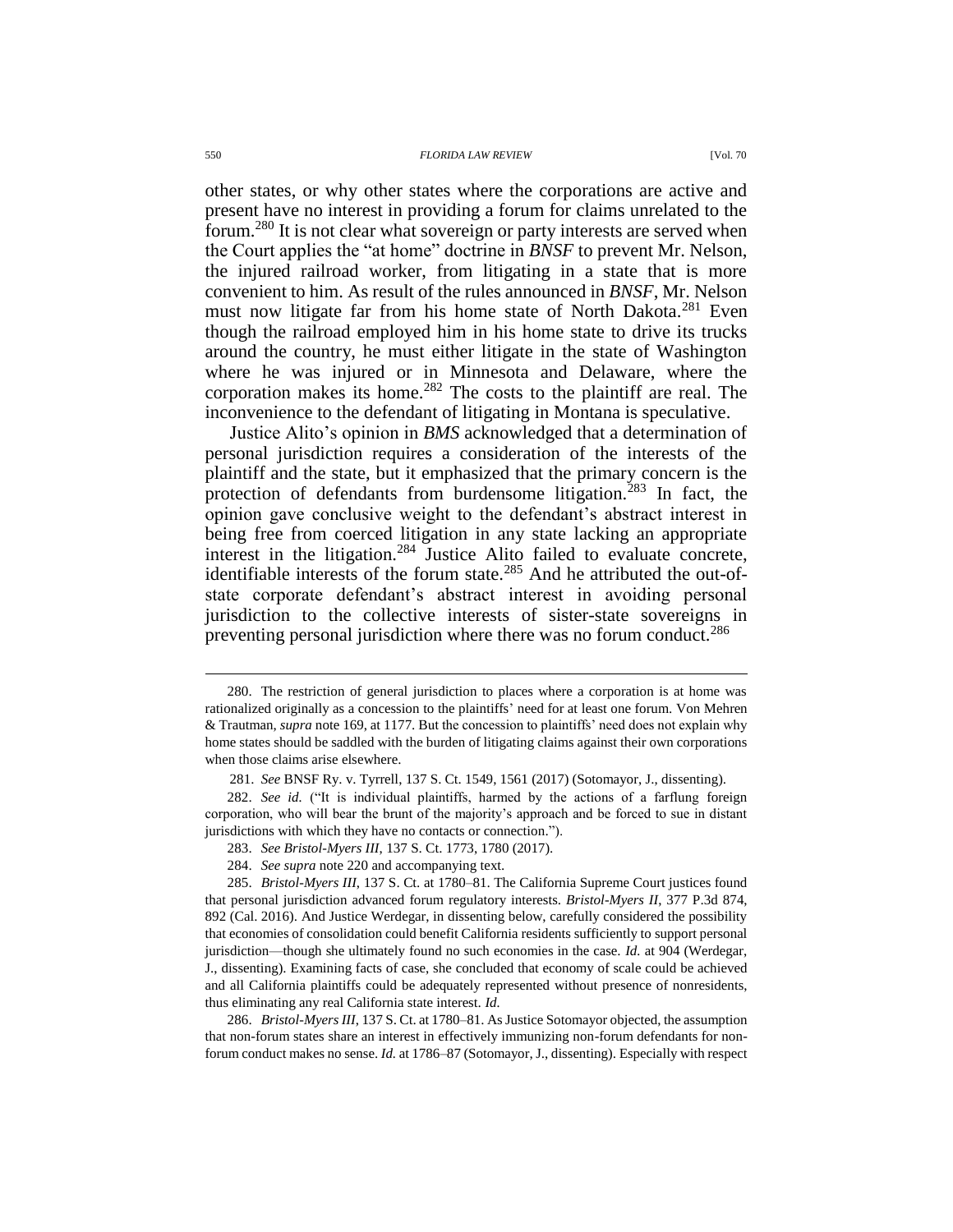Justice Alito supported the newfound sovereign interests by neither precedent nor constitutional principle. As with Justice Ginsburg's formal application of the at-home doctrine, Justice Alito effectively gave conclusive weight to one interest, the defendant's interest in avoiding litigation.<sup>287</sup> Under the Court's enforcement of the defendant's intangible interest, it is not hard to envisage a case where states share common regulatory interests, but no state can enforce them. For example, in the dispute in *Shutts*, <sup>288</sup> a petroleum corporation had wrongfully withheld millions of dollars of interest from royalty owners but the average claim was one hundred dollars. While each state had an interest in providing an effective forum for its resident plaintiffs (and possibly others), many smaller states would not have sufficient residents to make consolidated litigation feasible; indeed, it possible in such a case that no single state would have enough plaintiffs to make litigation cost-effective. Despite the fact that all states would share a common interest in providing a forum, the Court's decision in *BMS* could have the effect of depriving any state from exercising personal jurisdiction, other than the defendant's home state. Consequently, if the defendant were a foreign corporation headquartered outside the United States, no domestic forum would be available. And this result is grounded, ultimately, on the abstract interest of the defendant that is supposedly advancing the shared interest of nonforum states.<sup>289</sup>

In restricting both general and specific personal jurisdiction, the Court has relied on formal rules or privileged the abstract burden on the defendant, signaling that the regulatory interests of the forum state and the plaintiffs' need for a meaningful access to justice count for little to nothing in the constitutional calculus for personal jurisdiction.

#### **CONCLUSION**

With the 2017 decision of *BMS*, the Supreme Court has now decided six cases since 2011 that impose significant new constitutional restrictions on the permissible scope of personal jurisdiction. Yet, in the opinions explaining those decisions, members of the Court repeatedly deny that they are altering settled law.

to nationwide conduct and claims, it makes more sense to assume that the states share common interests.

<sup>287.</sup> *Id.* at 1780–81 (majority opinion) (noting that there are a variety of interests a court should consider when personal jurisdiction is at issue, but the primary interest is the burden on the defendant).

<sup>288.</sup> Phillips Petroleum Co. v. Shutts, 472 U.S. 797, 801 (1985).

<sup>289.</sup> Phillips Petroleum Co. was a Delaware corporation with its principal place of business in Oklahoma and would thus have been subject to general jurisdiction in Delaware and Oklahoma. *Id.* at 799. The average claim was \$100. *Id.* at 801. A foreign corporation with its headquarters overseas would not be subject to general jurisdiction in any state.